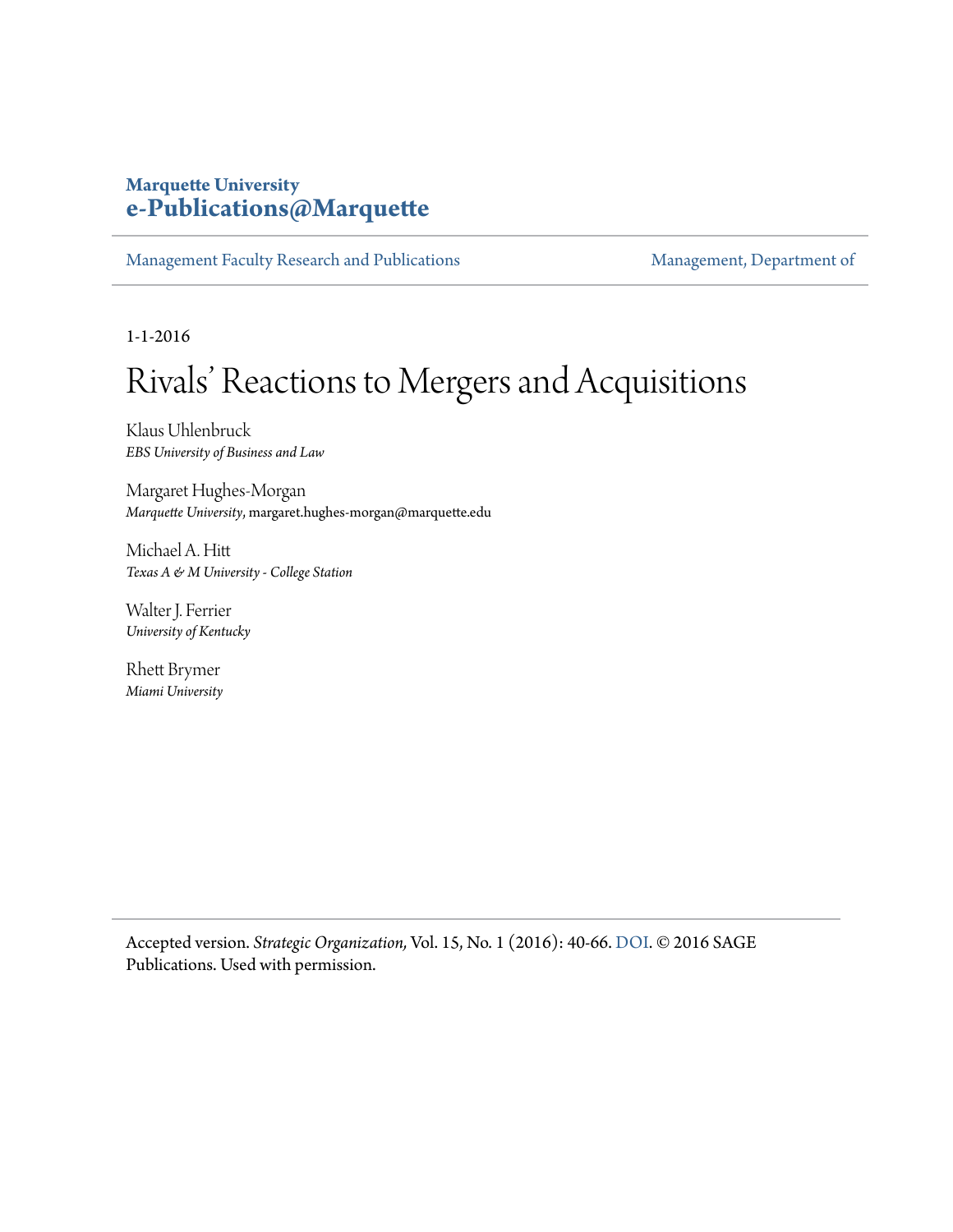## **RIVALS' REACTIONS TO MERGERS AND ACQUISITIONS**

KLAUS UHLENBRUCK University of Montana, USA and EBS University of Business and Law, Germany

> MARGARET HUGHES-MORGAN Marquette University, USA

MICHAEL A. HITT Texas A&M University, USA and Texas Christian University, USA

> WALTER J. FERRIER University of Kentucky, USA

RHETT BRYMER Miami University, USA

**Corresponding author:**

Klaus Uhlenbruck, Department of Management and Marketing, School of Business Administration, University of Montana, Missoula, MT 59812, USA. E-mail: [klaus.uhlenbruck@umontana.edu](mailto:klaus.uhlenbruck@umontana.edu) Phone: +1 (406) 243-6523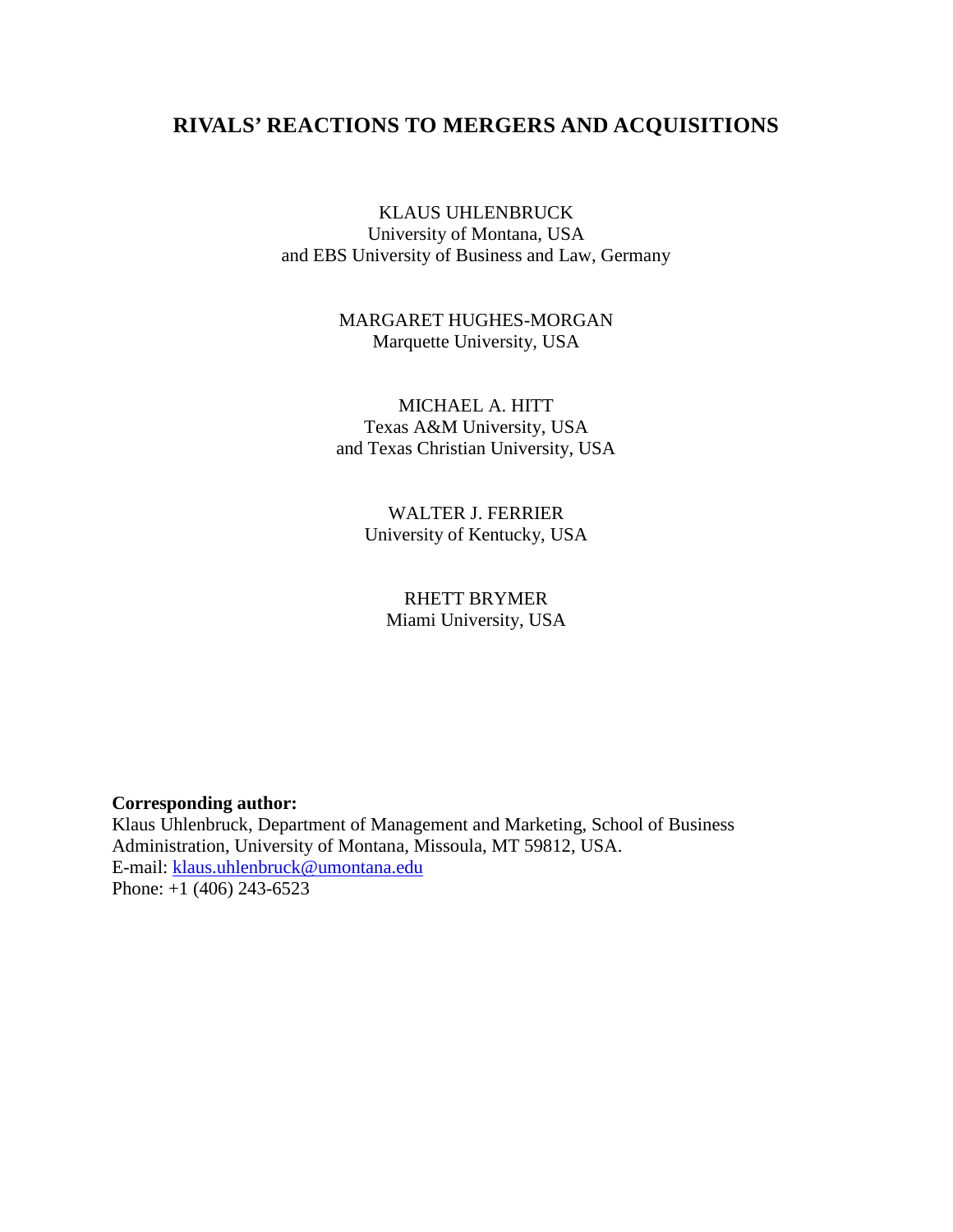#### **RIVALS' REACTIONS TO MERGERS AND ACQUISITIONS**

#### **Abstract**

Mergers and acquisitions (M&A) research has principally focused on attributes of the acquiring firm and post-acquisition outcomes. To extend our knowledge, we focus on external factors, in particular rival responses, and explore when and how rivals respond to their competitor's acquisitions. Leveraging the awareness-motivation-capability (AMC) framework, we predict and find evidence that a rival's dependence on markets in common with the acquirer, resourse similarity between rival and acquirer, and a rival's organizational slack increase the volume and in some cases also the complexity of a rival's competitive actions following an acquisition. Further, the type of acquisition positively moderates some of these relationships. The results extend our understanding of the influence of M&As on competitive dynamics in the marketplace.

**Keywords:** Mergers and Acquisitions, Competitive Dynamics, Competitive Action Repertoire,

Competitive Response, Content Analysis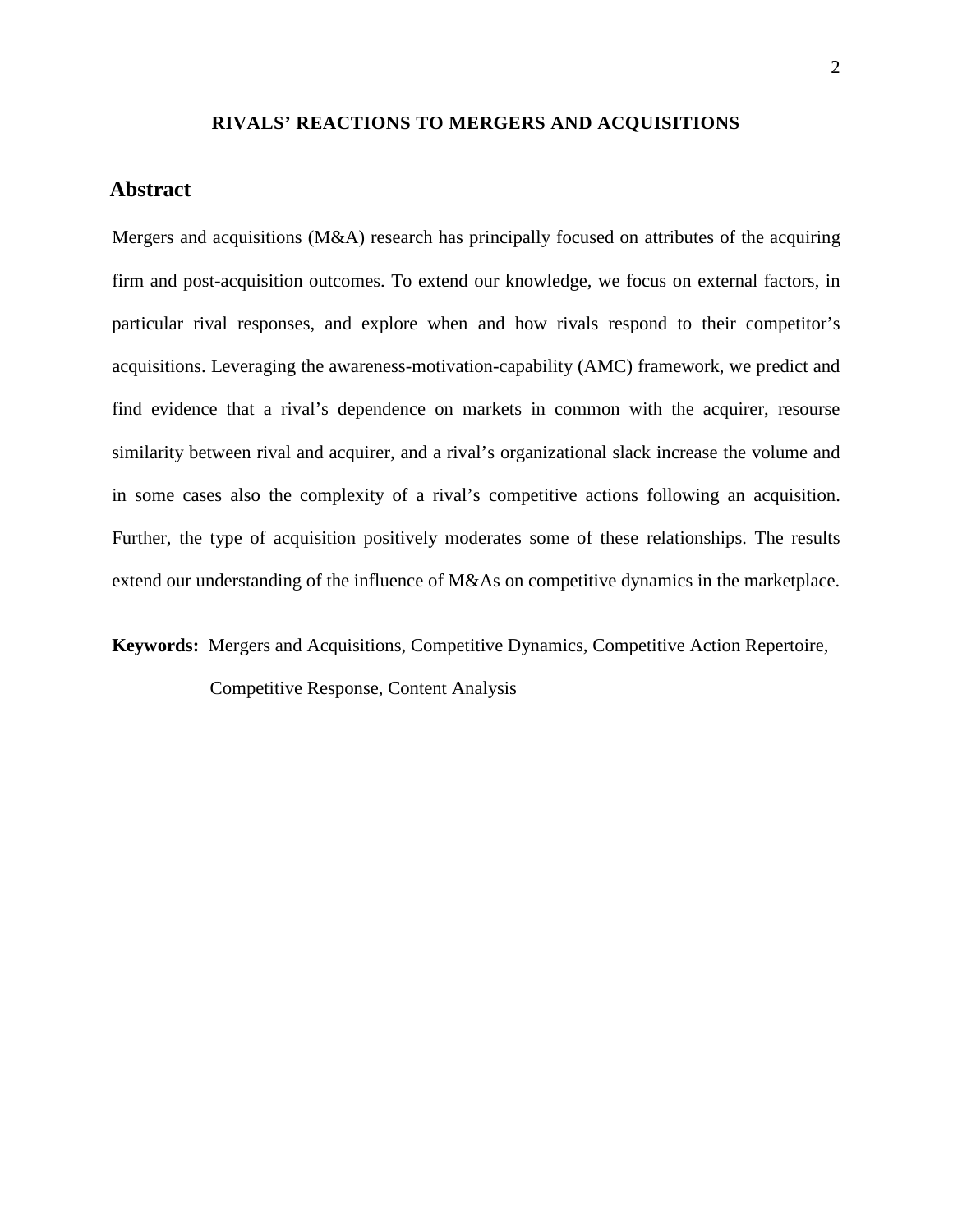### **Introduction**

Prevailing theory and conventional wisdom suggest that firms engage in acquisitions for various reasons, including diversifying into new market domains, capturing and leveraging synergistic resource exchanges between merging firms, and overcoming barriers to entry, among others (Hitt et al., 2001; Jensen and Ruback, 1983). Importantly, acquisitions also influence an industry's competitive dynamics; Kim and Singal (1993) and Chatterjee (1986) found that acquisitions can reduce competitive rivalry, lead to collusion among competitors, and engender accommodation of the merging firms by their rivals, all creating a competitive context favorable to the acquirer.

Yet, empirical research has found that returns to acquisitions are often negative (e.g., Jensen and Ruback, 1983; King et al., 2004) and identified various internal costs and challenges in the acquisition process for the causes of weak merger performance. Explanations for poor returns include takeover premiums paid to the target firm's shareholders, unanticipated post-acquisition integration costs, managers' pursuit of personal interests via acquisition, etc. (Hitt et al., 1990; Sirower, 1997). Further, there is evidence that rivals may act aggressively in the pre-merger phase, for instance, by bidding on a target to elevate its price, which reduces the returns to an acquisition (Brandenburger and Nalebuff, 1995). Moreover, Ghemawat and Ghadar (2000) found that rivals engage in bold strategic moves to exploit the distraction of acquirer management during the merger process.

The focus on the *internal* costs and rival behavior prior to and during an acquisition significantly limit our understanding of the disappointing outcomes (King et al., 2004). However, recent research on competitive dynamics and anecdotal evidence suggest the importance of the *external, post-acquisition* competitive context. Extant research suggests acquirers may gain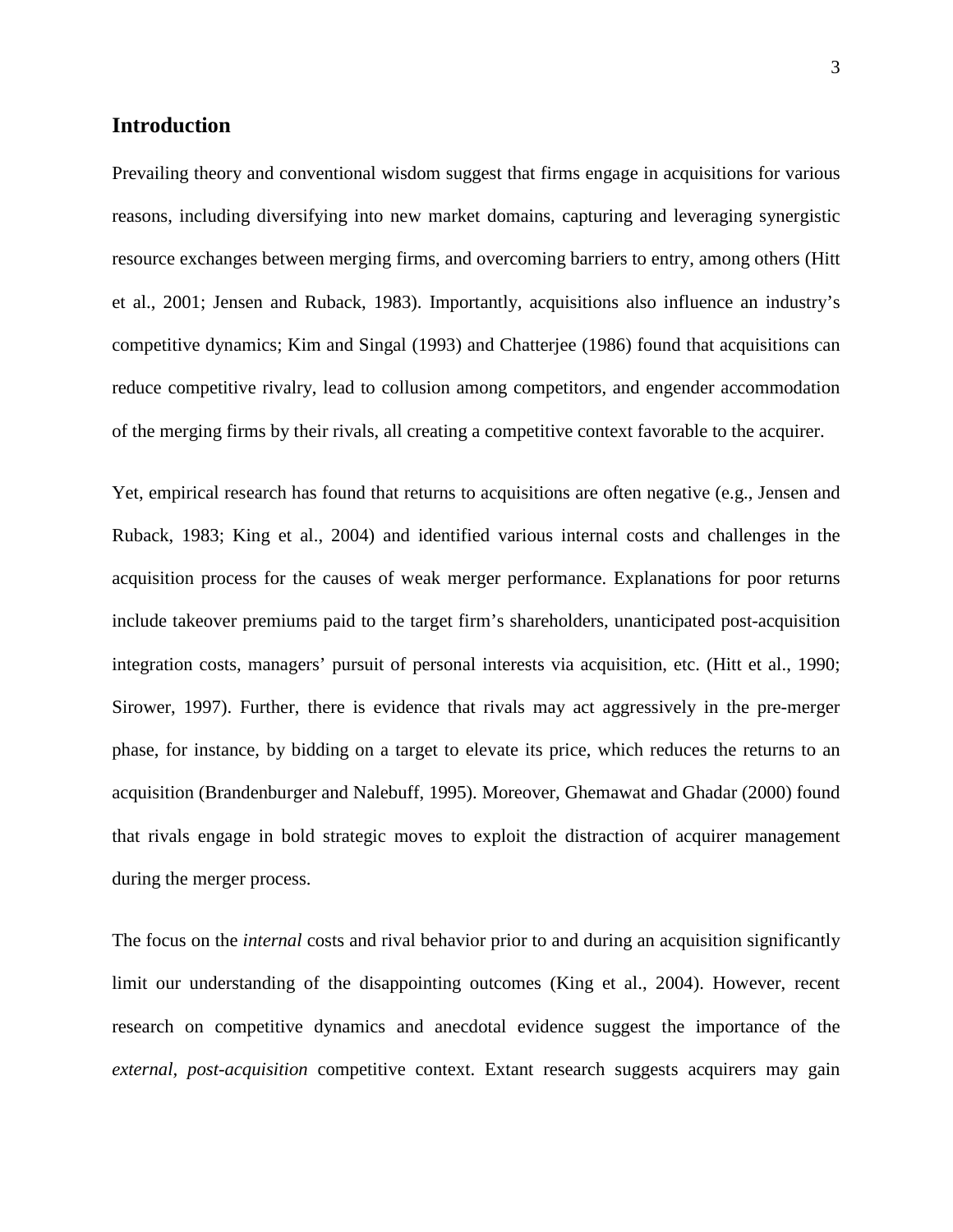advantages from acquisitions that negatively impact their rivals. We contend that some of the acquirer's rivals do not accommodate the acquisition or collude with the acquirer, as previous work has shown. Instead, certain rivals view M&As as stimulating hostility and competitive disruption, leading to a different competitive landscape post merger that weakens the acquirer's post-acquisition performance. Additionally, Markman and colleagues (2009) suggest that acquisitions contribute to product market rivalry and also to factor market rivalry that can exacerbate and intensify product market rivalry.

Therefore, an important reason M&As often fail to meet expectations is the inability of the acquiring firm to account for the effects of rivals' aggressive competitive responses following the acquisition (Haleblian et al., 2009). As a result, examination of potentially aggressive—rather than accommodating—responses to acquisitions is critical to better understand post-acquisition outcomes. Moreover, understanding the drivers of aggressive responses is essential to predict the potential success (or lack thereof) of M&As. The recent evidence on aggressive reactions by rivals suggests that examining the competitive context of M&A and the characteristics of the firms involved can advance our understanding of this important phenomenon. Prior research on competitive behaviors such as rivals aggressive or accommodating actions after an acquisition, suggest the importance of identifying the organizational and competitive characteristics that prompt rival responses. Thus, our research question is: Following an acquisition, which organizational and competitive conditions prompt rivals to compete more aggressively? We build on the awareness-motivation-capability (AMC) framework used in competitive dynamics research to predict when and how rivals respond (Chen, 1996; Chen et al., 2007).

Our study makes two concomitant contributions. Answering the call for new theory to explain the consequences of M&As (Haleblian et al., 2009; King et al., 2004), we offer an alternative,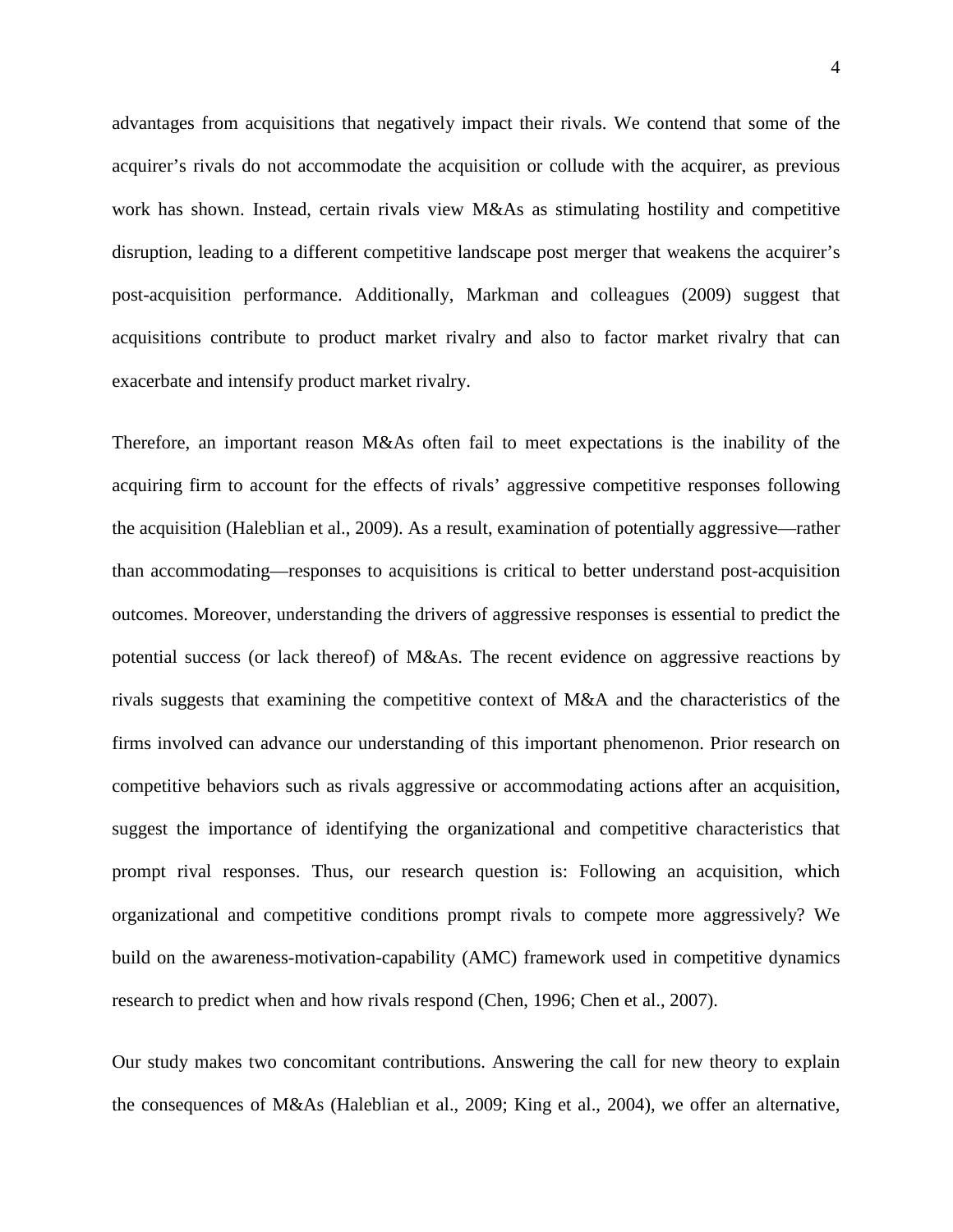competition-centric explanation for the generally weak performance of acquisitions. This cause of the weak performance is external to the deal and to the merging firms, specifically, competitive pressures engendered by the acquisition. Our study challenges previous work suggesting that rivals tend to accommodate M&As. Second, by exploring the link between corporate-level decisions (M&A) and competitive behavior (action repertoires), our study demonstrates the generalizability of recent research on product and factor market rivalry (Chen et al., 2007; Markman et al., 2009; Smith et al., 2001). Thus, it extends competitive dynamics into the domain of corporate strategy and its consequences. Our findings help to identify specific rival conditions—i.e., dependence on markets in common with the acquirer, rival slack, and resource similarity between rival and acquirer—that motivate and enable rivals to respond aggressively to their competitors' acquisitions.

#### **A competition-centric view of M&A activity**

Prior research examined the potential for acquisitions to reduce rivalry by decreasing the number of competitors, thus increasing market power, and the potential to produce gains from economies of scope (Clougherty and Duso, 2011). Alternatively, Chatterjee (1986) suggested that some acquisitions produce 'collusive synergy'—i.e., the ability of the acquirer to increase prices because of collusion among the industry participants. Similarly, Kim and Singal (1993) found that merging two rival airlines led to higher prices thereafter. These studies strongly suggest the exploitation of market power and tacit collusion between rivals associated with mergers.

Research on corporate strategy has traditionally conceptualized M&As based on a narrow costbenefit analysis—related to market power, synergies, etc. Related studies largely disregarded rivals' responses in evaluating the outcomes of acquisitions. Others found that rivals concede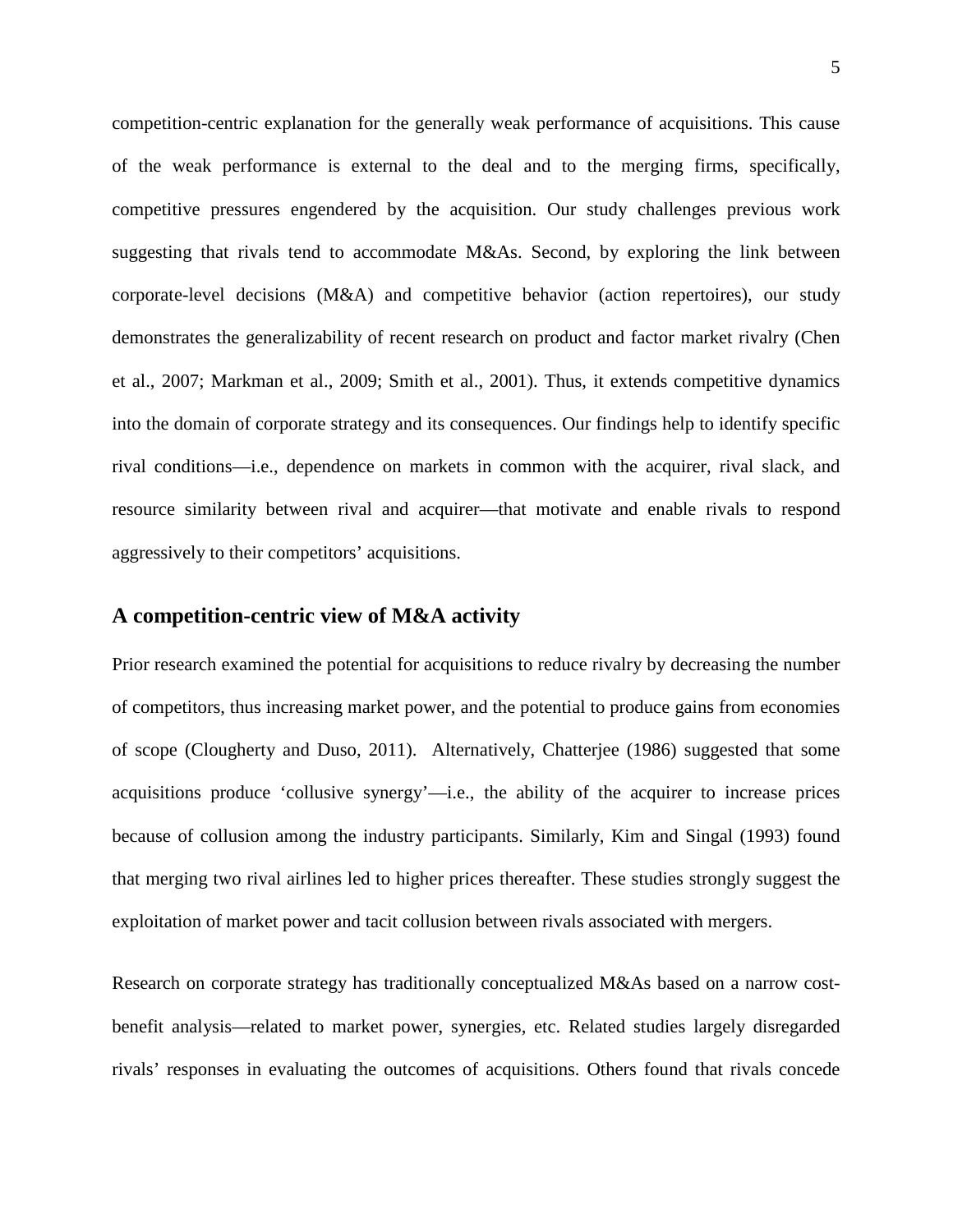exploitation of merger gains to the acquirer (e.g., Kim and Singal, 1993). Such a concession may take the form of increasing prices, reducing capacity, leaving markets, etc. More recently, Clougherty and Duso (2011) found that approximately one quarter of the large-scale, horizontal acquisitions (and rivals of the acquirers and targets) produced collusive synergies. Yet, the extant research does not explicitly and directly account for the broader competitive context; namely, the possibility of aggressive competitive responses by rivals that counteract some or all of the potential benefits of M&A to the acquirer. Similar concerns regarding rival reactions to their competitors' strategic moves have recently been suggested for research on strategic alliances (Park and Zhou, 2005) and factor markets (Capron and Chatain, 2008; Markman et al., 2009).

Competitive dynamics research suggests that the success of a firm's actions depends on the number and range of rivals' reactions. Simon (2005) found that rivals, in general, do not respond uniformly—either via accommodation or retaliation—to new entries into their market. Owing to a variety of organizational and competitive factors, some rival-incumbents are strongly motivated to respond aggressively by carrying out a wide range of competitive actions—price cuts, product improvements, advertising campaigns, new products, etc. (Geroski, 1995)—while others are less motivated to respond aggressively. Further, the intensity and form of the firm's competitive responses to a rival's actions are contingent on a number of important organizational and competitive conditions (cf., Smith et al., 2001). For instance, Silverman and Baum (2002) found that competitive intensity in response to the formation of an alliance by a rival depends on the specific nature of the alliance: horizontal, upstream, or downstream.

Upon completing an acquisition, the acquirer may realize an improvement in its competitive position or in its competitive advantage (Hitt et al., 2001). These potential benefits may signal that the acquirer has enhanced its capability to compete (Chen et al., 2007), thereby leading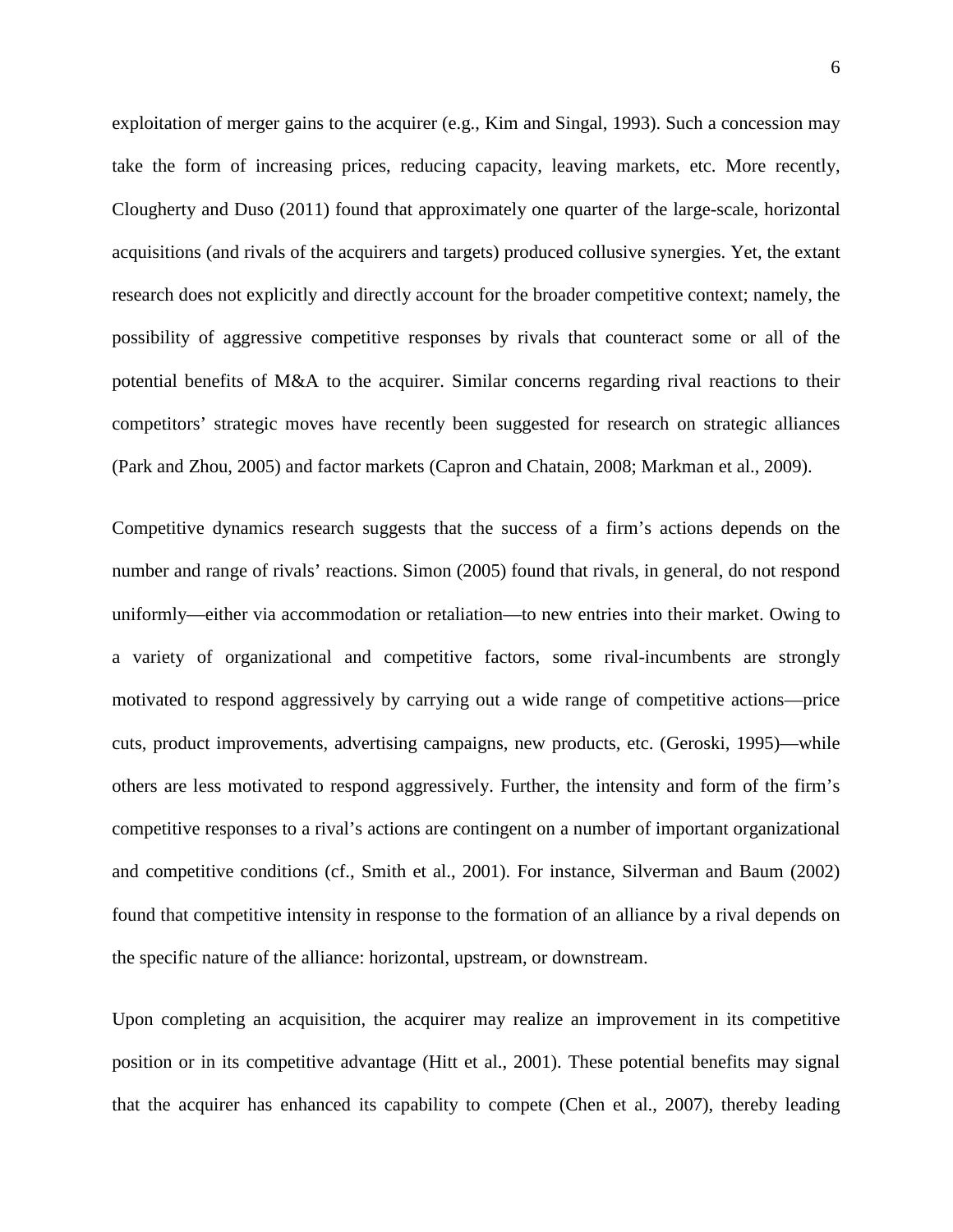rivals to view the acquisition as a competitive threat (Garcia-Sanchez et al., 2014). Indeed, one study found that nearly 50 percent of rivals of acquirers lose market value because of the acquisition (Clougherty and Duso,  $2011$  $2011$  $2011$ ).<sup>1</sup> While price changes subsequent to an acquisition are easily observable and can be matched by rivals, the full range of an acquisition's outcomes are harder for rivals to assess. Concerned with differential gains and losses relative to the acquiring firm, rivals are likely motivated to respond to an acquisition with aggressive competitive action in order to defend their positions in product and/or factor markets and also to minimize or neutralize the potential advantages gained by the acquirer (Capron and Chatain, 2008).

The business press highlights numerous examples of aggressive competitive responses carried out by an acquirer's rivals. For instance, when Gillette acquired Duracell in 1996, top managers expected the deal to support earnings growth of the merged firms for several years into the future. Based on Gillette's resources and market strength, management claimed that the combined firms would develop and market a successful premium-priced battery. Yet, rivals Rayovac and Energizer attacked with price cuts and special promotions. As a result of aggressive responses by rivals to the acquisition, Duracell lost overall market share and operating margins declined by one third (*Business Week Online*, 2000).

These considerations strongly suggest that a merger can increase competitive pressures and elicit aggressive competitive responses by rivals of the merging firms. Yet, M&A research has not fully explored the drivers of rivals' responses. Drawing from core ideas in competitive dynamics, we argue that post-acquisition competitive behavior is derivative of relevant and relative characteristics of competing firms in the industry.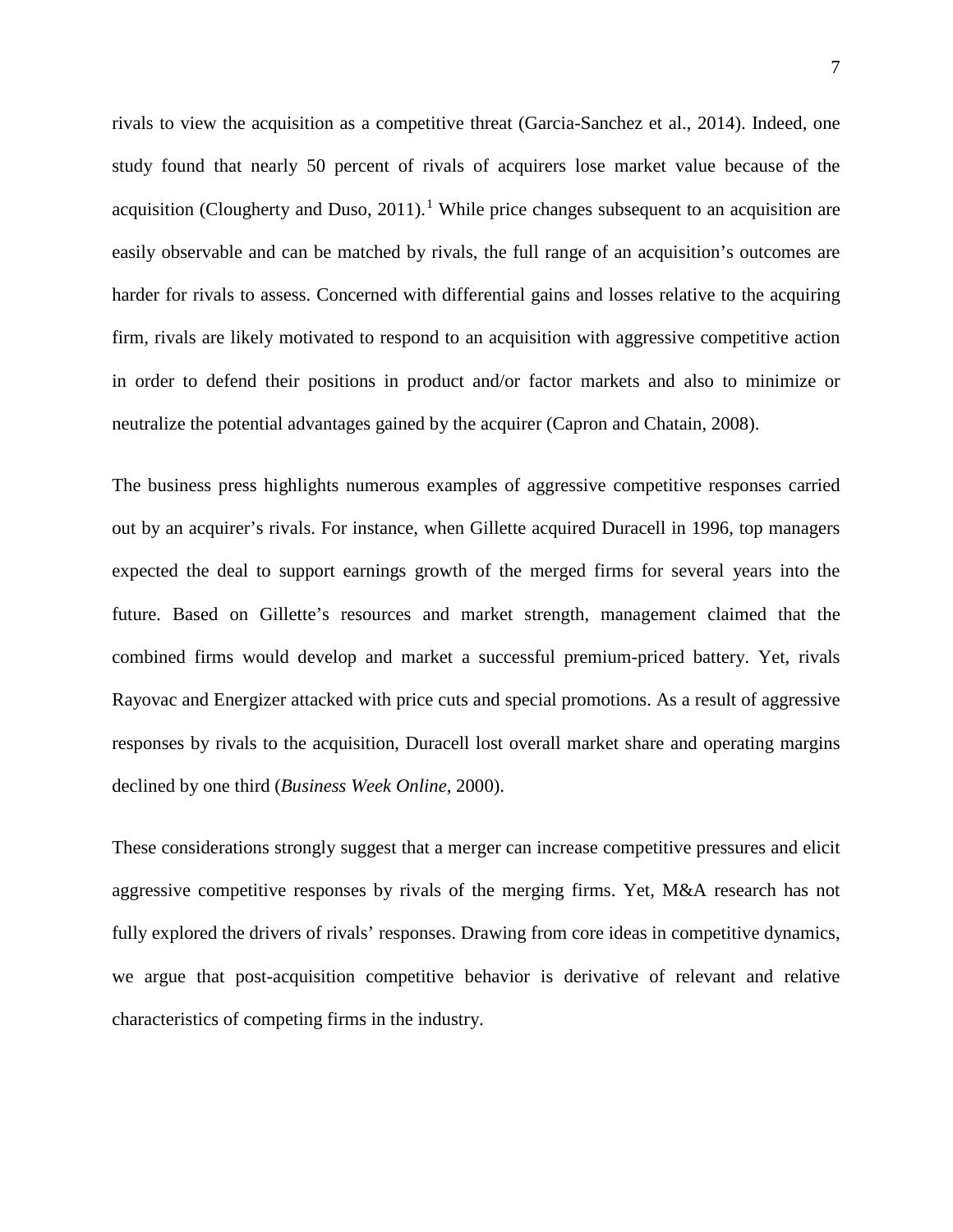#### *Sources of competitive tension and observed competitive aggressiveness*

Scholars in competitive dynamics have developed theory and empirical methods focused on firm strategy as a competitive action, defined broadly as observable, externally-directed, marketbased competitive moves taken with the intent to improve a firm's relative competitive position (Grimm et al., 2006; Smith et al., 2001). Early research in this stream examined the actionresponse dyads (e.g., Chen, et al., 1992; Smith et al., 1991), whereby the characteristics of a singular competitive action are important predictors of a rival's singular competitive response.<sup>[2](#page-35-1)</sup> In ongoing head-to-head competitive interaction, however, firms carry out an endless series of competitive moves and countermoves—e.g., price cutting, introducing new products, marketing campaigns, capacity expansions, etc.—to keep rivals off balance, defend market share, and achieve/sustain superior performance (D'Aveni, 1994; Kirzner, 1973; Smith et al., 2001). In this vein, research has examined a variety of antecedents and consequences of the entire *set* of competitive actions completed in a given period of time, the competitive action repertoire (e.g., Ferrier et al., 1999; Miller and Chen, 1994; 1996). Our study, in effect, is the first to tap into both the action-response and action repertoire levels of aggregation by examining how one firm's singular corporate-level competitive action (an acquisition) influences two fundamental attributes of a rival's competitive strategy: Action repertoire volume (how many actions the rival carries out) and action repertoire complexity (the extent to which the rival's set of actions consists of a range of different types of actions).

Central to competitive dynamics is the conceptualization and measurement of competitive aggressiveness. Drawing from Austrian economics, Hypercompetition theory, and corporate entrepreneurship research (Covin and Slevin, 1991; D'Aveni, 1994; Kirzner, 1973), competitive aggressiveness is defined as the propensity for firms to directly challenge rivals by carrying out a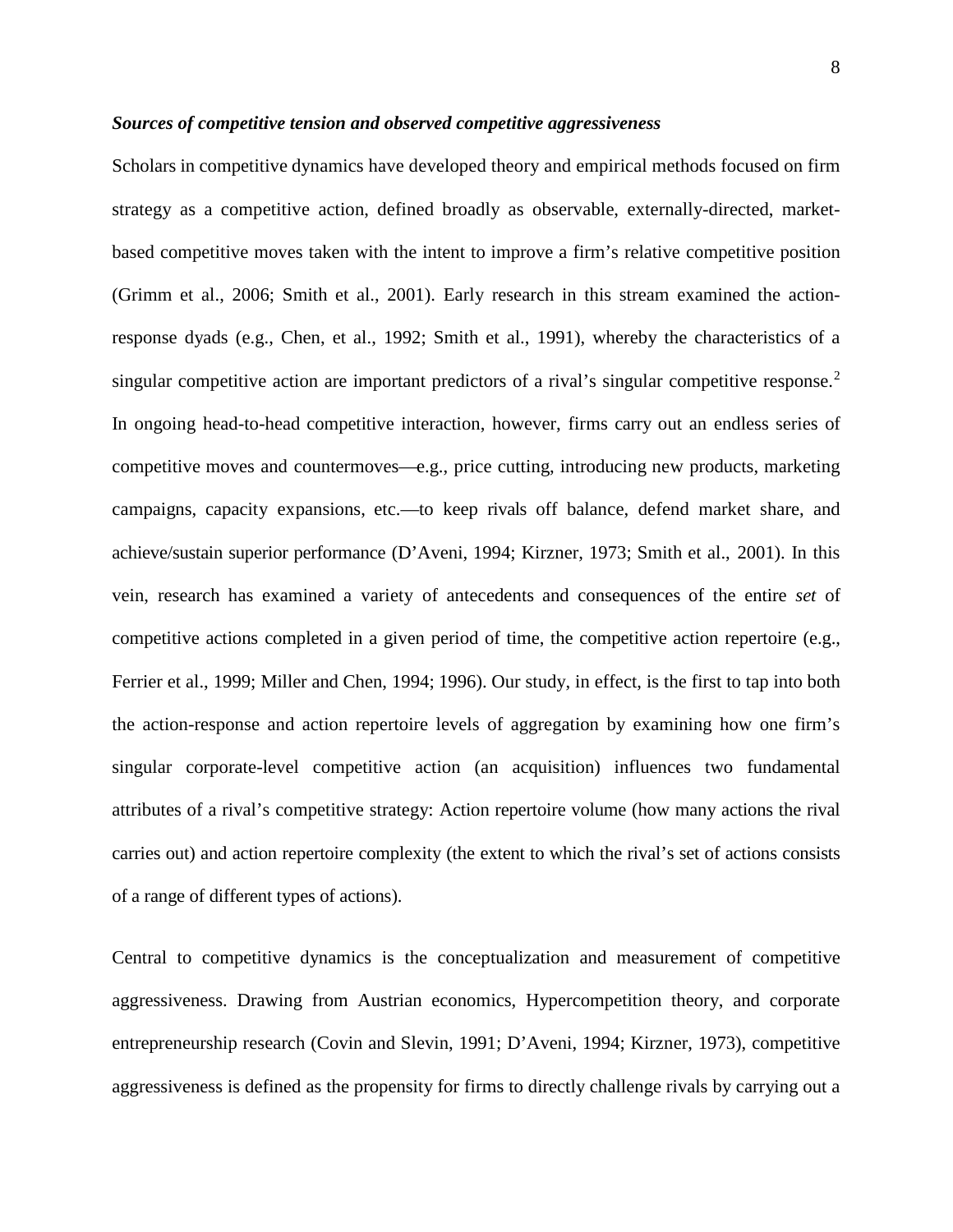sustained and diverse series of competitive actions (Ferrier, 2001; Ferrier and Lee, 2002; Ferrier et al., 1999). Beyond the number of competitive actions, the diversity of such actions is important because firms often respond uniquely to the particular character of the initial action (Chen and Miller, 2012). For instance, cost leaders may be more responsive to price cuts than quality leaders. We thus explore the conditions—i.e., rival and acquirer firm characteristics under which an acquisition made by a firm increases the competitive tension and triggers an aggressive competitive response among rivals in a given industry.[3](#page-35-2)

The emergent theoretical framework within competitive dynamics pinpoints three implicit drivers of aggressive competitive behavior—the *awareness* of rivals, the *motivation* to carry out competitive actions against one another, and the *capability* to carry out such actions—known as the AMC framework (Chen, 1996; Chen et al., 2007). Taken together, elements of the AMC framework manifest the competitive tension between rivals, or '…the strain between a focal firm and a given rival that is likely to result in the firm taking action against the rival' (Chen et al., 2007, p. 101). In our study, an acquisition carried out by the initiating firm is viewed as a specific, observable, competitive action that often changes the competitive equilibrium between firms in the market thereby transforming the static competitive 'tension' between the acquirer and its rivals into a dynamic, sustained, and potentially aggressive 'interaction.'

A rival's awareness of its interdependence with other firms is conditioned by the dependence of the rival on markets common with these firms and on the similarity of the rival's resources to the firms (Chen, 1996). Market dependence refers to the proportion of revenues or profits a firm derives from a particular product market; the larger the proportion, the higher the market dependence. Resource similarity is the extent to which two firms have comparable resource endowments in type and amount. Given high market dependence, rivals are keenly aware of one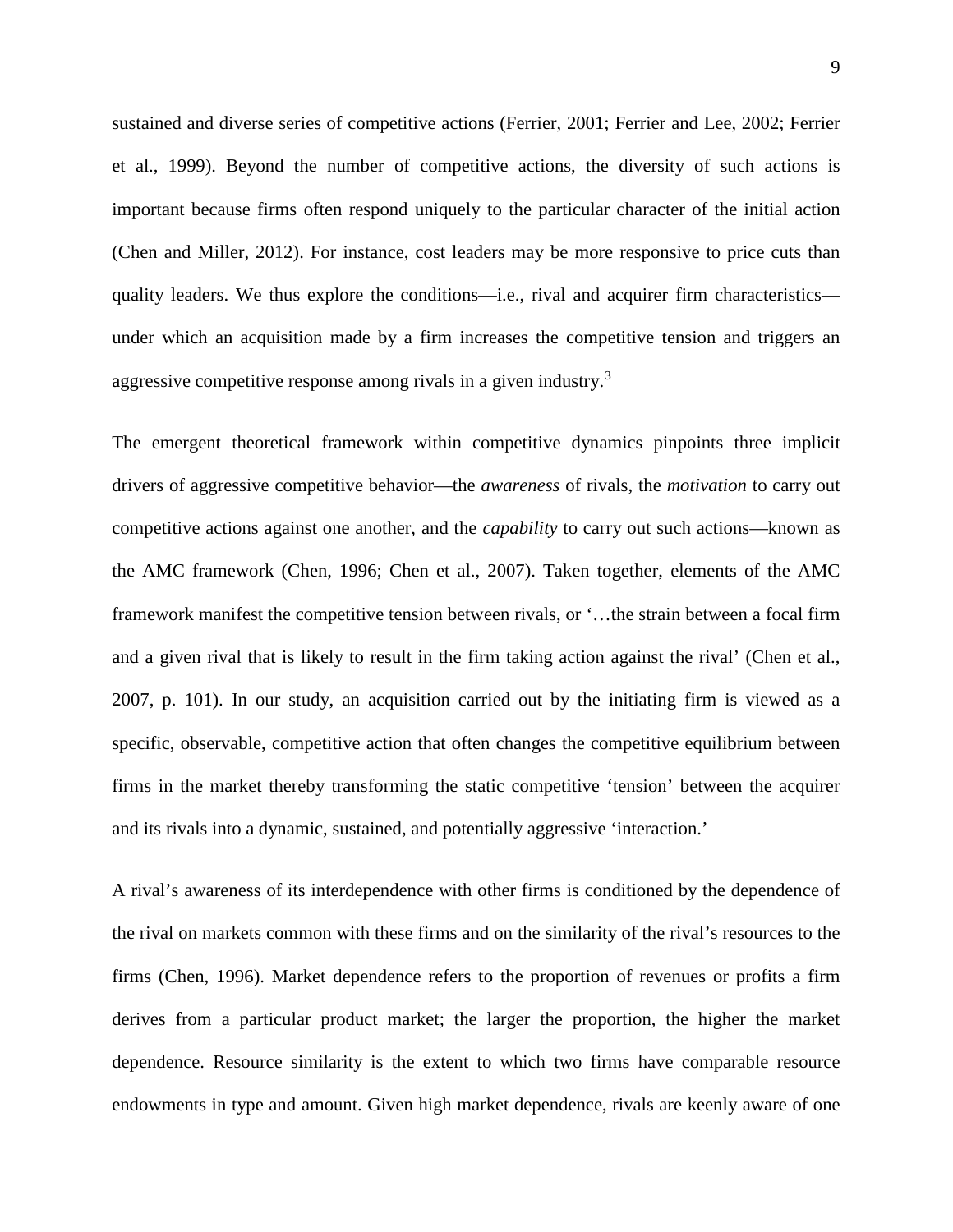another and their actions. Also, when market dependence is high, rivals are more likely to recognize the need to defend their market position from competitors whose actions, such as an acquisition, may threaten this position (Smith et al., 2001). Resource similarity makes rivals more aware of the potential consequences of strategic actions taken by their competitors and increases competitive tension (Chen et al., 2007).

Market dependence and resource similarity among competitors may also motivate them to respond to competitive actions of their rivals (Chen, 1996). When firms depend on specific markets, they may see the need to defend their market position if it is threatened by a competitor's competitive actions. Firms with similar resources have similar strengths and weaknesses, are likely to pursue similar strategies, and believe that they have the capability to compete on an equal footing (Chen et al., 2007; Gimeno and Woo, 1996; Harrison et al., 1991). An acquisition as a competitive action, in particular acquisition, may shift the relative resource balance between two firms and weaken the position of the rival relative to the acquirer because it often provides access to scarce strategic factors providing a greater opportunity to secure an advantage (Markman et al., 2009). Consequently, resource similarity, similar to market dependence, can motivate aggressive rival responses to an acquisition.

The capability of a firm to respond to a competitor's actions depends on the firm's resources, such as financial and human capital (Chen, 1996). Organizational slack is a 'cushion of resources' that allows an organization to more quickly and effectively adapt to external changes and modify its strategy relative to firms with fewer resources (Haleblian et al*.*, 2012; Wan and Yiu, 2009). Slack resources can facilitate or enable a variety of strategic behaviors, such as being an early actor in a merger wave (Haleblian et al., 2012), initiating strategic change (Bourgeois, 1981), and carrying out a large number of competitive actions (Ferrier, 2001). A competitor's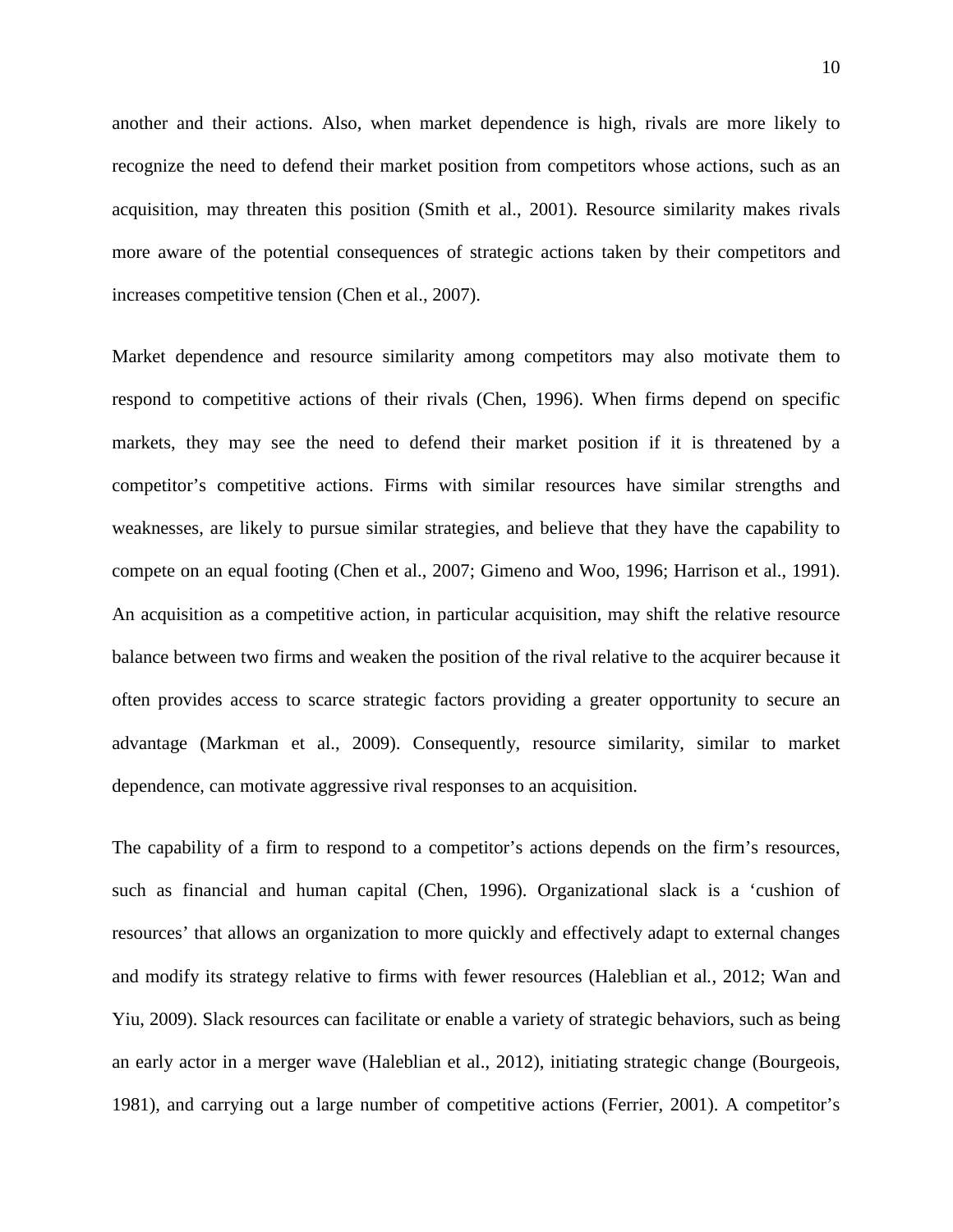acquisition can change competitive conditions, and slack allows firms not only to *act* in order to exploit specific opportunities but also to *react* to threats in the competitive environment.

Furthermore, an acquisition represents a unique type of competitive action within an industry, namely a horizontal acquisition, a diversifying move across industries, a vertical acquisition, or an unrelated acquisition. [4](#page-35-3) Because related acquisitions are more disruptive to the focal industry than other acquisition types, essentially merging two competitors into a larger one, rivals are likely to be more aware of the acquisition's implications and potentially more motivated to respond. In particular a horizontal acquisition may pose a particular threat to some (or many) rivals, similar to horizontal alliances (Silverman and Baum, 2002). Though a horizontal acquisition reduces the number of rivals in an industry, it also combines the strengths of two competitors, reducing the relative value of the strengths held by the rival(s). Such an attack via horizontal acquisition can motivate a rival to respond aggressively, especially if it depends highly on this market and the resource balance across rivals in the industry is threatened. Our full theoretical model is depicted in Figure 1. These relationships have heretofore not been examined in depth in the M&A or competitive dynamics research.

> --------------------------------------------- Insert Figure 1 about here --------------------------------------------

#### **Hypotheses**

#### *Market dependence as awareness-enhancing and aggressiveness-motivating*

The motivation to respond to an acquisition may hinge on the extent to which the rival is dependent on the acquirer's primary markets (Chen, 1996). Dependence on the same product market gives the rival knowledge of the potential benefits associated with the acquisition. For instance, the acquisition may produce greater market power for the merging firms or provide the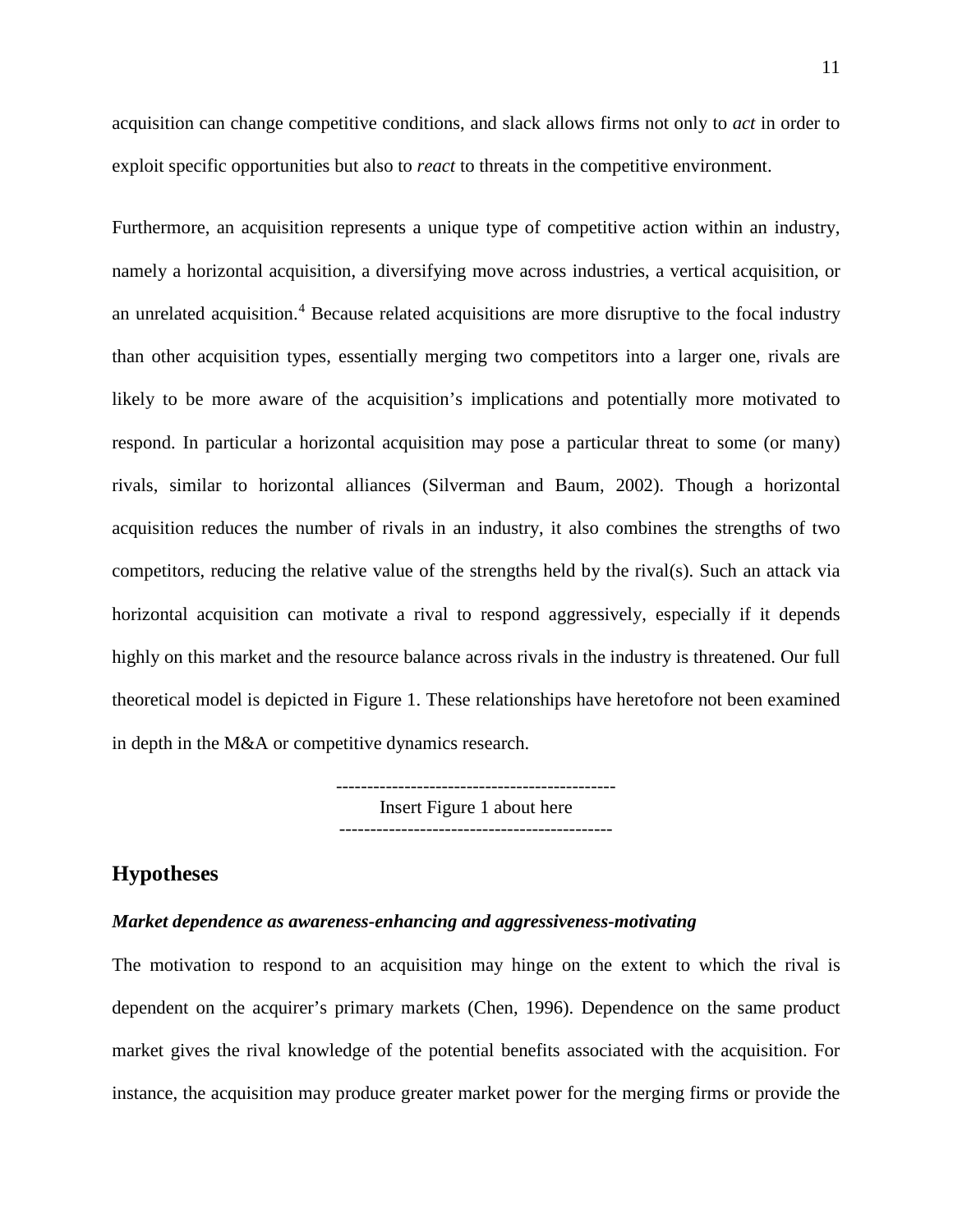capability to create innovations potentially valuable to customers in the market. Rivals with high dependence on a certain market are likely to have more knowledge about these markets than rivals with lower dependence, for example, because of greater investments in monitoring those markets. Accordingly, this knowledge makes the rival more aware of the potential outcomes of the acquisition because the rival can better anticipate customer benefits and reactions to the acquisition. Further, market knowledge may allow the rival to target its responses specifically at the resource advantages the acquirer will accrue from the acquisition. The heightened potential to reduce the acquirer's gains—and to minimize the rival's losses—from the acquisition can motivate a rival to react aggressively (Capron and Chatain, 2008; Yu and Cannella, 2007). Likewise, the rival's knowledge of a particular industry and its experience in successfully overcoming competitive challenges, such as a merger, may additionally motivate targeted competitive responses that efficiently use the rivals' resources.

Understanding the effects of the acquisition on customers and markets more clearly also reduces the uncertainty involved with an aggressive response. The higher the expected gains from the acquisition, for instance an improved ability to serve customers, the stronger the potential reaction of the acquirer to aggressive rival behavior intended to reduce these gains. As the rival can more effectively anticipate the consequences of its aggressive behavior, uncertainty is reduced, incentivizing aggressive action over taking a defensive position.

Furthermore, if a rival is highly dependent on the market, it may operate only in one or few markets. Rivals with low market dependence must also operate in other markets but can potentially compete with the merging firms in several markets. Gimeno (1999) found that multimarket competition reduces rivalry as firms recognize that aggressive competitor actions and responses in one market can have detrimental consequences in the other markets in which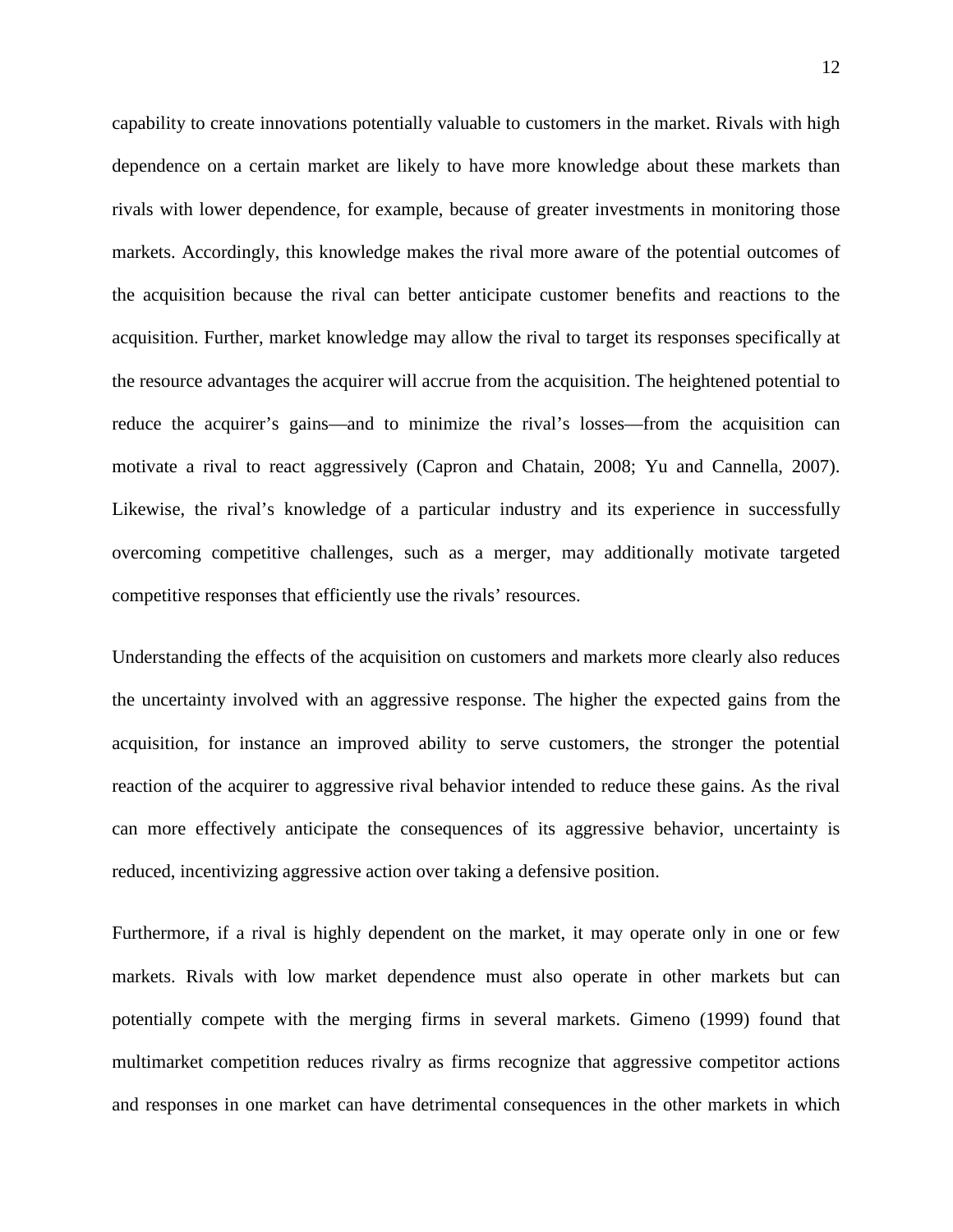they compete. Yet, higher market dependence suggests that the rival is less likely to be engaged in multimarket competition with the acquirer, thereby diminishing the motivation for mutual forbearance. Thus, we expect that the rival's dependence on the acquirer's primary markets decreases mutual forbearance and increases the likelihood of an aggressive competitive response.

**HYPOTHESIS 1.** Following an acquisition, the rival's dependence on the acquirer's primary markets is positively related to an increase in the rival's level of competitive aggressiveness.

#### *Resource similarity as awareness-enhancing and aggressiveness-motivating*

The similarity of the rival's resources to those of the acquirer or its target may also affect the intensity of competitive rivalry following the acquisition (Chen, 1996). Some valuable resources and resource combinations may be attained only via acquisition of other firms. Consequently, threats to the resource balance among rivals via acquisitions can signal to rivals that the acquirer will be a more potent competitor, thereby heightening the level of competitive tension (Chen et al., 2007). For instance, acquisitions may allow the acquirer to overcome a competitive resource advantage held by a rival (Markman et al., 2009). More generally, with factor market rivalry, research suggests that acquisitions are particularly likely to result in an aggressive competitive response because they can allow acquirers access to the most valuable strategic resources, that is, resources that can produce a competitive advantage (Markman et al., 2009).

These concerns may be particularly salient to the acquirer that expects private synergies from the acquisition. Private synergies are advantages created from the integration of resources of the merged firms that no other potential acquirers, including rivals, can expect to gain from the acquisition (Barney, 1988). Private synergies represent a special incentive, as they are priceneutral. Rivals with resources similar to the acquirer will be particularly concerned about private synergies that can significantly change the existing resource balance among competitors. Additionally, only the acquirer will know how to bundle and leverage these resources gained in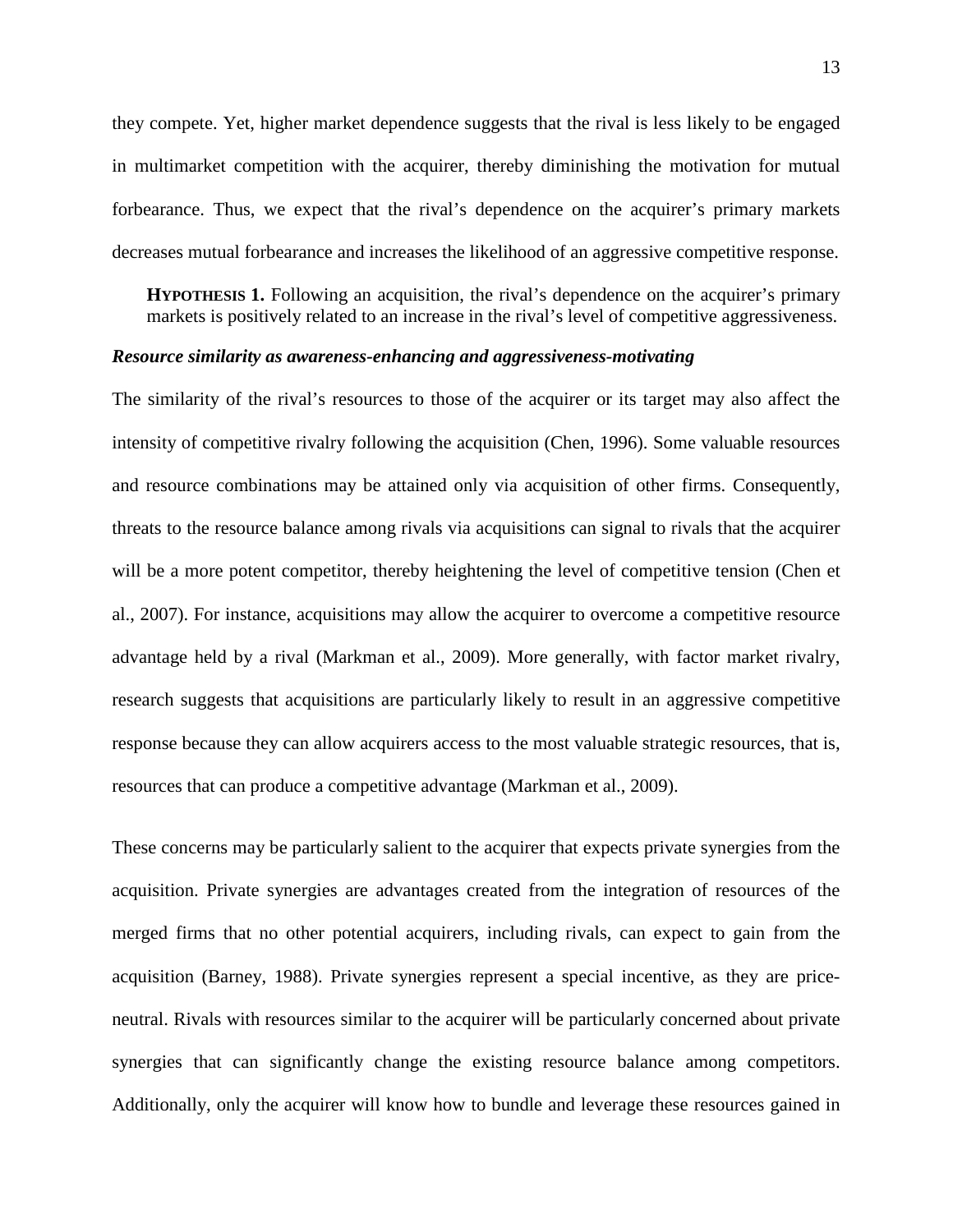the acquisition. Because rivals cannot adjust their resource portfolio in the same way as the acquirer, and accommodation of the acquirer will leave rivals with an enduring disadvantage (Capron and Chatain, 2008), rivals are likely to respond with a range of competitive actions, perhaps involving price reductions, new marketing campaigns, etc. In this case, an aggressive response might even distract the acquirer and delay the integration with the target so that potential private synergies are not quickly or fully realized.

Furthermore, because many benefits from acquisitions are based on resource advantages (Hitt et al., 2001), rivals with resources similar to those of the acquirer are likely to have a clearer understanding of the acquisition's potential resource advantages than rivals with less similar resources. Indeed, acquisitions provide acquirers with significant new resources, but the value of these resources is often difficult to realize because of the challenge to integrate the merging firms' resources due to different cultures and operations. As such, it may be difficult for the acquirer to use the new resources effectively for new actions and to respond to rivals after the acquisition. A rival with high resource similarity vis-à-vis the acquirer and heightened awareness of the acquisition benefits, is likely more able to develop and implement an effective, aggressive competitive response to the acquisition. This rival should also have a better understanding of its potential competitive vulnerability in the marketplace because of the acquisition (Chen, 1996; Markman et al., 2009). The potential for efficiency in its competitive response may likewise motivate this rival to respond aggressively (Yu and Cannella, 2007).

Prior research suggests that firms operating in the same market recognize their interdependence with close competitors and may limit behaviors that risk retaliation (Chen and Miller, 2012). However, research has shown that similarities between firms increase aggressive behaviors despite the potential for mutual forbearance (Gimeno and Woo, 1996). Moreover, similar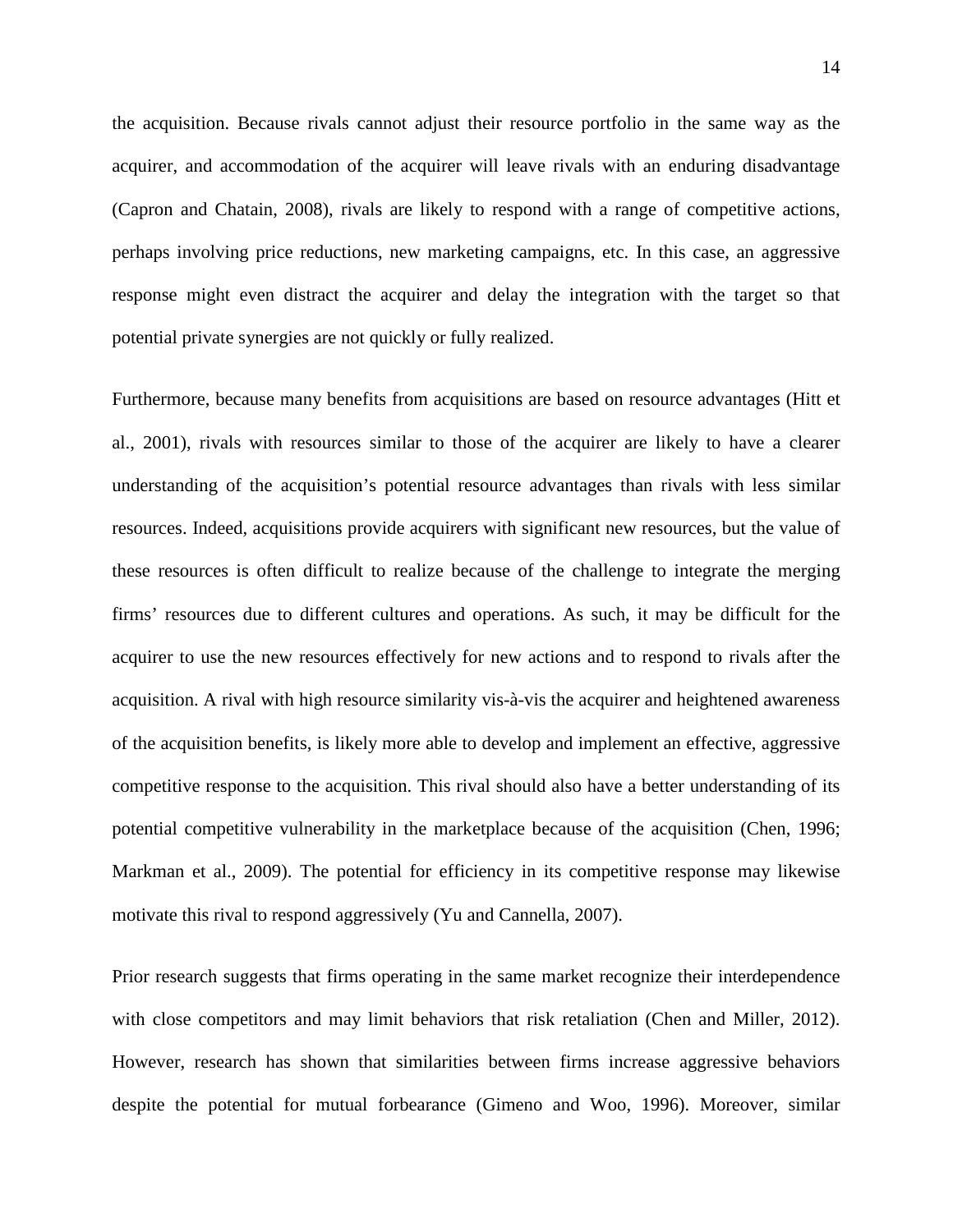resource endowments between competitors have produced rapid competitive responses (Grimm et al., 2006). Presumably, this is because firms try to avoid becoming resource disadvantaged when a competitor attempts to gain an advantage over its rivals. These arguments suggest that resource similarity at the time of an acquisition increases the rival's motivation to engage in an aggressive competitive response.

**HYPOTHESIS 2.** Following an acquisition, the level of resource similarity between the acquirer and the rival is positively related to an increase in the rival's level of competitive aggressiveness.

#### *Slack as aggressiveness-enabling*

The rival's capability to respond to a competitor's acquisition is partly dependent on resources that are not fully employed prior to the acquisition. That is, the rival's competitive responses often draw on its organizational slack. With few slack resources, the speed and scope of a rival's repertoire of potential competitive responses will be more limited, increasing the likelihood of competitive acquiescence (Smith et al., 1991). Without slack resources, the rival may choose to accommodate an acquisition and gain at least some benefit by reducing competitive tension. Conversely, abundant organizational slack allows the rival to aggressively respond to a competitive challenge (Ferrier, 2001; Ferrier et al., 2002; Smith et al., 1991; Young et al., 1996).

Research shows that firms with slack resources often engage in bolder, more risky competitive actions (Hambrick and D'Aveni, 1988). This is important because acquisitions are among the most visible, hard to reverse, and resource-intensive commitments that firms make (Hayward and Shimizu, 2006). Research also shows that actions with significant effects on the competitive context provoke a higher number of competitive responses by rivals (Chen et al., 1992). And, acquisitions often have a significant influence on the competitive context. Yet, aggressive responses to acquisitions involve high risk for the rival because they may threaten expected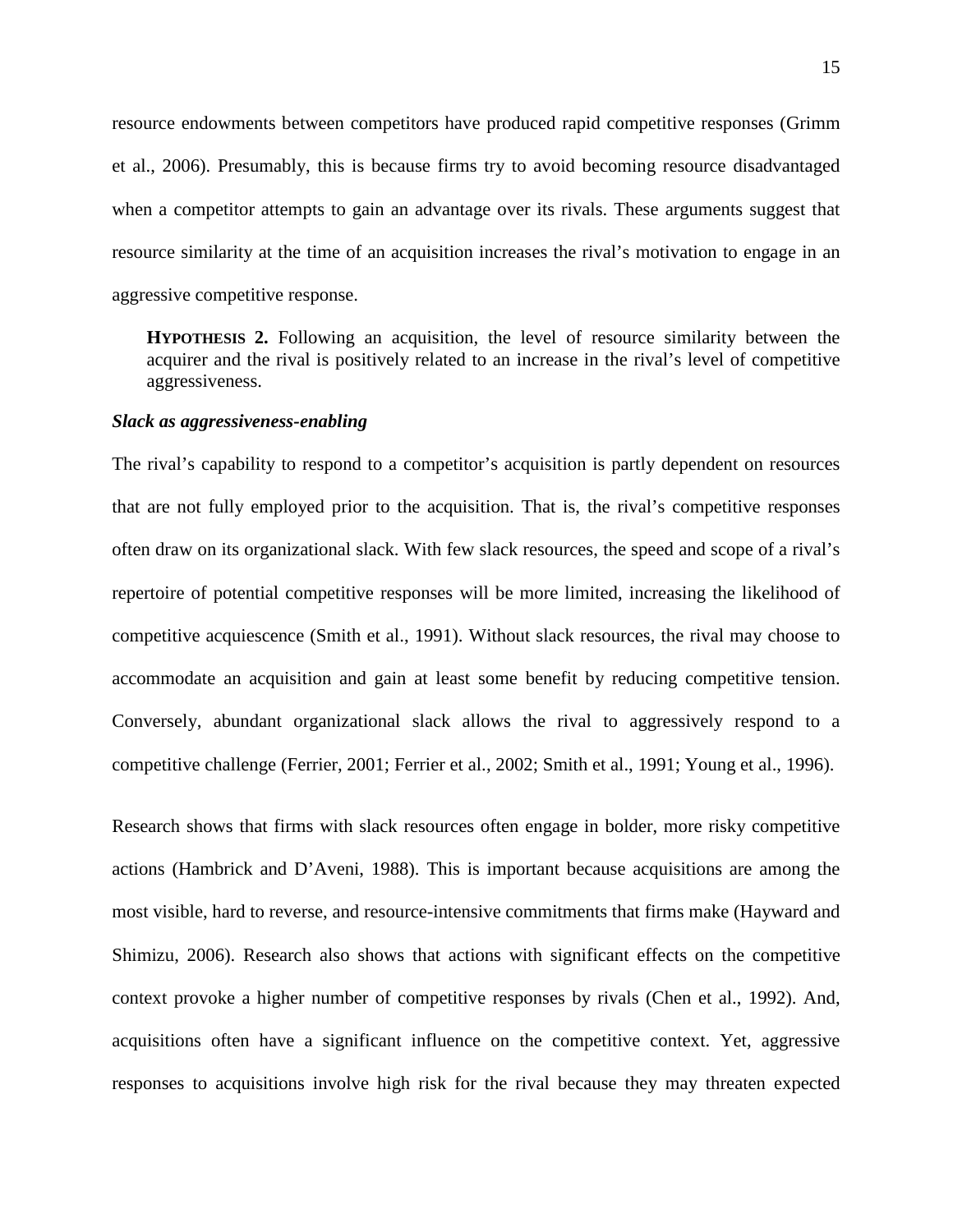returns to the acquisition which can provoke a major counter response from the acquirer. To reduce the risk of a countermove by the acquirer, rivals might accommodate an acquisition unless they have slack resources that allow for a bold, aggressive response. Only rivals with the strength (slack) to engage in quick, significant, and effective actions are confident that their aggressive responses will succeed; their slack enables adaptation in strategy if needed and further responses to countermoves by the acquirer (Smith et al., 1991; Wan and Yiu, 2009).

**HYPOTHESIS 3.** Following an acquisition, the rival's organizational slack is positively related to an increase in the rival's level of competitive aggressiveness.

#### *Moderation by acquisition relatedness*

Earlier, we indicated that different types of acquisitions have differential effects on rivals of the acquirer. While an acquisition of an unrelated target may provide the acquirer with very different resources, thus increasing the uncertainty of the acquisition outcomes, unrelated acquisitions produce entry into new industries thereby reducing market commonality between acquirer and rivals. Accordingly, a rival is less likely to react to a competitor's unrelated acquisition. Related acquisitions, on the other hand, in particular horizontal ones, heighten the competitive tension between acquirer and rivals.

In related acquisitions, acquirer, target, and rivals operate in similar markets. Thus, rivals have a heightened awareness and the motivation to respond aggressively. On one hand, horizontal and related acquisition may lead to industry consolidation thereby reducing competitive pressures. Research has found that horizontal acquisitions result in reduced commitment of customers to the target firm (Berger et al., 1998), thereby creating growth opportunities for rivals. Yet, a related acquisition reduces a rival's opportunities to engage in its own related acquisitions as it decreases the number of potential targets in the industry and can be likened to resource captivity (Markman et al., 2009). A rival with high dependence on the market in which a related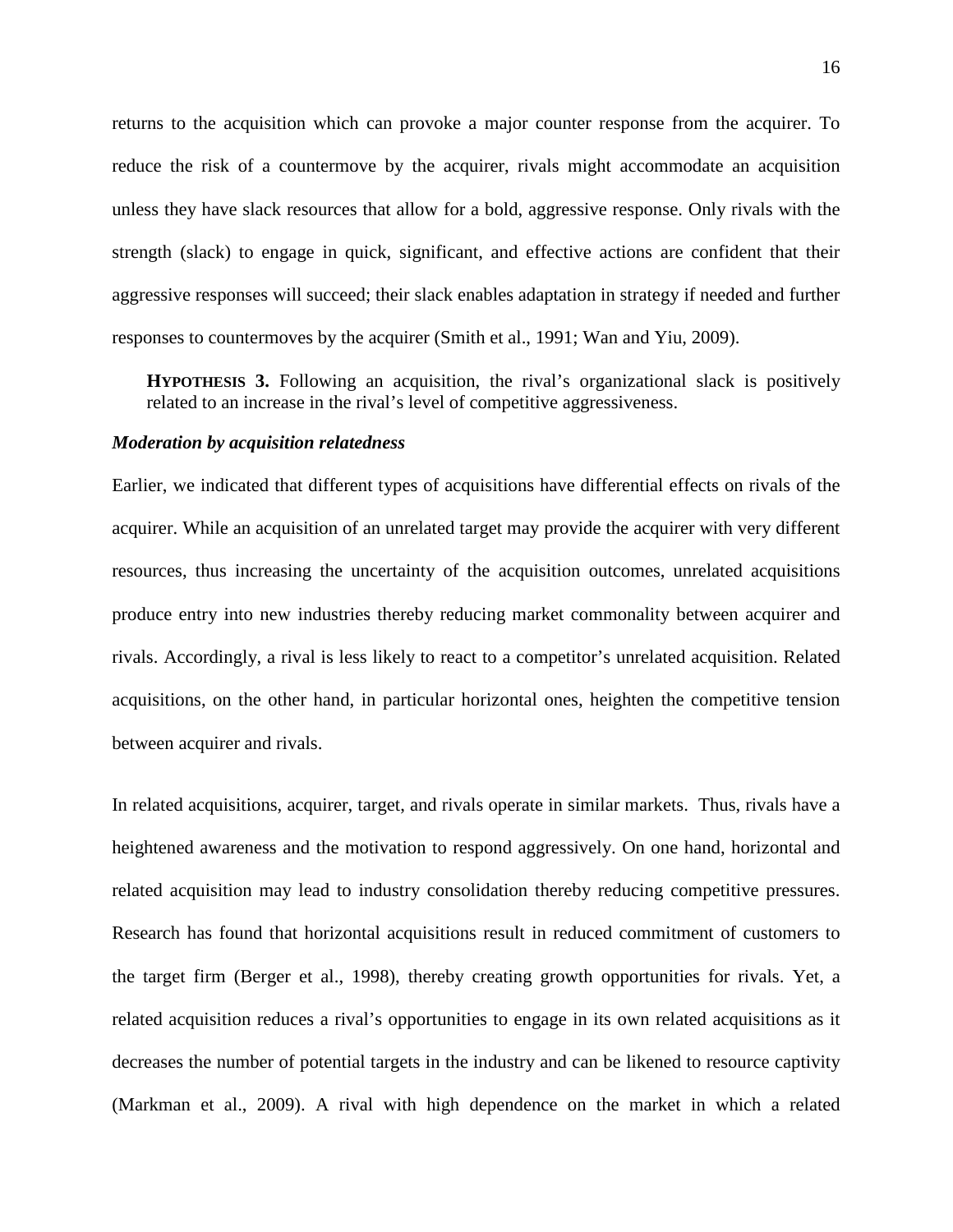acquisition occurred might be particularly threatened by this move because it reduces its own range of options. Thus, this rival is likely to take other actions to exploit the reduced commitment of customers to the target firm and perhaps capture greater market share.

Moreover, a related acquisition produces significant resource redeployment from the target to the acquirer (Capron et al., 1998), threatening the resource balance between the acquirer and rivals. An evenly matched competitor prior to the acquisition may now become a much more potent, capable competitor that threatens the market position of the rival thereby increasing competitive tension (Chen et al., 2007; Silverman and Baum, 2002). From the rival's point of view, a related acquisition enables the acquirer to strengthen, for instance, product development, production facilities, and marketing capabilities that result in economies of scale and disadvantage the rival. As a result, the rival will seek different means to compete effectively. These arguments suggest that the type of acquisition moderates both the relationship between rivals' dependence on markets common with the acquirer and acquirer-rival resource similarity and aggressive responses. However, the influence of the capability of rivals to respond (slack resources) is unlikely to be affected by acquisition relatedness.

**HYPOTHESIS 4.** The positive relationships between (a) market dependence and (b) resource similarity with an increase in the level of rivals' competitive aggressiveness, following and acquisition, is strengthened by the relatedness of the acquisition.

#### **Methods**

#### *Sample*

We tested our hypotheses on a sample of firms that designated one of three related industries pharmaceutical preparations (SIC 2834), biological products (SIC 2836), or surgical and medical instruments and apparatus (SIC 3841)—as their primary line of business. These industries are characterized by precisely-defined boundaries, ensuring that competitive moves implemented by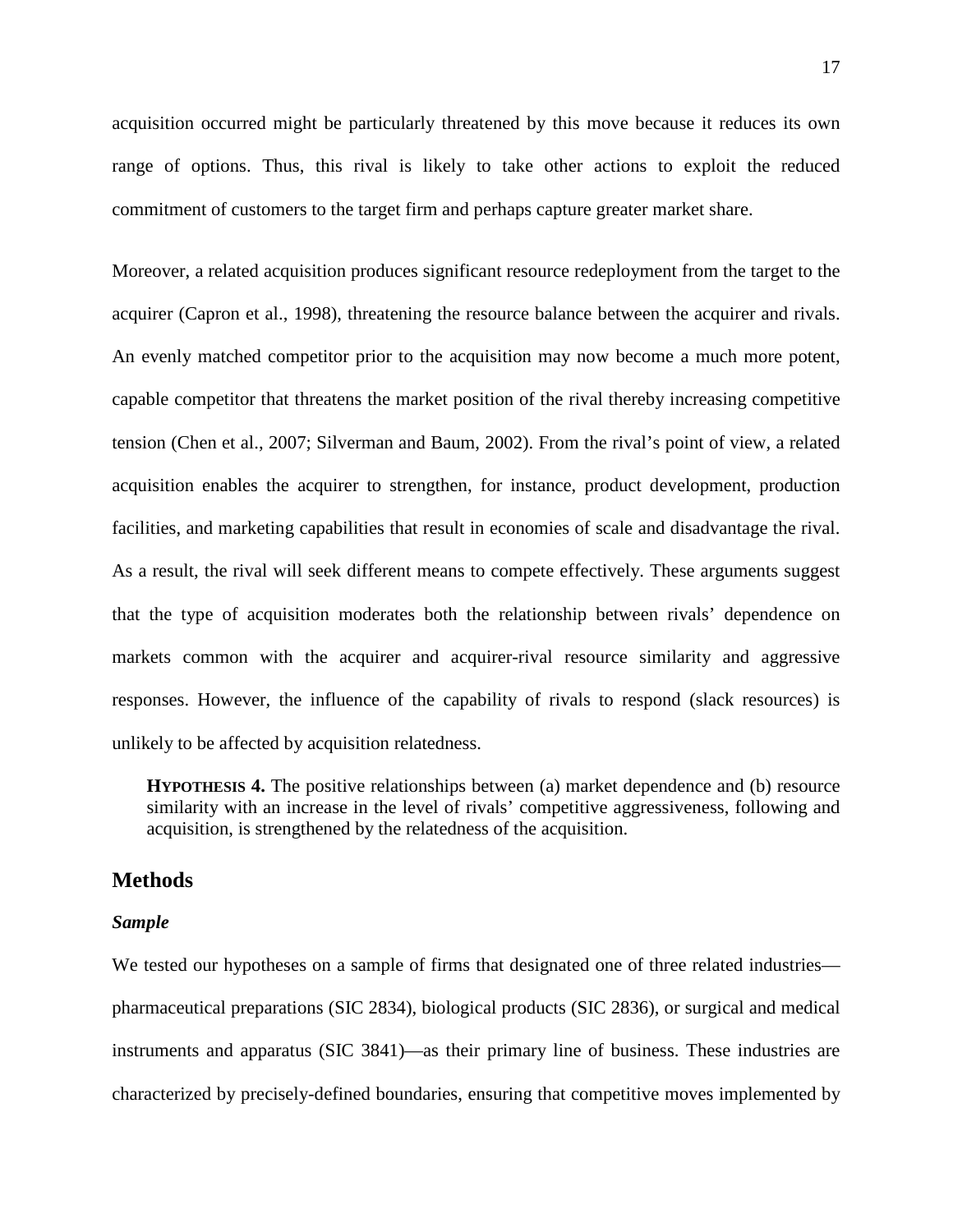industry members are designed to enhance a firm's industry position relative to rivals. Market appraisals of pharmaceutical and med-tech firms often rely in large part on estimates of longterm cash flows. Thus, companies widely announce competitive moves that are intended to boost future valuations. Further, the FDA approval process, the patenting process, and the marketing process (to doctors) in these industries are similar. Relative to other industry contexts, this allows us to more precisely observe the competitive moves by firms. Also, because R&D expenditures by these firms are substantial and products generated from them have blockbuster potential, competitive interaction is intense. Whereas, most competitive dynamics studies focus on a single industry, we extended our sampling over several adjacent industries to improve generalizability and because acquisitions often occur in related industries.

For the firms in our sample, we captured all acquisitions carried out over an 18-year time frame (1995-2012) reported in the SDC M&A database. We also collected data on each rival's competitive responses across a three-year window: The year that the acquisition was announced (year *t*) and the two years following (years  $t+1$  and  $t+2$ ). We limited the sample to acquisitions in which more than 50 percent of the target was acquired to ensure a controlling interest by the acquirer and not simply a diversifying investment in another autonomous firm. For access to the necessary data and including only those firms and acquisitions that are sufficient in size to be notable by rivals, we sampled acquisitions where target and acquiring firms were both listed on a U.S. stock market. This process yielded 422 acquisitions during our time frame by acquirers with their primary line of business in one of the three industries listed above. Not all targets were from these industries, and we control for the relationship between acquirer and target (see below).

For each acquisition, we identified the top 10 rivals of the acquirer based on rivals' total assets in the acquisition year. We used firm size as a criterion when selecting rivals because the largest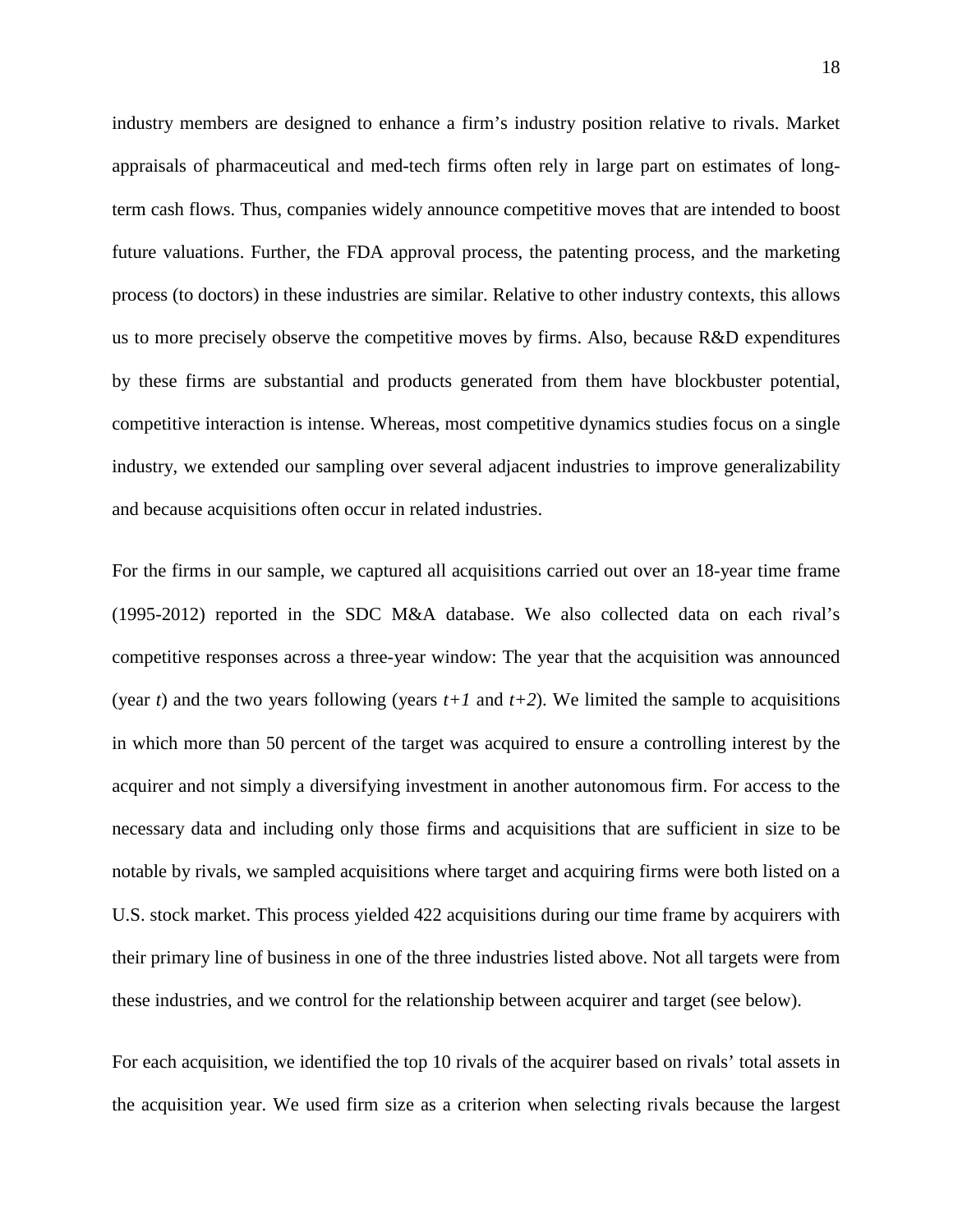firms in an industry are more likely to view each other as direct competitors and often have their competitive actions more comprehensively and accurately reported in the media (Chen et al., 2007; Ferrier et al., 1999). Further, because of the high barriers to entry in the industries studied—e.g., numerous patents, licensing agreements, lengthy FDA approval process, and steep R&D spending (Hindle, 2008)—smaller competitors are more specialized than their larger rivals and can likely overcome only selected barriers. To check for potential bias, we ran analyses with only reactions of the largest 5 competitors and there were no significant differences.

We considered pharmaceutical and biotech companies to be rivals across several therapeutic domains and drug categories, so the top 10 rivals in both SIC codes were identified. We treated the surgical/medical instruments and apparatus industry as a separate set of competing firms from which we generated a separate list of top 10 rivals. However, there is sufficient evidence that firms in this industry have resources in common with, are subject to similar barriers to entry, and are often in multimarket competition with firms in the pharmaceutical and biotech industries. Financial data were collected on all acquirers, targets, and their rivals from COMPUSTAT.

#### *Identification and coding of rivals' competitive actions*

Using structured content analysis of published news reports and press releases, scholars in competitive dynamics have developed a systematic procedure to retrieve and code news about a firm's competitive moves into different action categories (Smith et al., 2001). Consistent with this approach, we used *Factiva* as the news source and conducted a comprehensive search for all published news reports associated with each firm in our sample over the study time period. This yielded thousands of news reports that served as the basis for identifying potential competitive actions. We applied a set of keywords associated with six different types of competitive actions—pricing, marketing, new products, capacity increases, legal proceedings,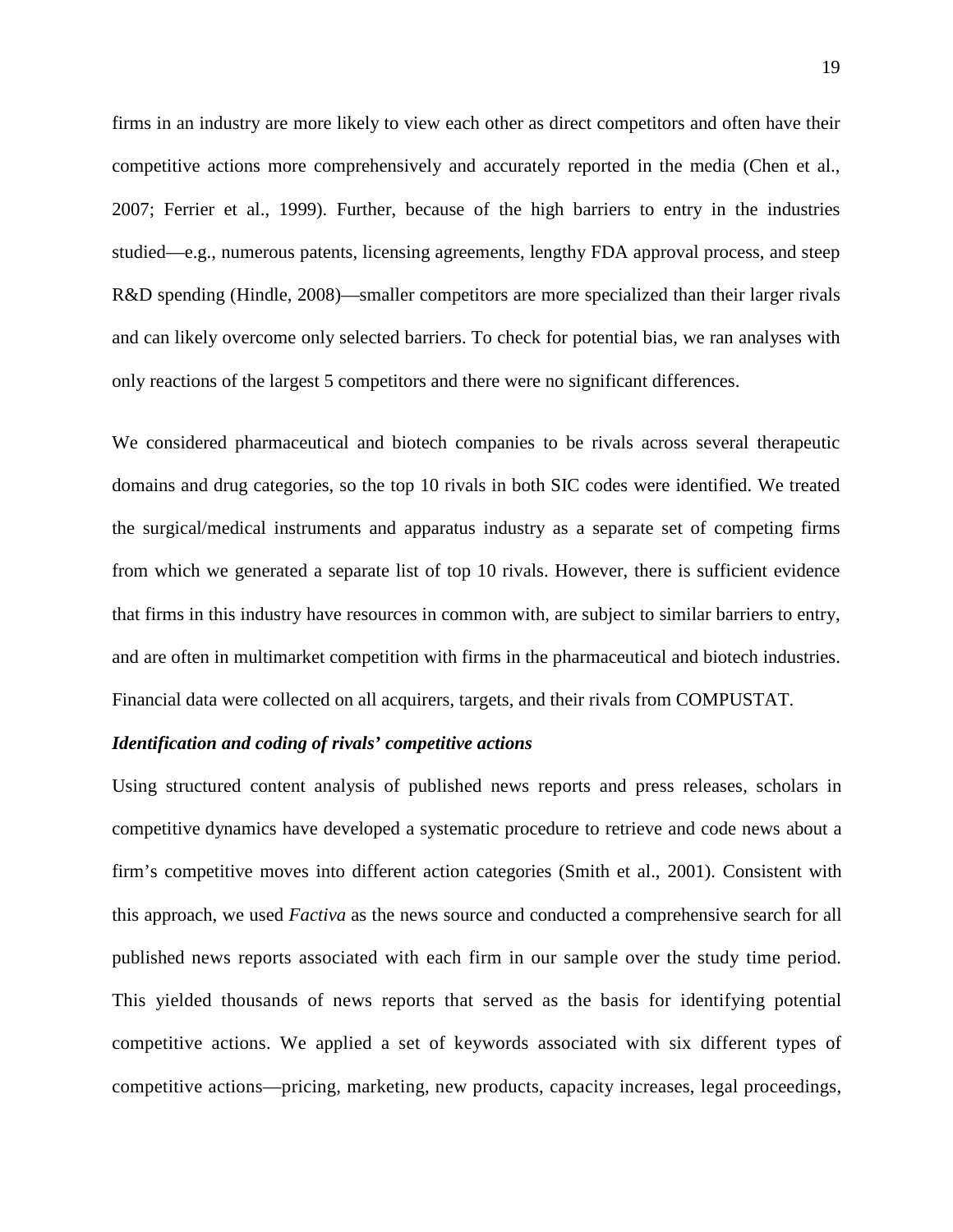and overt signaling—examined in prior multi-industry studies to establish our initial set of competitive actions (Ferrier 2001; Ferrier et al., 1999). Then, following the example of prior research, we recalibrated the set of action categories to reflect some elements of competitive behavior unique to the pharmaceutical and med-tech industries.<sup>[5](#page-35-4)</sup> We added four action types to the initial set of actions: product improvements, promotional campaigns, clinical trials, and licensing agreements. An example news headline associated with a clinical trials action is: *Bristol-Myers, Liposome Begin Phase II Testing of ABLC Drug*. An example of a promotional action is *Eli Lilly to Donate Drugs to Battle Tuberculosis Crisis in Russia*. An example of a pricing action is *Abbott Laboratories has lowered prices on about 50 of its injectable anesthetics and intravenous products.* Examples and the keyword coding scheme are presented in Table 1.

> ------------------------------------------- Insert Table 1 about here

Drawing from announcements of M&As in the SDC database, we also captured acquisition events as an action category. In addition, we captured and coded two actions typically viewed in the M&A literature as accommodating to the acquirer: price increases and capacity reductions. The incidents of both were rare in the industries sampled. They were coded separately and included in our analyses as control variables for years *t*, *t+1*, and *t+2*. To ensure the reliability of our coding procedure, two experts in strategic management independently coded a representative sample (n=300) of news headlines into one of the aforementioned action categories. Using Perrault and Lee's (1989) index of reliability, this categorization approach yielded a reliability index of 0.90, which exceeds the convention of 0.70 (Denzin and Lincoln, 2000).

#### *Dependent variable*

We measured competitive aggressiveness with two dimensions. The first—*competitive action volume—*captures the number of rival competitive actions carried out in a given year, and has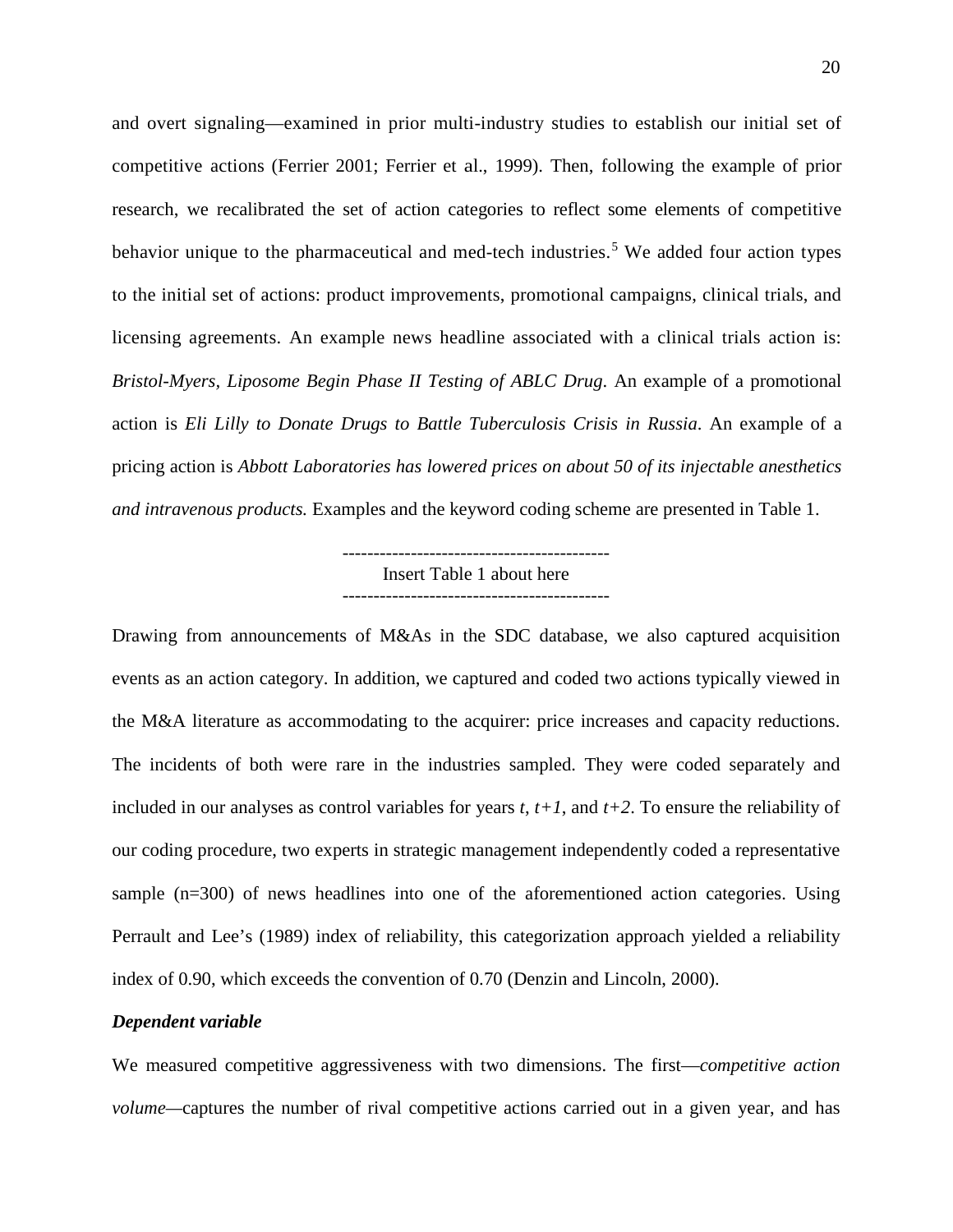received robust support as a measure of this construct (cf., Ferrier et al., 1999; Gnyawali et al., 2006; Miller and Chen, 1996; Rindova et al., 2010; Young et al., 1996). Our second dimension *competitive action complexity*—is the extent to which the rival's set of competitive actions taken in a given year consists of a broad range—as compared to a narrow range—of different action types. Here, we used a Herfindahl-type index that accounts for the weighted diversity among all action types (Ferrier et al., 1999; Ferrier, 2001). This index accounts for both the number of action categories and the degree of concentration—or dispersion—of actions across action categories. For example, a set of actions consisting mainly of marketing actions is considered a simple action repertoire. By contrast, a firm engaging in a set of competitive actions that exhibits a representative balance among the possible action types is more complex.

Our data panel consists of measures for competitive action volume and competitive action complexity for each acquirer's top ten rivals for three years during and following an acquisition. Yet, for our analyses, we used the *change* in a rival's volume and complexity scores one and two years following an acquisition event. For example, a rival's change in action volume is represented as action volume in year *t+1* minus action volume in year *t*, and so on. This enabled us to capture increasing or decreasing levels of competitive aggressiveness in our analyses.

#### *Independent variables*

*Market dependence.* Similar to Gimeno's (1999) approach, we calculated market dependence as the percentage of the rival's sales derived in the primary SIC code of the acquirer relative to the rival's total revenue. High scores indicate higher dependence on the focal market. The data were obtained for the year prior to the acquisition from the COMPUSTAT segments database.

*Resource similarity*. Consistent with prior studies in competitive dynamics, we calculate our measure of resource similarity between rival and acquirer for every acquisition. These studies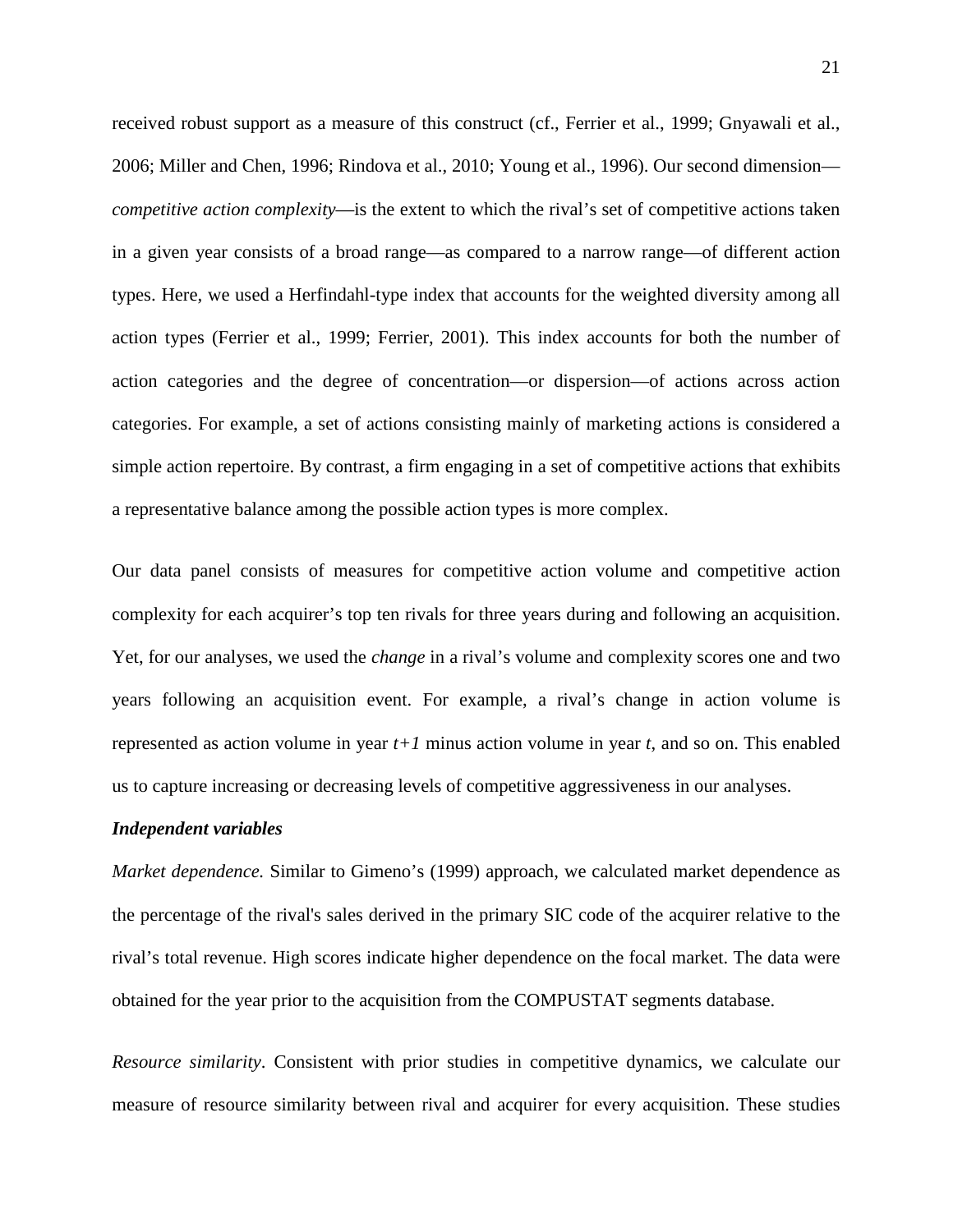use a Euclidean distance measure across several dimensions, pairwise with the rival and acquirer (Gimeno and Woo, 1996; Upson et al., 2012; Young et al., 2000). The variables chosen to compare resources ideally are both generalizable to other industries but also reflect salient resource positions particular to the industry studied. We selected four dimensions to include in our composite score for resource similarity. First, firm size, measured as total assets, is a powerful explanatory variable that reflects strategic capabilities, product-market strategies, and network strength (Josefy et al., 2015; Gimeno and Woo, 1996). Second, technological intensity, measured as the percentage of R&D spending divided by revenue, is particularly important in the pharmaceutical, biotech, and med-tech industries because of the risks and rewards associated with the new innovative treatments developed, and the extent to which firms choose to invest in innovative capabilities (Das and Teng, 1998). Third, marketing and advertising intensity, measured by the marketing budget divided by revenue, indicates the capabilities of the firms to push their products to their customer base, a dimension with wide variance in the focal industries. Finally, market-specific experience, measured as the number of years each firm has operated in the primary SIC code of the acquirer, captures the industry specific human capital and experience imprinted within the firm (Barney, 1991; Castanias and Helfat, 2001; Gimeno and Woo, 1996). The similarity score was calculated consistent with Gimeno and Woo (1996), for dimension *d* with rival *r* and acquirer *a* for acquisition *q* over the set of the four dimensions described above, *s1 –s4*. We subtracted the resultant resource distance score from 1 so that higher scores indicate resource similarity, as opposed to resource distance.

Similarly<sub>*raq*</sub> = 1 - 
$$
\sqrt{\sum_{S=1}^{4} (d_{rs} - d_{as})^2}
$$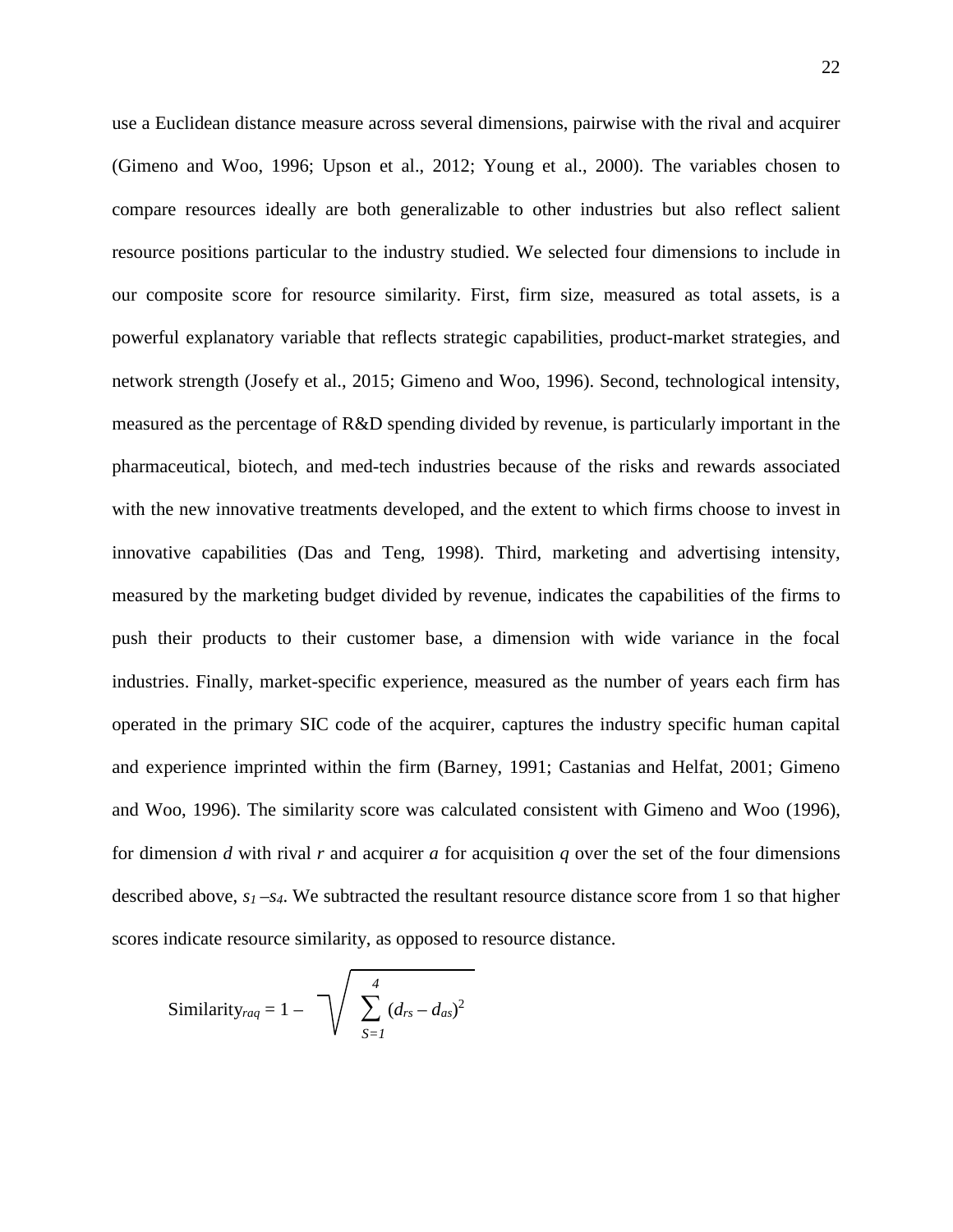We also tested the effects of alternative combinations of these resource dimensions, as well as individual elements of our composite score. These efforts yielded substantively similar results. Yet, we included the composite measure with the four aforementioned dimensions because of its robust representation of resource similarity in our respective industries and because of its discriminant validity relative to our control variables.

*Organizational slack*. To measure the level of resources available for a rival to use in responding to a competitor's actions, we calculated organizational slack as the ratio of working capital to sales (Bourgeois and Singh, 1983; Chakravarthy, 1986; Hambrick and D'Aveni, 1988). An alternative measure of slack, SGA to sales, produced essentially identical results.

*Relatedness*. We measured the moderating variable employing a 3 point scale- 0=unrelated (same 2 digit SIC code or less), 1=related-diversified (same 3 digit SIC code), and 2=horizontal (same 4 digit SIC code).

*Control variables*. Because size significantly influences firm actions, we controlled for the size of the acquirer (Josefy et al., 2015). We used the log of total sales as a measure of *acquirer size*. Small acquisitions are likely to produce fewer responses by the rivals, so we controlled for *acquisition size* as the log of the dollar value of the transaction. Given the close relationship between size and slack, we controlled for *rival size* (the log of total assets) in order to identify the effect of slack on the implementation of actions. Because there may be different industryspecific reasons for acquisitions, we controlled for industry at the four-digit SIC code level of the acquirer with dummy variables.

Financial constraints impact competitive actions. Thus we controlled for *capital* and *advertising intensity*, which are substantial in the pharmaceutical industry, and research shows them to be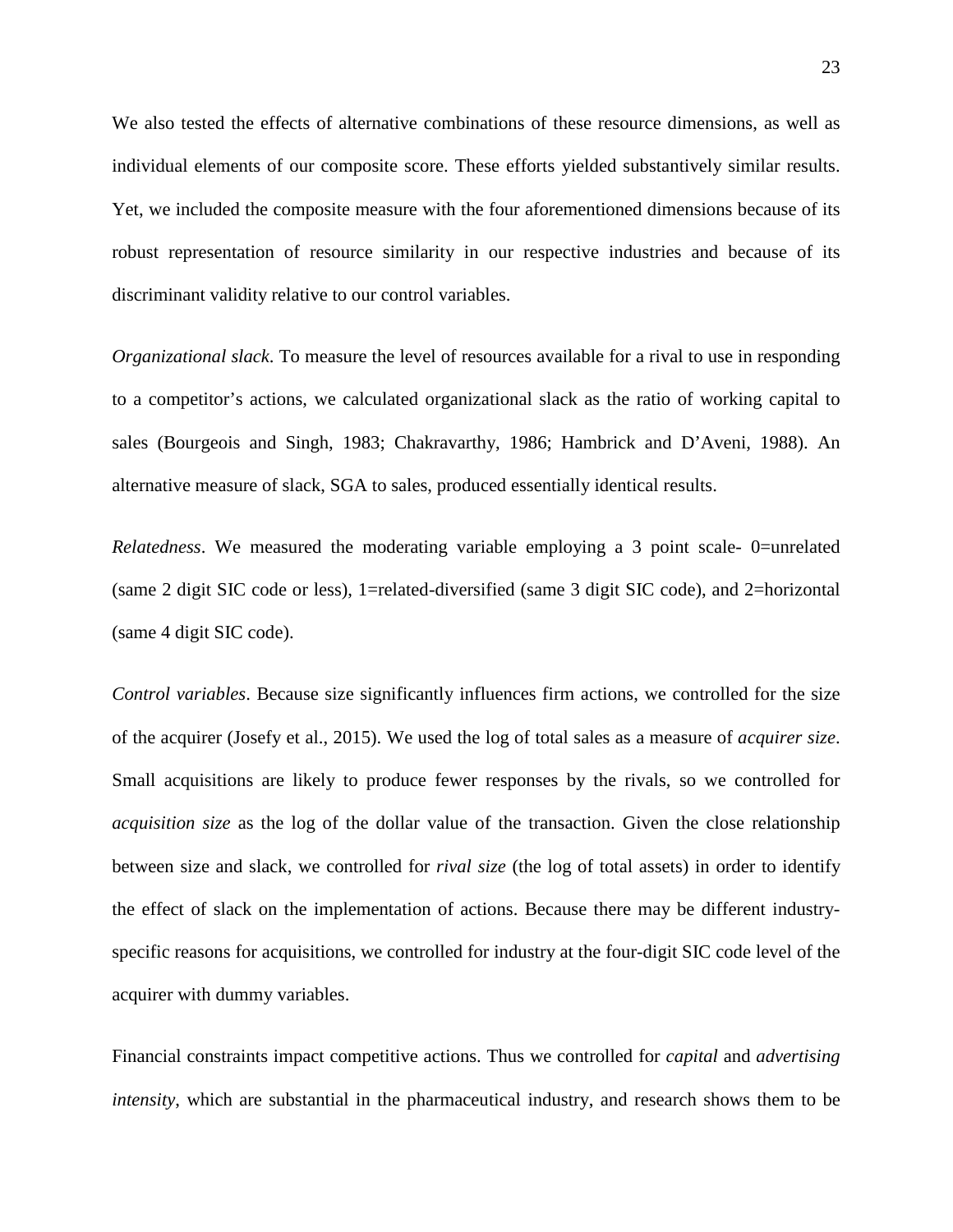important for complexity (Hughes-Morgan et al., 2010; Andrevski et al, in press). We measured capital intensity as the rival's net fixed assets to total book assets, and advertising intensity as the rival's advertising spending to total sales in the year prior to the acquisition.

Further, we controlled for several variables that indicate the ability of the acquirer to effectively integrate the new entity as it could prompt rivals to respond in a more aggressive manner. As greater acquisition experience can ease acquisition integration, we controlled for the *previous acquisition experience* of the acquirer using the count of acquisitions by the acquirer over the last ten years (Barkema and Schijven, 2008). As this attribute of the rival might influence its competitive aggressiveness we also controlled for the acquisition experience of the rival as the count of acquisitions over the last ten years. We controlled for *pre-acquisition performance* of the acquirer, measured as the return on equity for the year prior to the acquisition because prior firm performance may affect the ability to integrate the acquisition. We controlled for *target performance* as well, using the return on equity for the year prior to the acquisition. We controlled for *pre-acquisition performance* of the rival, measured as the return on equity for the year prior to the acquisition because this may affect the ability of the rival to respond.

Because the focal acquisition might be a response to a previous acquisition by a rival, we controlled for the time since the last acquisition in the industry (*time since last acq.*). Also, because several firms appear among the top 10 rivals in numerous acquisition cases and thus might respond extraordinarily aggressively, we control for this possibility with the number of times a firm appeared as one of the top 10 rivals to an acquirer (*rival appearances*). Due to difference in performance levels across the three industries that may affect the capability of firms to respond, we controlled for average *industry performance* for the three years after the acquisition (Ellis et al., 2011). As mentioned earlier, we controlled for rival *accommodating*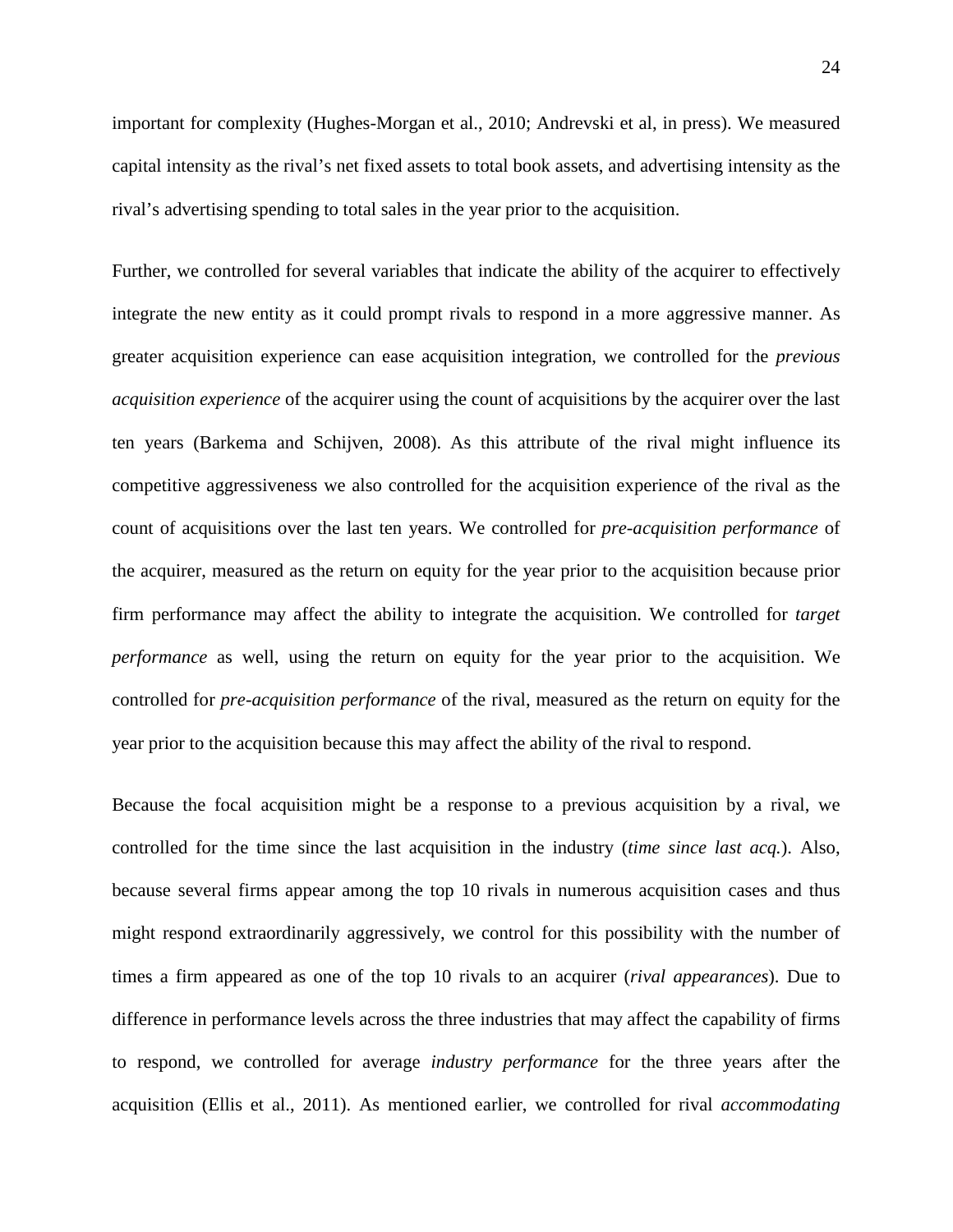*actions*, such as price increases and capacity reductions. We initially controlled for previous alliances between acquirer and target, but found only few such cases in the SDC JV database with no effect, so this variable was omitted from later analyses.

#### **Analysis and results**

The unit of analysis for our study is the rival firm. Our data are structured such that each acquisition event corresponds to the competitive aggressiveness variables (action volume and action complexity) and organizational attributes (e.g., rival size, rival performance) of the top 10 rivals. This gives rise to repeated occurrences of acquirer attributes in the analyses. To account for this, we used generalized estimating equations (GEE) with the acquisition as the subject variable and each rival's competitive actions as the within-subject variables. GEE uses weighted combinations of observations to extract the appropriate amount of information from correlated data (Hanley et al., 2003). For model-fit statistics, we use the quasi-likelihood-based modelselection criterion (QIC) of the full model and compare it with the QIC statistic for the base model that includes only the controls. We found that adding the independent variables improves fit in models with significant results (Pan, 2001). Means, standard deviations, and correlations are reported in Table 2. Results of the GEE regression analyses are reported in Table 3.

Insert Table 2 about here

Hypothesis 1 predicted that a rival's dependence on the acquirer's primary market would be positively related to an increase in the rival's competitive aggressiveness. Our analysis indeed finds that market dependence of a rival is a positive and statistically significant predictor of its change in competitive action volume in both year one and year two following the acquisition. This indicates that when rivals are reliant on the markets in which a competitor makes an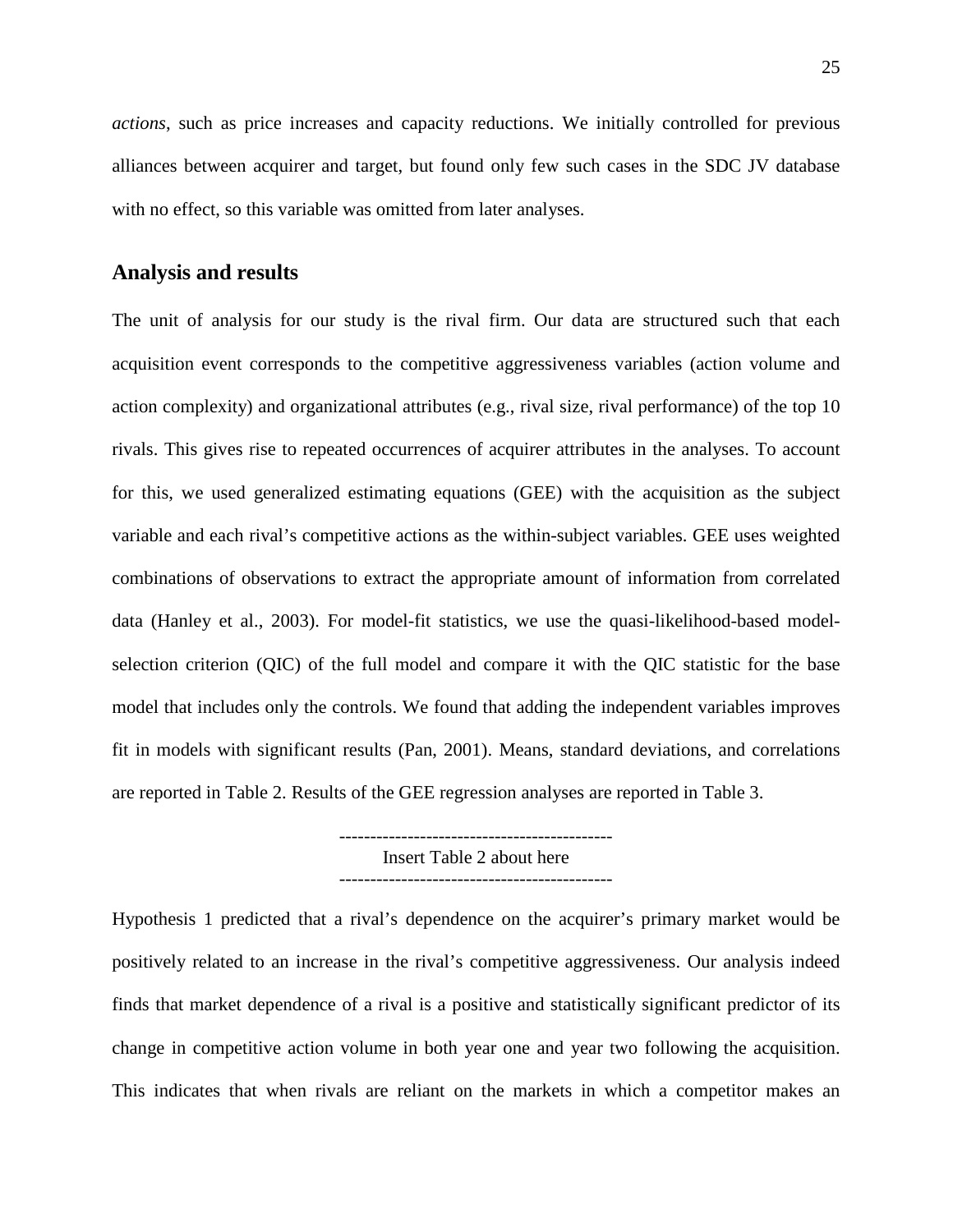acquisition, they evidently responded quickly with an increase in the number of competitive moves, and continue this aggressiveness in the second year. There was no statistically significant relationship with competitive action complexity. Thus, the results provide moderate support for Hypothesis 1 with a greater number of competitive actions.

Hypothesis 2 predicted that resource similarity between the acquirer and rivals would be positively related to an increase in the rival's level of competitive aggressiveness. Our analysis finds that resource similarity of a rival is a positive and statistically significant predictor of its change in competitive action volume in both year one and year two following the acquisition. Thus, as for market dependence, rivals appeared to initially respond with an increase in the number of competitive moves and continue this aggressiveness in the second year. There was no statistically significant relationship with competitive action complexity. Thus, the results provide moderate support for Hypothesis 1 with a greater number of competitive actions.

Hypothesis 3 predicted that rivals' organizational slack increases the likelihood they will engage in aggressive competitive responses subsequent to the merger undertaken by their competitor. As reported in Table 3, slack is a positive and statistically significant predictor of an increase in competitive action volume in the year immediately following the acquisition, however not in the second year. Slack is also positively and significantly associated with an increase in competitive action complexity in the second year following the acquisition, but not in the first. These results suggest that rivals' level of slack increases their competitive responses in both the short and long term, with an immediate increase in the number of actions carried out, and a longer term increase in the variety of actions, providing support for hypothesis 3.

> -------------------------------------------- Insert Table 3 about here -------------------------------------------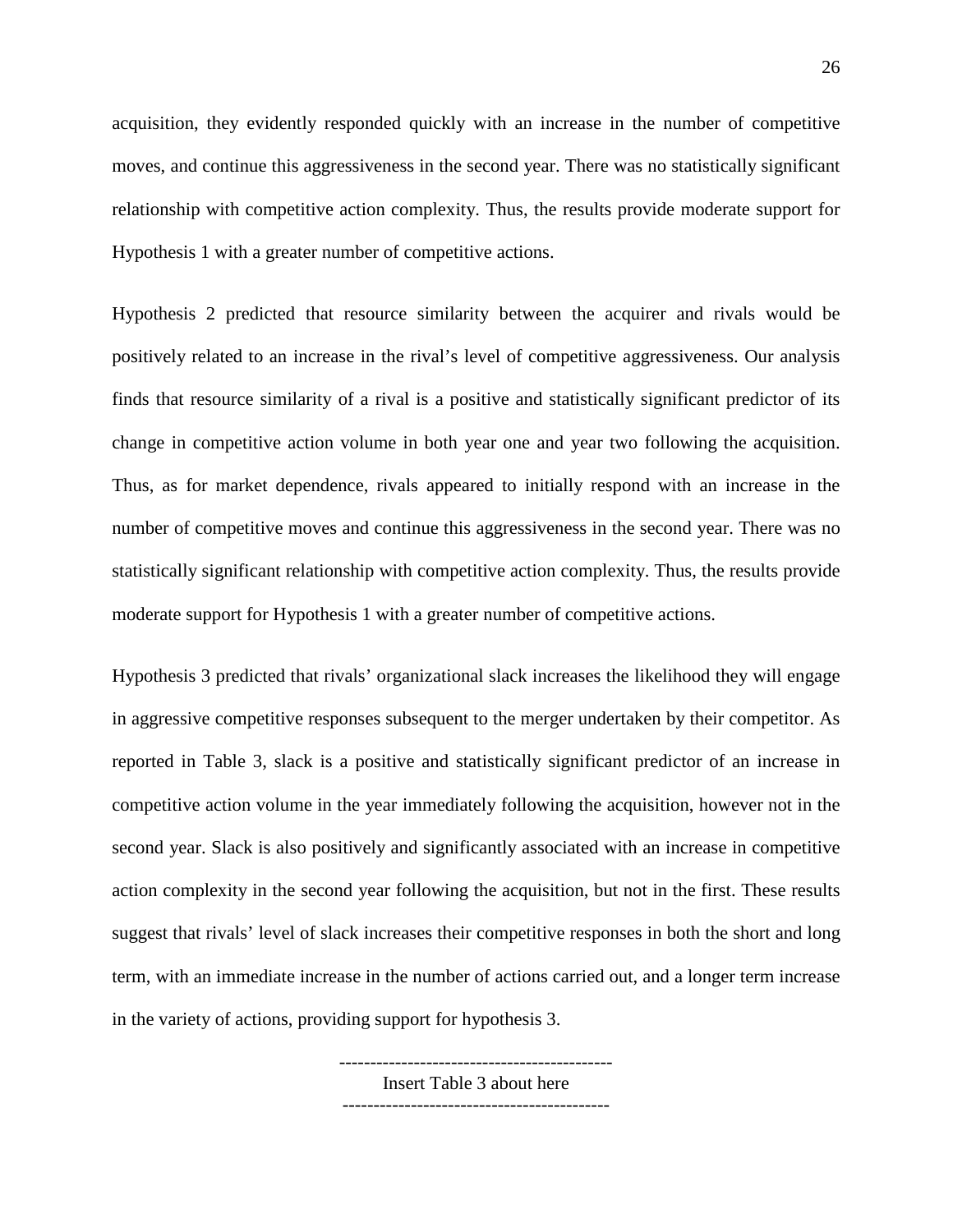Hypotheses 4a and 4b predicted that the relatedness of an acquisition would moderate the relationships between market dependence and aggressiveness, and resource similarity and aggressiveness, respectively. Based on the coefficient for the relatedness - market dependence interaction terms in Table 4, we find partial support for 4a, as related acquisitions moderate the relationship between market dependence and competitive action but only for response complexity in the second year.<sup>[6](#page-35-5)</sup> For ease of interpretation, we graphed interaction effects as shown in Figure 2. Specifically, the upward slope for the high relatedness condition is reflective of the predicted main effect  $(H1)$  between market dependence and year  $t+2$  action repertoire complexity. Yet, in low relatedness acquisitions the slope of the market dependence–complexity relationship is negative.

We find stronger support for hypothesis 4b, however. As shown in Table 5, the coefficients for the moderating effects are statistically significant for change in action complexity in both years subsequent to the acquisition. These interactions are depicted in Figure 3. Specifically, related acquisitions are associated with an increase in the positive slope of the resource similarity– complexity relationship. Yet, in low relatedness acquisitions the slope of the resource similarity– action complexity relationship is negative for both post-acquisition years. None of the interactions tested, however, affected the volume of rival responses.

> -------------------------------------------------------------- Insert Tables 4-5; Figures 2-3 about here --------------------------------------------------------------

#### *Robustness test*

To test the robustness of our findings and demonstrate a direct link between an acquisition and aggressive rival reactions, we conducted an event study identifying stock market (i.e., investors') assessments of firm actions (e.g., announcement of an acquisition). The intensity of rivalry is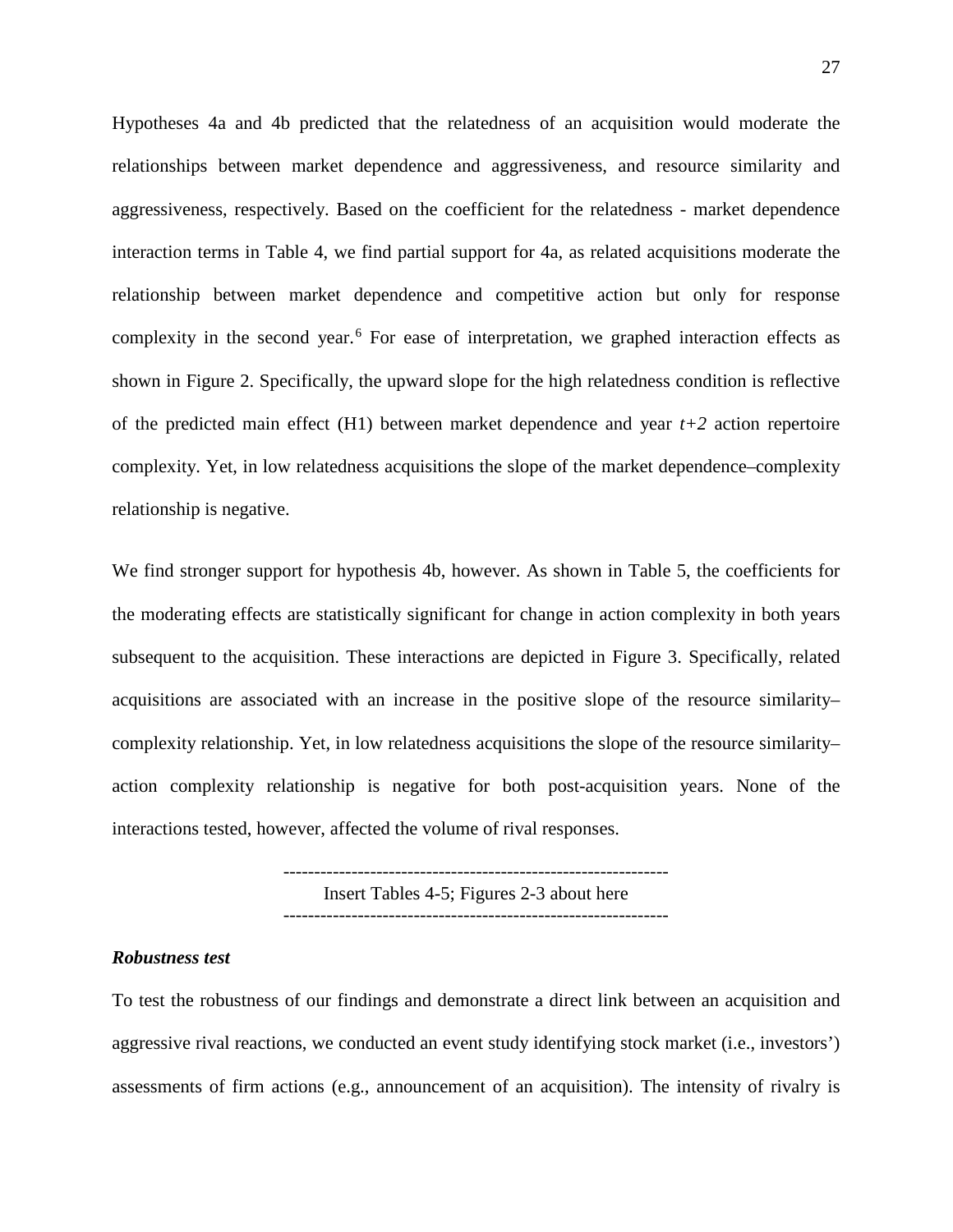critical for firm performance (Chen, 1996; Porter, 1980) and stock prices are affected by rival actions (Ferrier and Lee, 2002). Thus, investors likely take the probability of aggressive rival response to an acquisition into consideration when evaluating the value of the acquisition for the acquirer. Investors have access to information on rival awareness, motivation and capability to respond to a merger. Following the example of previous M&A studies (e.g., Haleblian et al., 2009), we used event study methodology to identify the abnormal returns associated with the announcement of all acquisitions in our sample. We used the approach recommended by McWilliams and Siegel (1997) to measure the abnormal stock price returns of the firms. Using an estimation period preceding the event 250 to 50 days as recommended by McWilliams and Siegel (1997), we included the returns within a three-day window that includes the day of the acquisition as well as the day before and after. Subsequently, we used the abnormal returns as the dependent variable in our GEE regression analysis instead of the rivals' reactions.

We found that investors' reactions were largely consistent with our findings: the results suggest that investors expect rivals to respond to an acquisition given market dependence, reducing the expected returns to the acquisition. That is, market dependence was associated negatively with abnormal returns to merger. We found the same result for rival slack. However, results for resource similarity were not statistically significant. Investors seem less concerned with resource similarity as a driver of aggressive competitive reaction to acquisition. Findings related to the moderating effects, however, demonstrated that those investors were concerned about the resource similarity with a related acquisition. The results for the interaction involving market dependence were not a statistically significant predictor of market returns. These findings indicate support for the robustness of the findings related to our hypotheses.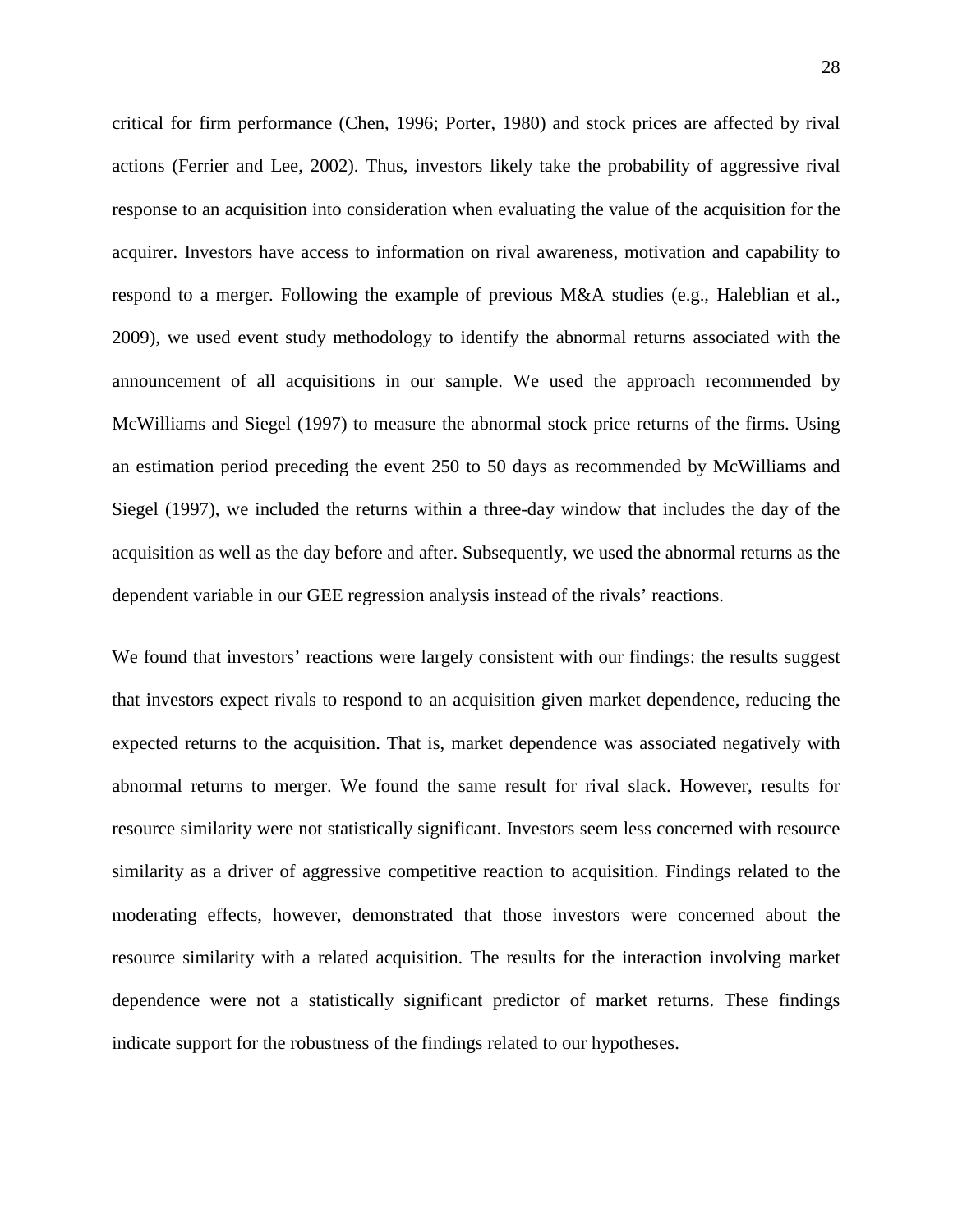#### **Discussion and conclusions**

To understand weak returns to mergers, research largely focused on a cost-benefit analysis limited to conditions internal to the merger and the merging firms, such as takeover premiums and high integration costs. Research also suggests that mergers can create synergies based on complementary resources, economies of scale and scope, and other benefits that help achieve or maintain a competitive advantage. Yet, most of this work assumes a static competitive landscape, although they are dynamic, and shifts are often driven by acquisitions. Without an understanding of the external competitive context, we limit our power to explain the outcomes of M&As.

Given the potential competitive strengths an acquirer can gain from an acquisition, rivals can be expected to engage in aggressive competitive responses (actions) that limit or eliminate these anticipated advantages. Some research finds that rivals may accommodate mergers because they could receive peripheral benefits due to industry consolidation. But, competitive dynamics theory and anecdotal evidence suggest that rivals can also be threatened or harmed by competitors' acquisitions. This study has highlighted conditions under which rivals appear to react aggressively to an acquisition, in contrast to prevailing theory in finance and economics.

Based on research in competitive dynamics, we found that under certain conditions related to rivals' *awareness* and *motivation*—estimated by market dependence of rivals common with acquirers and resource similarity within the rival-acquirer dyad—, and rivals' *capability* estimated by their organizational slack—, they increase the number of competitive actions carried out subsequent to a competitor's merger or acquisition. This increase in total actions is often sustained for somewhat longer periods. These findings complement those from prior research about the role of market dependence and resource similarity in competitive responses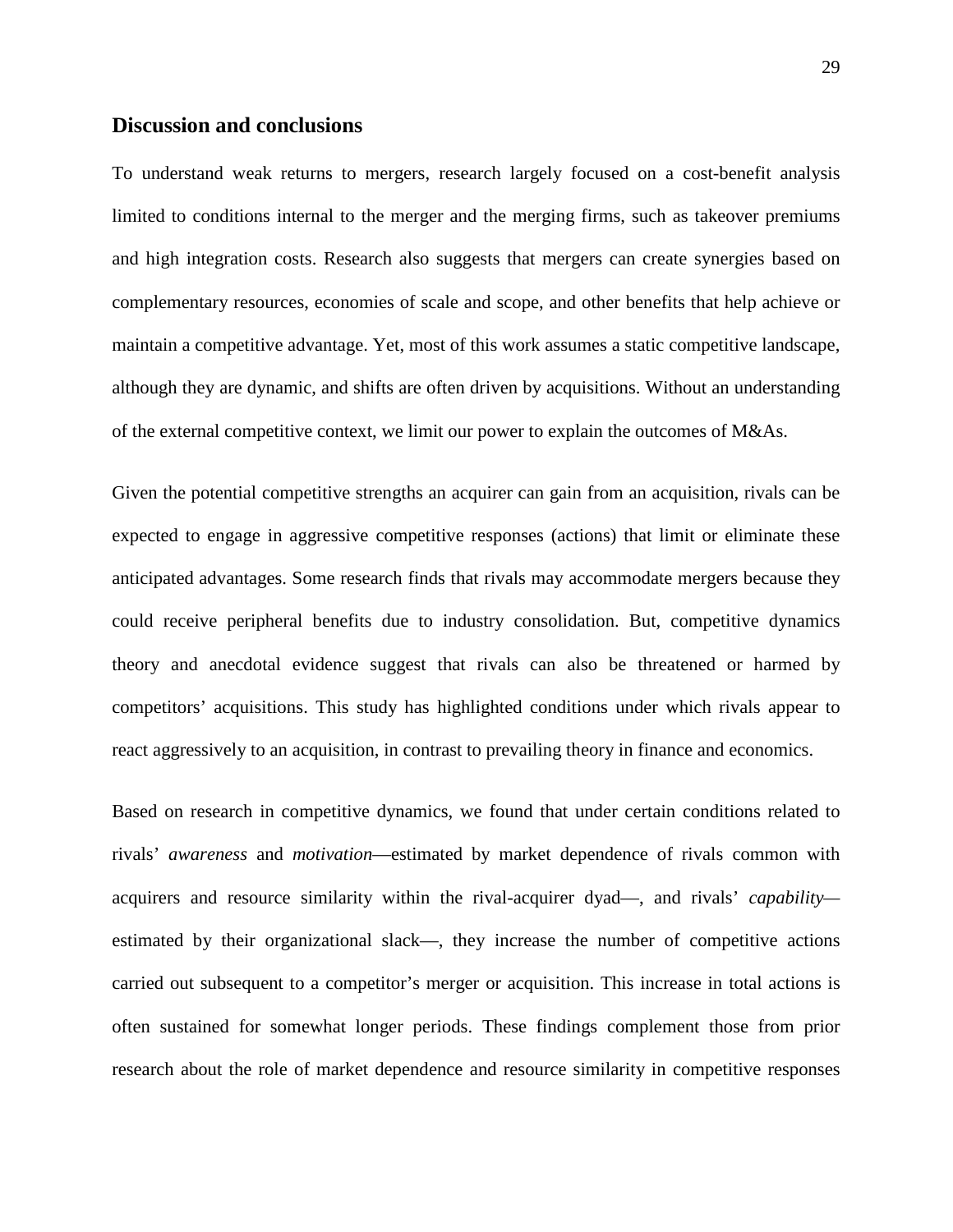(e.g., Chen and MacMillan, 1992; Chen et al., 1992; Chen et al., 2007; Yu and Cannella, 2007). Moreover, when rivals have organizational slack, they may even respond with a broader repertoire of actions. This, however, is observed only in the second year following the acquisition which suggests that it takes time to decide on, develop, and carry out a comprehensive counter-attack. Our general findings suggest that future research should examine acquisitions as a strategic action within a dynamic, competitive environment.

Further, our findings suggest that the complexity of rival responses based on resource similarity (and to a lesser degree based on market dependence) is influenced by the relatedness of the acquisition. Seemingly firms that perceive an increase in competitive tension from a competitor's acquisition are incentivized to react with a more complex response repertoire when the acquisition is related and thus creates an additional, more immediate threat to the rival. Likewise, less related mergers appear to reduce competitive tension making resource similarity less important. Previous findings showing accommodative behavior by rivals focused on industries in which horizontal (i.e., highly related) acquisitions are more common (e.g., commercial airlines). Potentially, accommodation through prices increases subsequent to merger may help fund other types of aggressive behavior, such as marketing or product actions. Alternatively, differences between industries may explain the extent to which industry-consolidating acquisitions are accommodated or aggressively contested—a question ripe for future research.

Viewed through the lens of competitive dynamics, our study contradicts many previous findings suggesting that rivals generally accommodate M&As. On a broader level, our research indicates that collusive behavior anticipated with acquisitions (Chatterjee, 1986; Kim and Singal, 1993) may result from the lack of awareness, motivation, and/or ability of rivals to react. Under conditions where rivals have significant resources to respond to a competitor's acquisition, or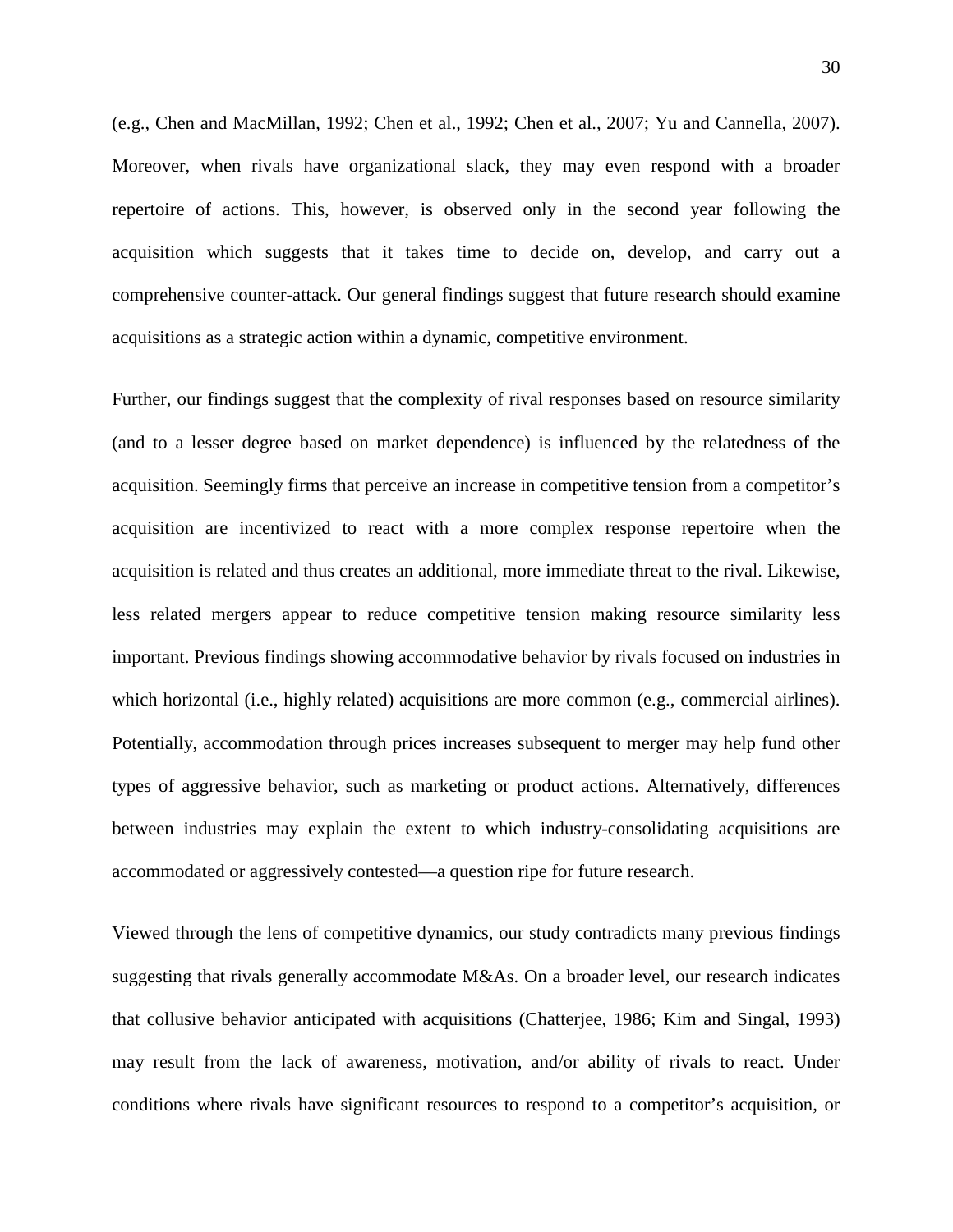when rivals consider an acquisition to be a threat to their market position, they are unlikely to accommodate a competitor's acquisitive actions; instead, they respond with a heightened number of actions, perhaps with greater breadth and complexity. These rival responses contribute to our understanding of acquirers achieving approximately zero or only small positive returns from acquisitions (Song and Walking, 2000). The inconsistent results from prior research regarding the effect of acquisitions on competitive pressures in industries may be resolved with a richer understanding of acquiring firms' and rivals' characteristics, and the competitive landscape in which they operate. Accordingly, our study provides a foundation for the previously underexplored external context of M&As (Haleblian et al., 2009; Wan and Yiu, 2009).

Our research extends our understanding of competitive dynamics by exploring new drivers of competitive behavior (Chen and Miller, 2012; Smith et al., 2001). In general, our findings provide additional support for the AMC framework and highlight the value and generalizability of insights gained by work in competitive dynamics to the domain of corporate strategic actions. Although some of our findings mirror those from some prior research that adopted the *actionresponse dyad* level of action aggregation (e.g., Chen and MacMillan, 1992), we found that by adopting a hybrid *action-repertoire* view of competitive response—a single competitive action provokes a competitive repertoire response—our results partially contradict findings from other extant research. This demonstrates the value of exploring a repertoire complexity response to competitive actions. Further, whereas prior research has explored the relationships among a variety of organizational, managerial, competitive, and industry attributes and competitive repertoires (Gnyawali et al., 2006; Miller and Chen, 1994; 1996), our study is among the first to explore these effects over time. Indeed, we found differential effects between the organizational and competitive context variables in our models on action volume versus complexity over time.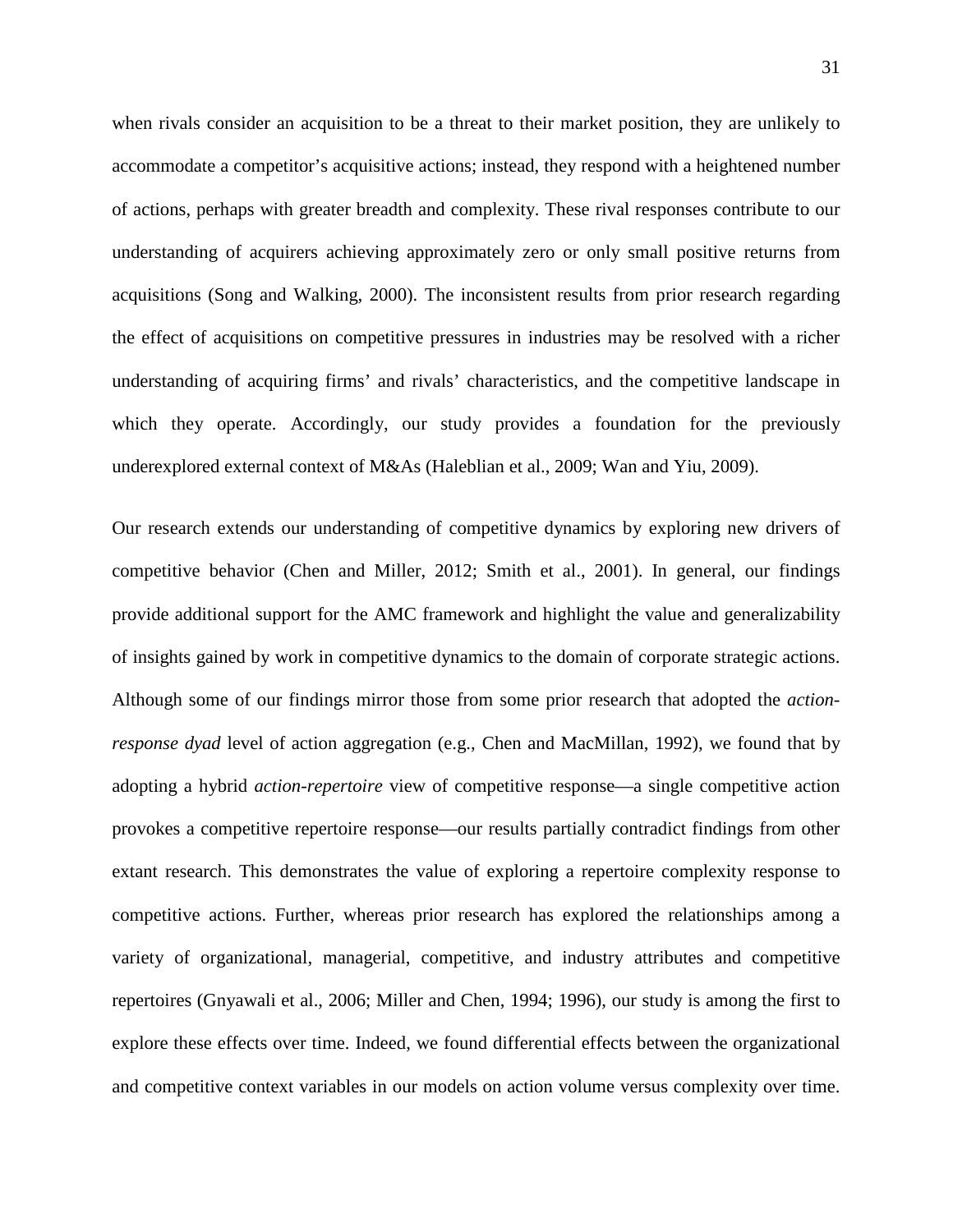Moreover, the influence of acquisition relatedness suggests a critical contextual condition for the responses to this unique competitive action. It also lends early empirical support to recent theory associated with factor market rivalry (Markman et al., 2009).

Our research suggests that corporate-level strategy research needs to inculcate competitive rivalry similar to scholarly work on business-level strategy. We show that the two levels are not independent; rather, they appear to be interdependent, an important result for understanding the strategic outcomes. Aggressive business-level competitive actions may well be provoked by corporate-level actions of competitors. This supports our understanding of factor market rivalry suggesting that factor market actions, such as acquisitions, may exacerbate product market rivalry (Markman et al., 2009). Conversely, a competitive dynamics perspective of M&As could be extended by taking into account the product level. In addition to competing on the business and corporate level, pharmaceutical firms also compete on specific drugs, e.g., Pfizer's Lipitor against other cholesterol-reducing treatments. Therefore, rivals may respond to acquisitions in market segments in which they compete, as well as at the industry level. Our research specifically extends the emerging theoretical framework of competitive dynamics into a new, important strategic context, M&As, broadening the support for the AMC framework (Chen, 1996; Chen et al., 2007), and provides evidence on the implications of factor market rivalry (Markman et al., 2009; Chatain and Capron, 2008).

Our study also has significant implications for managerial practice. Previous research found accommodation as typical rival response to acquisitions. However, our research suggests rivals may react aggressively, depending on rivals' awareness, motivation and capability to do so. Investors are also aware of this additional risk associated with acquisitions. Acquiring firm managers should be cognizant of the potential for rivals to react aggressively, even with the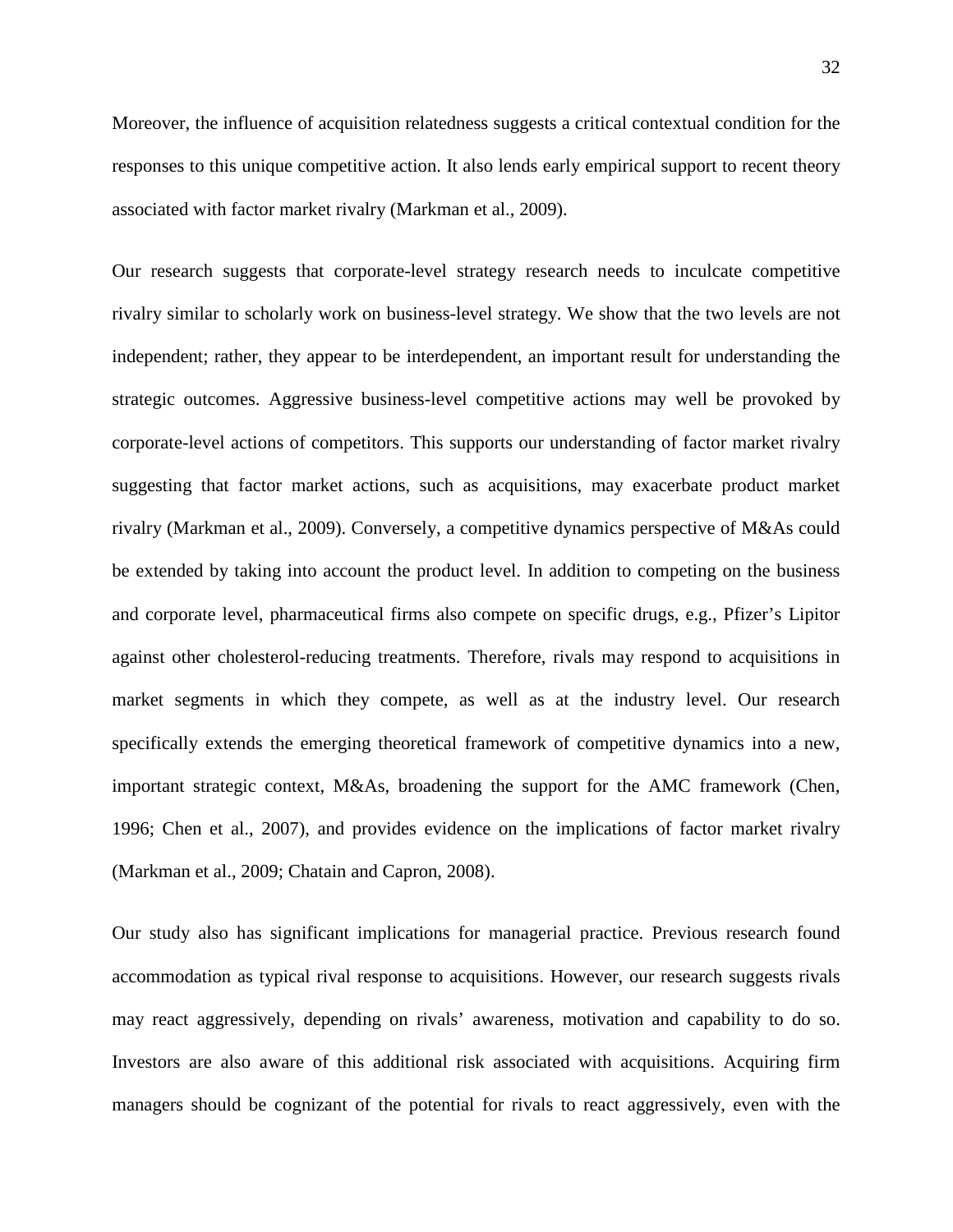complex internal challenges typically present in executing M&As. Further, managers might consider signaling to rivals that a specific acquisition is not an aggressive strategic move, but creates opportunities to reduce the level of competition within their industry, in order to prompt accommodating rather than aggressive rival responses (Chen and Miller, 1994).

#### *Limitations*

Although our study includes a broader set of industries than Kim and Singal's (1993), our research is still limited to a set of related industries. Certainly, our results suggest that the Kim and Singal (1993) findings may be idiosyncratic to the airline industry or may stem from industry-wide characteristics typical of transportation industries that are not representative of the medical (and related) industries. Future research could fruitfully explore how industry attributes (via multi-industry studies) impact the aggressiveness of competitive reactions to M&As and consolidation is warranted. Multi-industry studies could also better examine rival reactions to diversifying acquisitions.

Our study also was unable to determine with certainty the intentionality of rival actions or if the focal acquisition actually was a response to a previous action by a rival. We attempted to minimize this concern by (a) using the change in rival actions, including change in competitive action repertoire, in years subsequent to the acquisition relative to pre-acquisition actions rather than absolute values as our dependent variables; by (b) limiting our sample to large firms that are unambiguously direct rivals with each other; by (c) using an event study as a robustness test that more tightly links rival responses with a specific acquisition event; and by (d) controlling for the time since the last acquisition in the industry before the focal one. In addition, the significant findings for hypothesis 4 are an indication that the rival actions indeed are associated with the acquisition; otherwise the main effects we found would not have been modified by the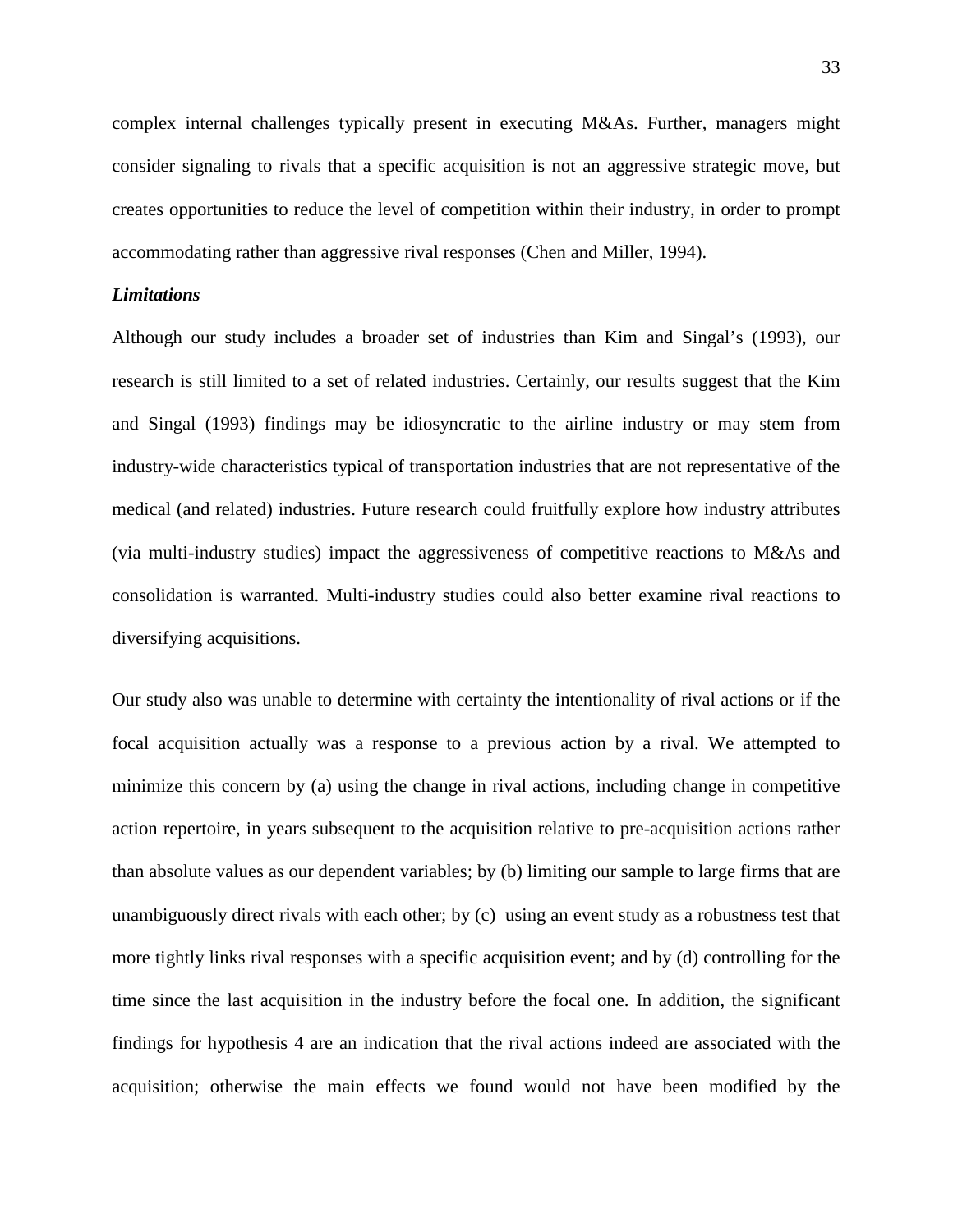acquisition relatedness. Nevertheless, more direct measures need to be developed for research on acquisitions and competitive dynamics surrounding them. Measurement issues might also contribute to weaker than expected findings for some of our main effects. For instance, with respect to the measurement of resource similarity, future research might take into consideration additional resource attributes, such as their mobility and versatility (Markman et al., 2009).

In conclusion, our findings indicate that further development of theory on the returns to M&As is needed. For instance, research could examine the link between competitive responses to an acquisition and post-merger performance of the acquirer. Further, the competitive environment of acquirers should be considered. While we have identified some conditions that can increase the likelihood of aggressive competitive response to acquisitions, further work should examine additional motives and identify the abilities of rivals to undertake effective responses to competitors' acquisitions. For instance, scholars might consider additional industry conditions. In industries with short product life cycles, firms have limited time to recoup investments and competitive disadvantages must be eradicated rapidly to avoid major financial losses. An acquisition resulting in a significant advantage for the merged firm may lead to significantly higher returns, likely at the expense of rivals with little time to offset the consequences. Thus, in these markets, competitive advantage is rarely sustainable (Hitt et al., 2011). Because the consequences are of immediate significance to rivals in these fast-cycle markets, acquisitions are likely to produce swift and strong competitive responses. Taken together, this study adds new evidence to help us understand the returns experienced from acquisitions and advocates a new stream of research integrating scholarly work on M&As with research on competitive dynamics.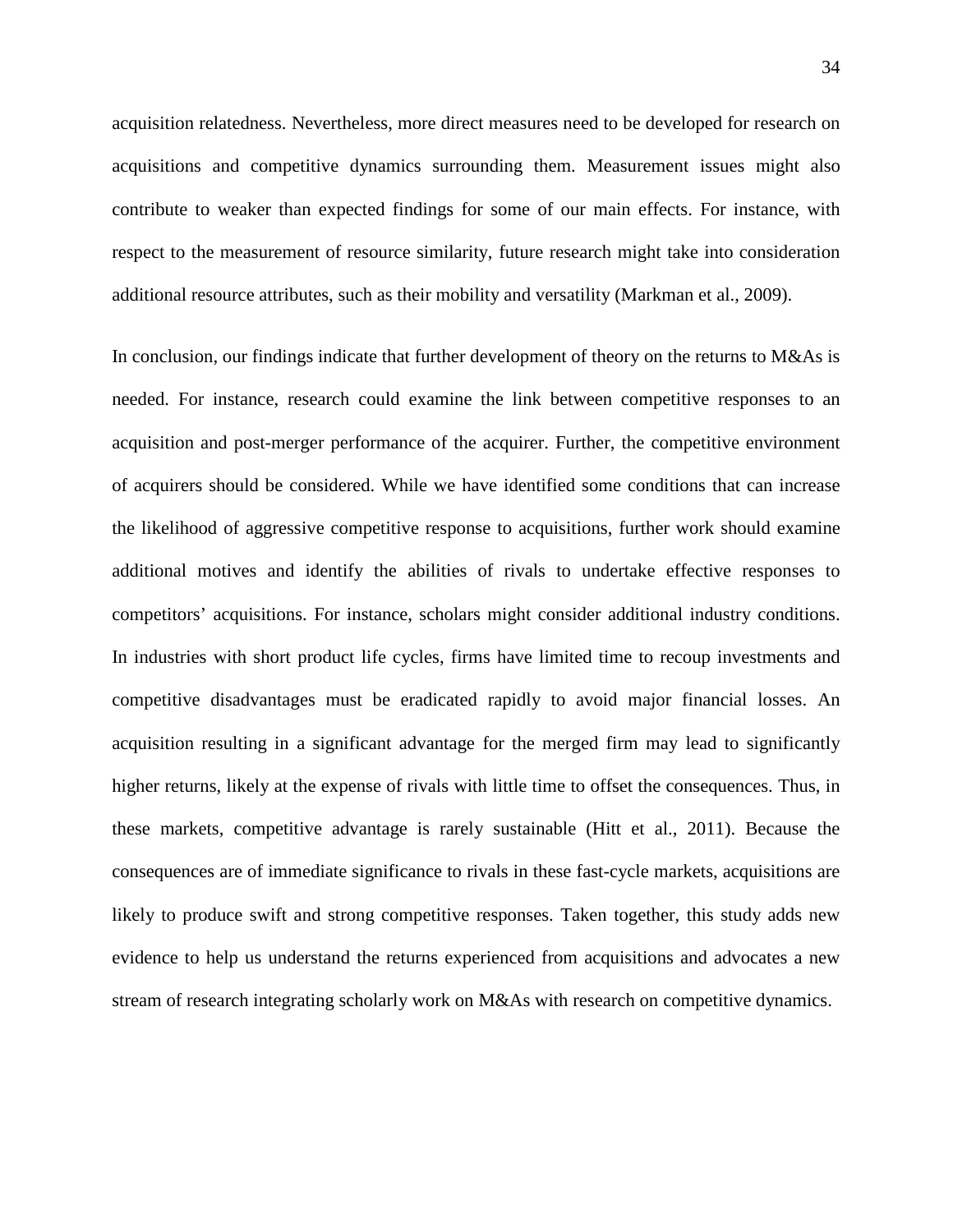<span id="page-35-0"></span><sup>1</sup> Several studies examined the effect of M&A activity on rivals' stock returns (Eckbo, 1983; Song and Walking, 2000). While this work revealed some positive effects, findings were interpreted as not resulting from collusive, anticompetitive behavior, but instead as an information/signaling effect whereby rivals of acquisition targets are considered more likely to become takeover targets themselves. Alternatively, Gaur, Malhotra, and Zhu (2013) observed that acquisitions in China indicate industry growth potential. Both effects may boost rivals' stock returns.

-

<span id="page-35-1"></span><sup>2</sup> Here, we use the term *level of action aggregation* to distinguish it from level of analysis. It simply refers to a variety of constructs and associated measures reflective of different ways competitive actions are grouped together (Smith et al., 1991; Chen and Miller, 2012).

<span id="page-35-2"></span><sup>3</sup> Here, we deliberately introduce the term *rival* to delineate which focal firm—among all other rival firms to the acquiring firm—has responded to the acquisition events in our analyses.

<span id="page-35-3"></span><sup>4</sup> Competitive actions of different types vary in terms of important attributes: Strategic (vs. tactical), magnitude, scope, noteworthiness, visibility, implementation requirement, and irreversibility (Smith et al., 2001). Prior research suggests that these properties impact the likelihood, speed, and type of response (Chen and MacMillan, 1992; Chen et al., 1992; Smith et al., 1991). Based on this logic, we argue that acquisitions (as a type of competitive action not previously studied) are likely to exhibit all these properties and, consequently, are likely to influence rival competitive aggressiveness.

<span id="page-35-4"></span><sup>5</sup> Early research in competitive dynamics focused on airline industry-specific types of competitive actions (e.g., Miller & Chen, 1994). More recent research developed and tested reliable sets of action types specific to, for example, the steel industry (Gnyawali et al., 2006), computer software (Young et al., 1996), the automotive industry (Yu and Cannella, 2007), and the internet industry (Rindova et al., 2010). Other studies developed a set of actions carried out in a range of different industries (Ferrier et al., 1999).

<span id="page-35-5"></span><sup>6</sup> Due to multicollinearity concerns we analyzed the effects of the *relatedness x market dependence* and *relatedness x resource similarity* interactions in separate regression models.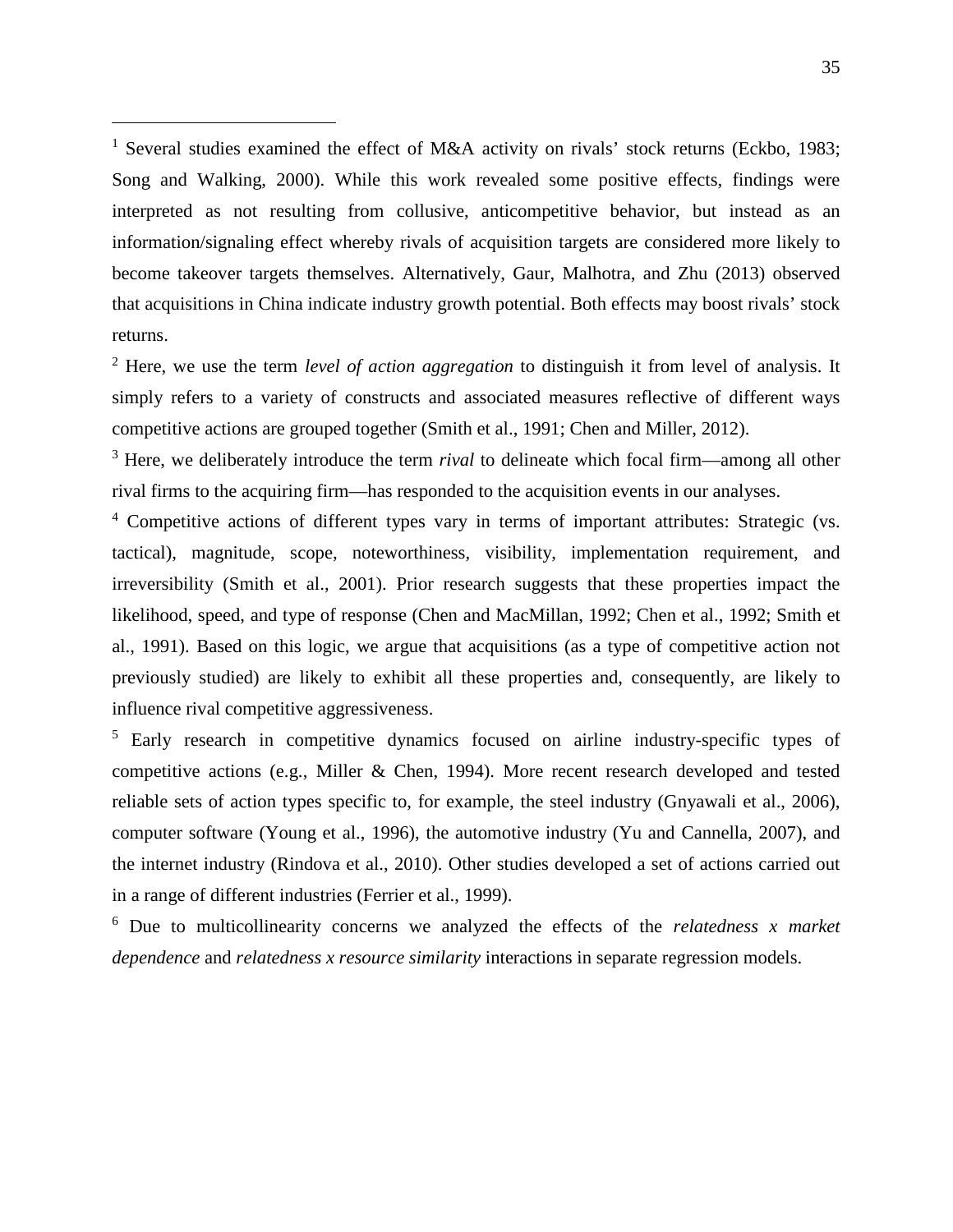## **Acknowledgement**

The authors wish to thank Laurence Capron and Ansgar Richter as well as seminar attendants at Arizona State University and EBS University for valuable feedback on earlier drafts of the manuscript.

## **Funding**

This research received no specific grant from any funding agency in the public, commercial or not-for-profit sectors.

## **References**

- Andrevski G, Brass DJ and Ferrier WJ (in press) Alliance portfolio configurations and competitive action frequency. *Journal of Management*. Epub ahead of print 5 August 2013, DOI 10.1177/0149206313498901.
- Barkema H and Schijven M (2008) Toward unlocking the full potential of acquisitions: The role of organizational restructuring. *Academy of Management Journal* 51: 696-722.
- Barney J (1988) Returns to bidding firms in mergers and acquisitions: reconsidering the relatedness hypothesis. *Strategic Management Journal* 9: 71-8.
- Barney J (1991) Firm resources and sustained competitive advantage. *Journal of Management* 17: 99-120.
- Berger AN, Saunders A, Scalise JM and Udell GF (1998) The effects of bank mergers and acquisitions on small business lending. *Journal of Financial Economics 50*: 187-229.
- Bourgeois L (1981) On the measurement of organizational slack. *Academy of Management Review* 6: 29-39.
- Bourgeois L and Singh J (1983) Organizational slack and political behavior among top management teams. In: *Proceedings of the Academy of Management Annual Meeting*: 43-7.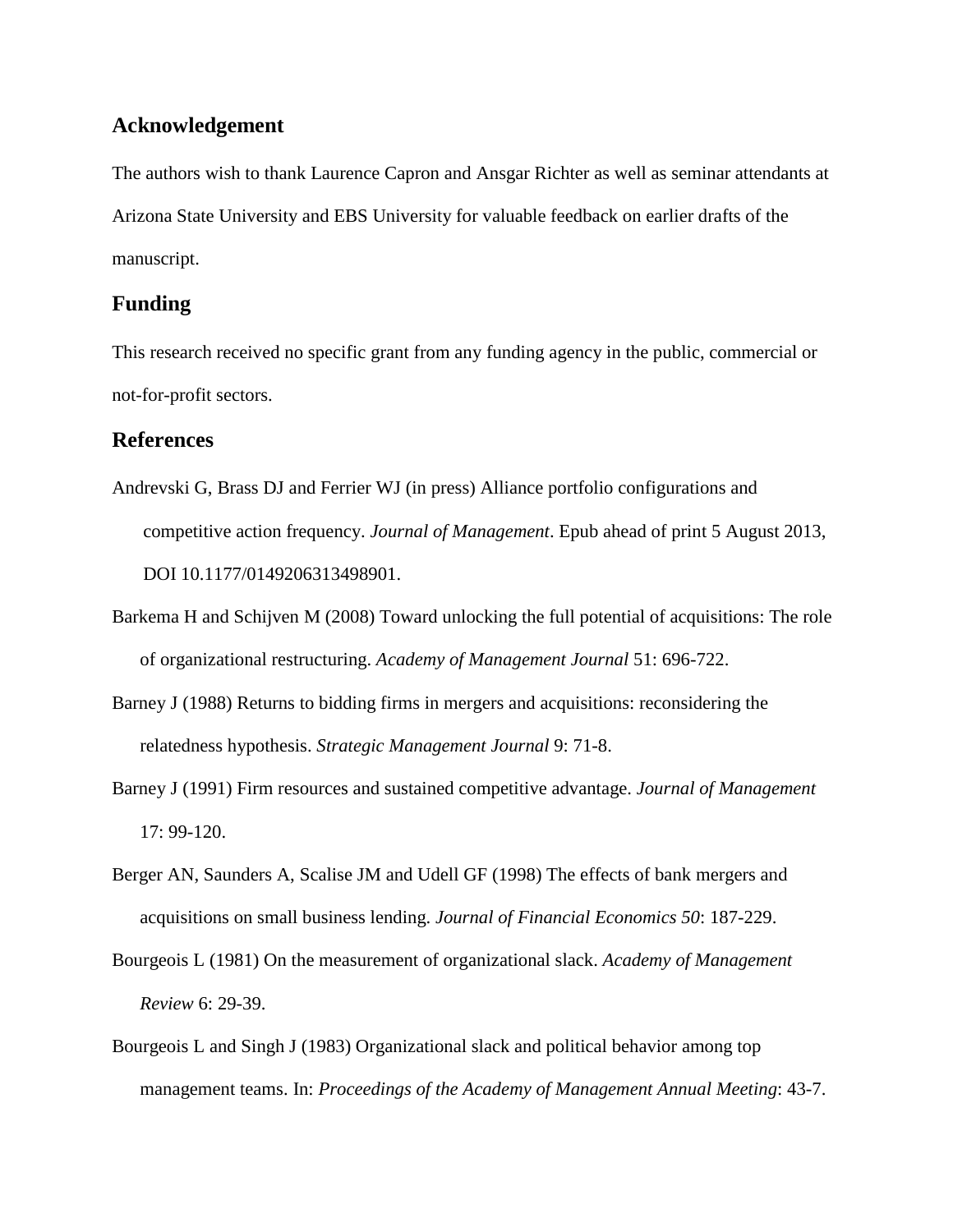- Brandenburger AM and Nalebuff BJ (1995) The right game: Use game theory to shape strategy. *Harvard Business Review* 73: 57-71.
- Business Week Online (2000) Can Gillette regain its voltage? Its Duracell acquisition is draining the bottom line. Available at: wwwbusinessweekcom/stories/2000-10-15/can-gillette-regainits-voltage (accessed on 4 February 2014).
- Capron L and Chatain O (2008) Competitors' resource-oriented strategies: Acting on competitors' resources through interventions in factor markets and political markets. *Academy of Management Review* 33: 97-121.
- Capron L, Dussage P and Mitchell W (1998) Resource redeployment following horizontal acquisitions in Europe and North America 1988-1992. *Strategic Management Journal* 19: 631-61.
- Castanias RP and Helfat CE (2001) The managerial rents model: Theory and empirical analysis. *Journal of Management* 27: 661-678.
- Chakravarthy B (1986) Measuring strategic performance. *Strategic Management Journal* 7: 437- 459.
- Chatterjee S (1986) Types of synergy and economic value: The impact of acquisitions on merging and rival firms. *Strategic Management Journal* 7: 119-139.
- Chen M-J (1996) Competitor analysis and interfirm rivalry: Toward a theoretical integration. *Academy of Management Review* 21: 100-34.
- Chen M-J and Miller D (1994) Competitive attack retaliation and performance: An expectancy - valence framework. *Strategic Management Journal* 15: 85-102.
- Chen M-J and Miller D (2012) Competitive Dynamics: Themes, trends and a prospective research platform. *The Academy of Management Annals* 6: 135-210.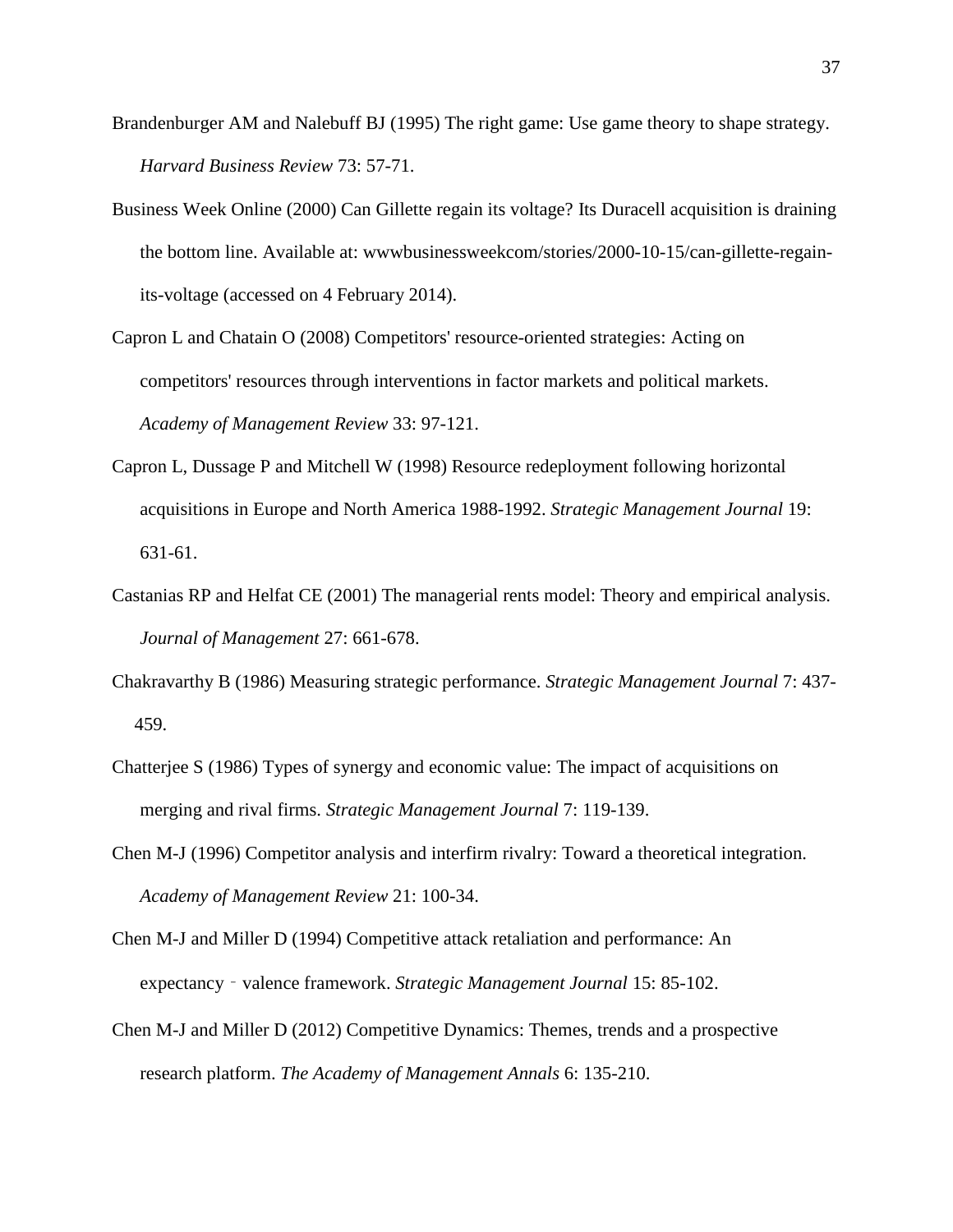- Chen M-J, Smith K and Grimm C (1992) Action characteristics as predictors of competitive responses. *Management Science* 38: 439-455.
- Chen M-J, Su K-H and Tsai W (2007) Competitive tension: The awareness-motivationcapability perspective. *Academy of Management Journal* 50: 101-118.
- Clougherty JA and Duso T (2011) Using rival effects to identify synergies and improve merger typologies. *Strategic Organization* 9: 310-335.
- Covin J and Slevin DP (1991) A conceptual model of entrepreneurship as firm behavior. *Entrepreneurship Theory and Practice* 16: 7–25.
- D'Aveni R (1994) *Hypercompetition: Managing the Dynamics of Strategic Maneuvering*. New York: The Free Press.
- Das T and Teng B (1998) Between trust and control: Developing confidence in partner cooperation in alliances. *Academy of Management Review* 23: 491-512.
- Denzin N and Lincoln YS (2000) *Handbook of Qualitative Research* (2nd ed). Thousand Oaks CA: Sage.
- Eckbo B (1983) Horizontal mergers, collusion and stockholder wealth. *Journal of Financial Economics* 11: 241-273.
- Ellis K, Reus T, Lamont B and Ranft A (2011) Transfer effects in large acquisitions: How sizespecific experience matters. *Academy of Management Journal* 54: 1261-1276.
- Ferrier WJ (2001) Navigating the competitive landscape: The drivers and consequences of competitive aggressiveness. *Academy of Management Journal* 44: 858-877.
- Ferrier WJ and Lee H (2002) Strategic aggressiveness variation and surprise: How the sequential pattern of competitive rivalry influences stock market returns. *Journal of Managerial Issues* 14: 162-180.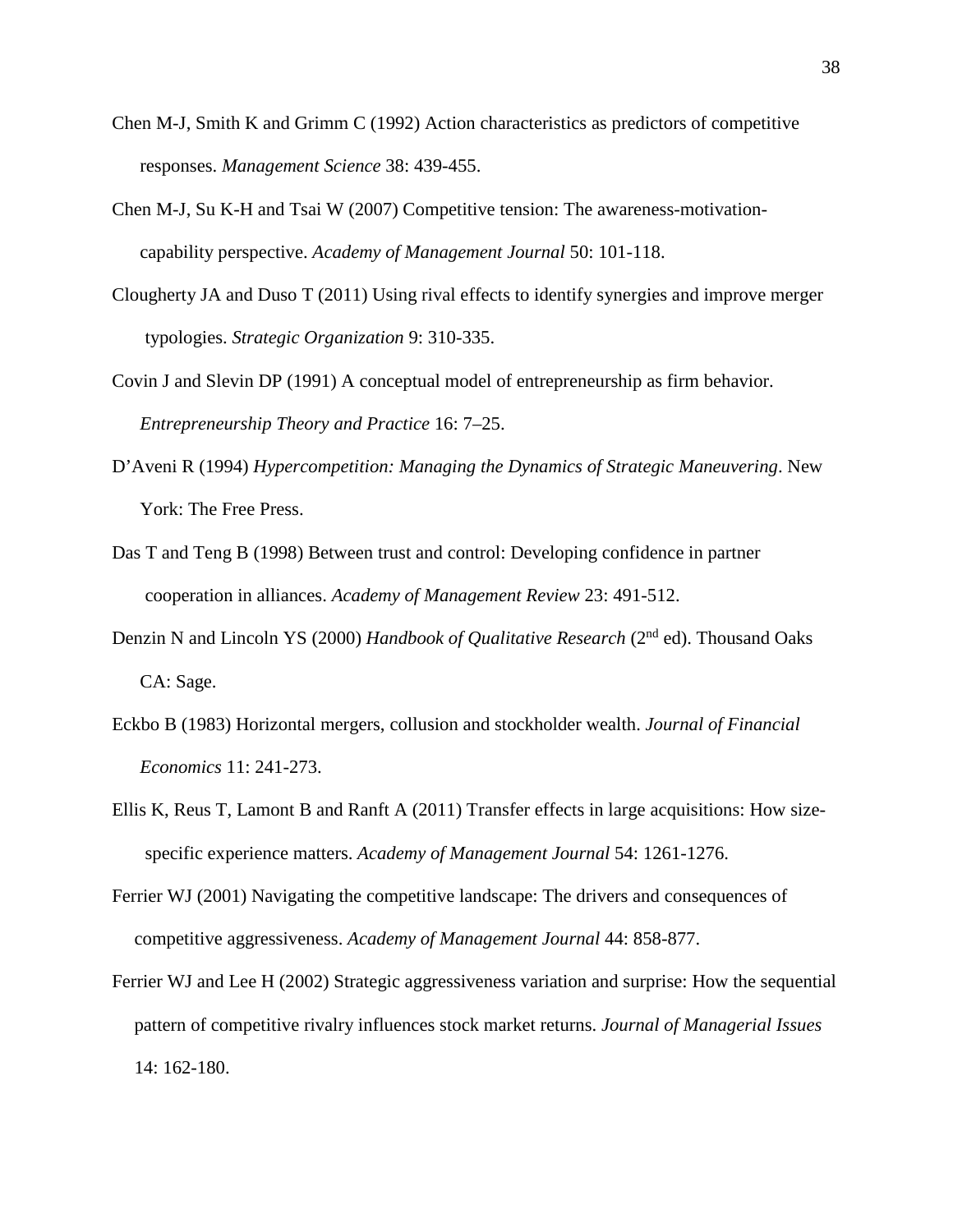- Ferrier WJ, MacFhionnlaoich C, Smith K and Grimm C (2002) The impact of performance distress on aggressive competitive behavior: A reconciliation of competing views. *Managerial and Decision Economics* 23: 301-316.
- Ferrier WJ, Smith K and Grimm C (1999) The role of competitive action in market share erosion and industry dethronement: A study of industry leaders and challenger. *Academy of Management Journal* 42: 372-388.
- Garcia-Sanchez J, Mesquita L and Vassolo R (2014) What doesn't kill you makes you stronger: The evolution of competition and entry-order advantages in economically turbulent contexts. *Strategic Management Journal* 35: 1972-1992.
- Gaur A, Malhotra S and Zhu P (2013) Acquisition announcements and stock market valuations of acquiring firms' rivals: A test of the growth probability hypothesis in China. *Strategic Management Journal* 34: 215-232.
- Geroski P (1995) What do we know about entry? *International Journal of Industrial Organization* 13: 421-440.
- Ghemawat P and Ghadar F (2000) The dubious logic of global megamergers. *Harvard Business Review* 78(4): 65-72.
- Gimeno J (1999) Reciprocal threats in multimarket rivalry: Staking out spheres of influence in the US airline industry. *Strategic Management Journal* 20: 101-128.
- Gimeno J and Woo C (1996) Hypercompetition in a multimarket environment: The role of strategic similarity and multimarket contact in competitive de-escalation. *Organization Science* 7: 322-341.
- Gnyawali D, He J and Madhavan R (2006) Impact of co-opetition on firm competitive behavior: An empirical examination. *Journal of Management* 32: 507-530.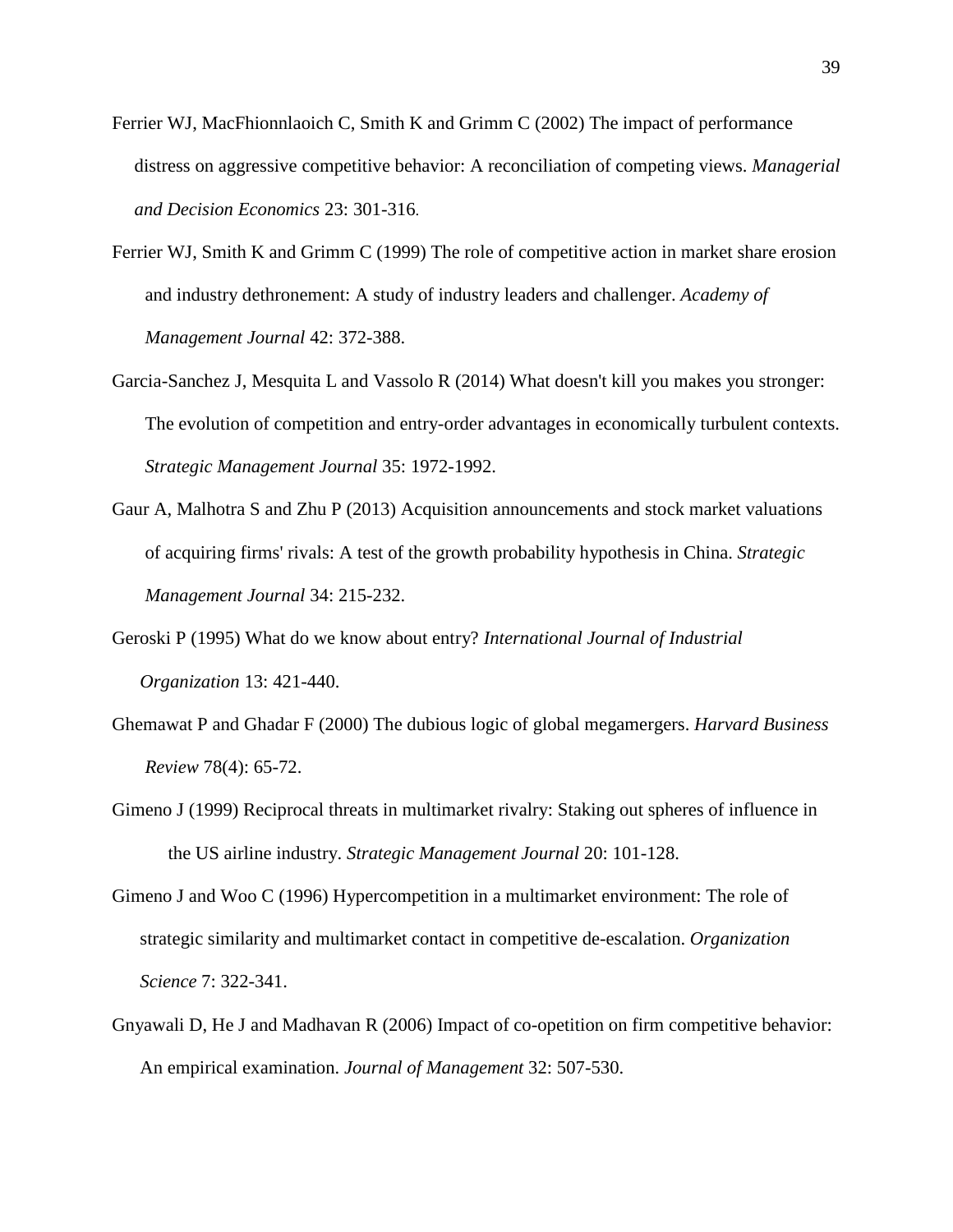- Grimm C, Lee H and Smith K (2006) *Strategy as Action: Competitive Dynamics and Competitive Advantage*. Oxford UK: Oxford University Press.
- Haleblian J, Devers C, McNamara G, Carpenter M and Davison R (2009) Taking stock of what we know about mergers and acquisitions: A review and research agenda. *Journal of Management* 35: 469-502.
- Haleblian J, McNamara G, Kolev K and Dykes B J (2012) Exploring firm characteristics that differentiate leaders from followers in industry merger waves: A competitive dynamics approach. *Strategic Management Journal* 33: 1035-1057.
- Hambrick D and D'Aveni R (1988) Large corporate failures as downward spirals. *Administrative Science Quarterly* 33: 1-22.
- Hanley J, Negassa A, Edwardes M and Forrester J (2003) Statistical analysis of correlated data using generalized estimating equations: An orientation. *American Journal of Epidemiology* 157: 364-375.
- Harrison JS, Hitt MA, Hoskisson RE and Ireland RD (1991) Synergies and post-acquisition performance: Differences versus similarities in resource allocations. *Journal of Management* 17: 173-190.
- Hayward MLA and Shimizu K (2006) De-commitment to losing strategic action: Evidence from the divestiture of poorly-performing acquisitions. *Strategic Management Journal* 27: 541- 557.

Hindle T (2008) *Guide to Management Ideas and Gurus*. New York: Bloomberg Press.

Hitt MA, Harrison JS and Ireland RD (2001) *Mergers and Acquisitions: A Guide to Creating Value for Stakeholders*. New York: Oxford University Press.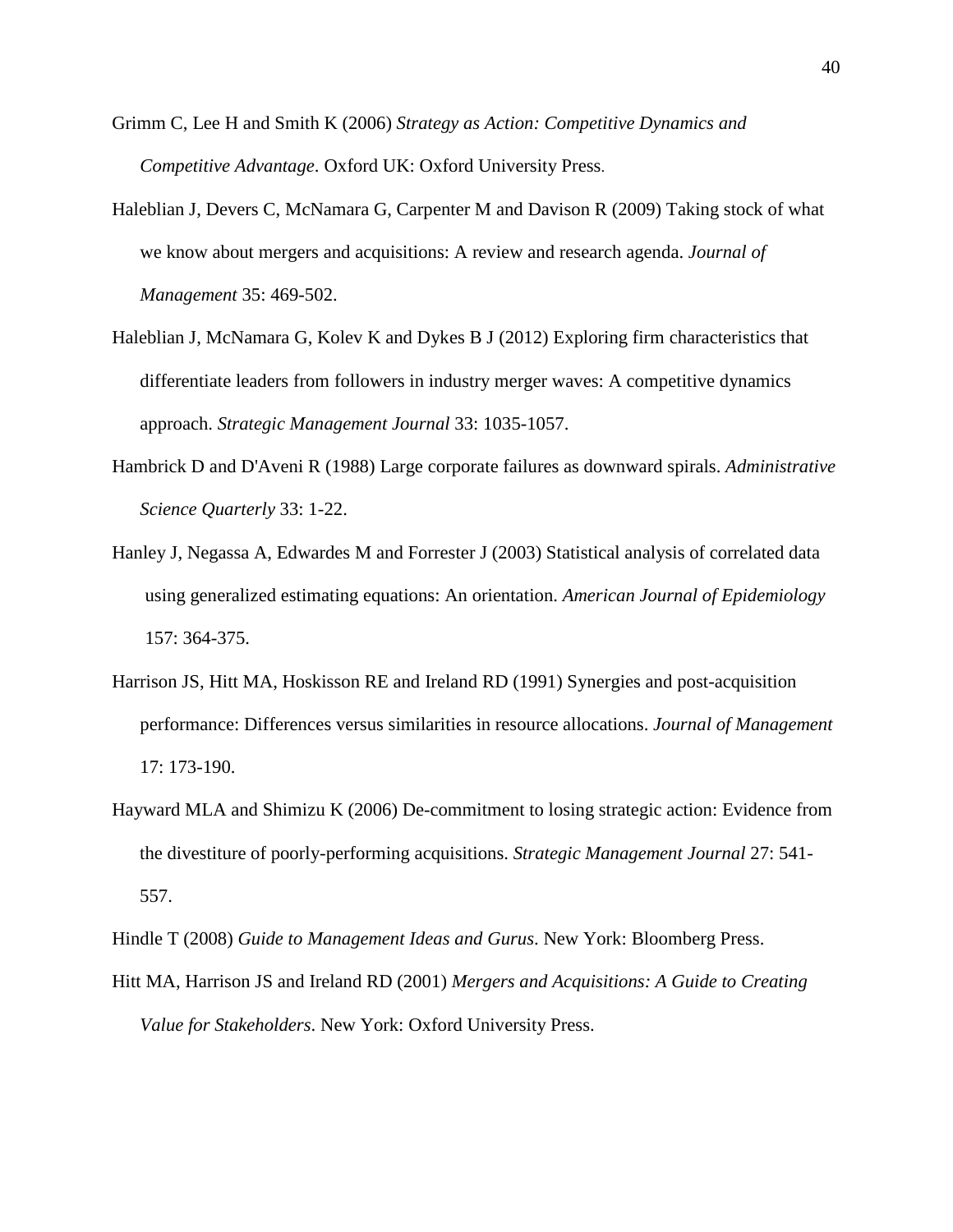- Hitt MA, Hoskisson RE and Ireland RD (1990) Mergers and acquisitions and managerial commitment to innovation in M-form firms. *Strategic Management Journal* 11: 29-47.
- Hitt MA, Ireland RD and Hoskisson RE (2011) *Strategic Management: Competitiveness and Globalization* (9th ed). Mason OH: Cengage South-Western.
- Hughes-Morgan M, Ferrier WJ and LaBianca G (2010) The joint effect of top management team heterogeneity and competitive behavior on stock returns and risk. In: Carpenter M and Weikel M (eds) *The Handbook of Research on Top Management Teams*. Cheltenham, UK: Edward Elgar Publishing, pp.261-283.
- Jensen M and Ruback R (1983) The market for corporate control: Empirical evidence. *Journal of Financial Economics* 11: 5-50.
- Josefy M, Kuban S, Ireland R and Hitt MA (2015) All things great and small: Organizational size boundaries of the firm and a changing environment. *The Academy of Management Annals* 9: 715-802.
- Kim E and Singal V (1993) Mergers and market power: Evidence from the airline industry. *American Economic Review* 83: 549-569.
- King D, Dalton D, Daily C and Covin J (2004) Meta-analyses of post-acquisition performance: Indicators of unidentified moderators. *Strategic Management Journal* 25: 187-200.

Kirzner I (1973) *Competition and Entrepreneurship*. Chicago: The University of Chicago Press.

- Lee H, Smith KG, Grimm CM and Schomburg A (2000) Timing order and durability of new product advantages with imitation. *Strategic Management Journal* 21: 23-31.
- Markman G, Gianiodis P and Buchholtz A (2009) Factor-market rivalry. *Academy of Management Review* 34: 423-441.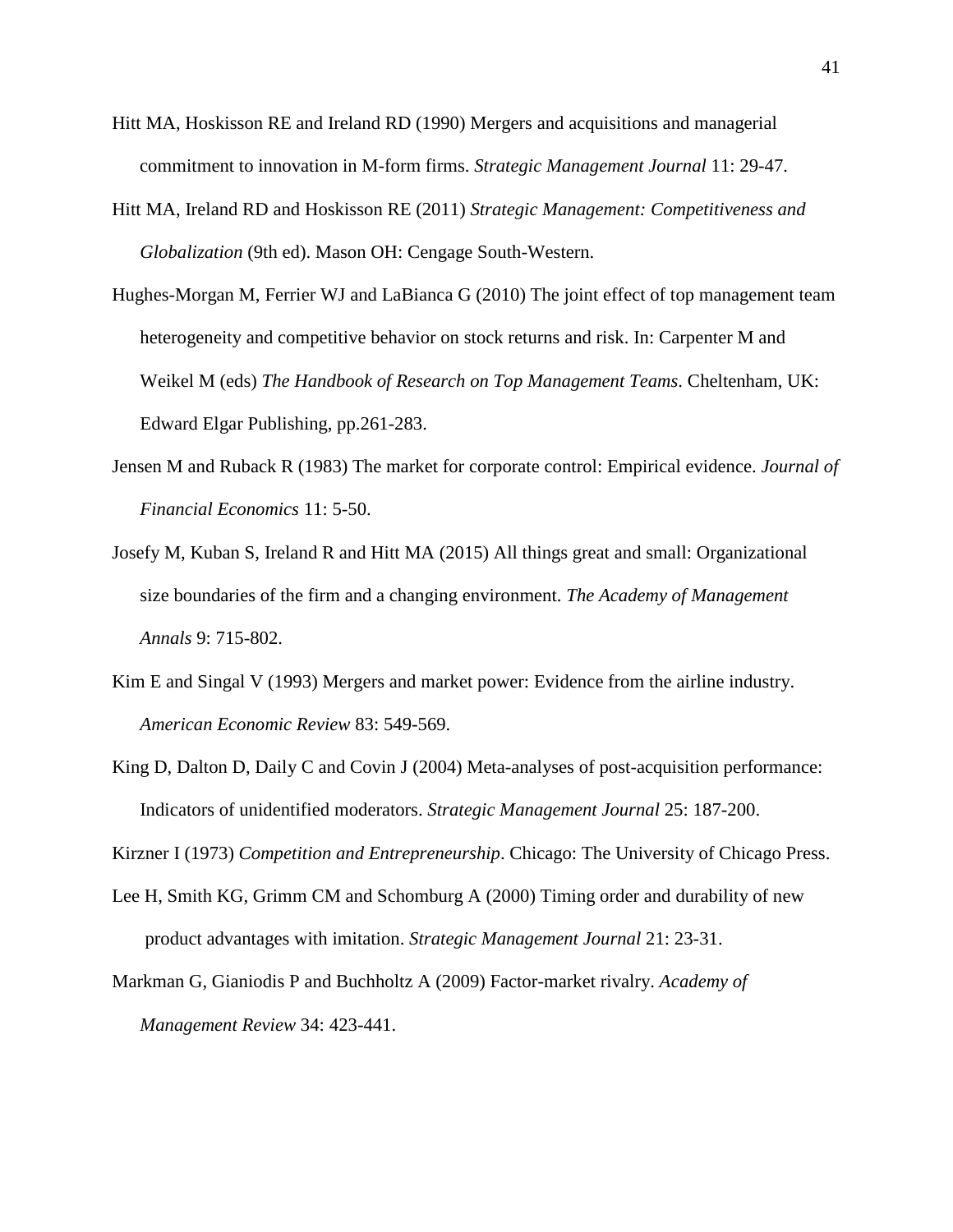- McWilliams A and Siegel D (1997) Event studies in management research: Theoretical and empirical issues. *Academy of Management Journal* 40: 626-657.
- Miller D and Chen M-J (1994) Sources and consequences of competitive inertia: A study of the US airline industry. *Administrative Science Quarterly* 39:1-23.
- Miller D and Chen M-J (1996) The simplicity of competitive repertoires. *Strategic Management Journal* 17: 419-440.
- Pan W (2001) Akaike's information criterion in generalized estimating equations. *Biometrics* 57: 120-125.
- Park S and Zhou D (2005) Firm heterogeneity and competitive dynamics in alliance formation. *Academy of Management Review* 30: 531-554.
- Perrault W and Leigh L (1989) Reliability of nominal data based on qualitative judgments. *Journal of Marketing Research* 26: 135-148.
- Porter M (1980) *Competitive Strategy: Techniques for Analyzing Industries and Competitors*. New York: Free Press.
- Rindova V, Ferrier WJ and Wiltbank R (2010) Value from gestalt: How sequences of competitive actions create advantage for firms in nascent markets. *Strategic Management Journal* 31: 1474-1497.
- Silverman B and Baum J (2002) Alliance-based competitive dynamics. *Academy of Management Journal* 45: 791-806.
- Simon D (2005) Incumbent pricing responses to entry. *Strategic Management Journal* 26: 1229- 1248.
- Sirower ML (1997) *The Synergy Trap: How Companies Lose the Acquisition Game*. New York: Free Press.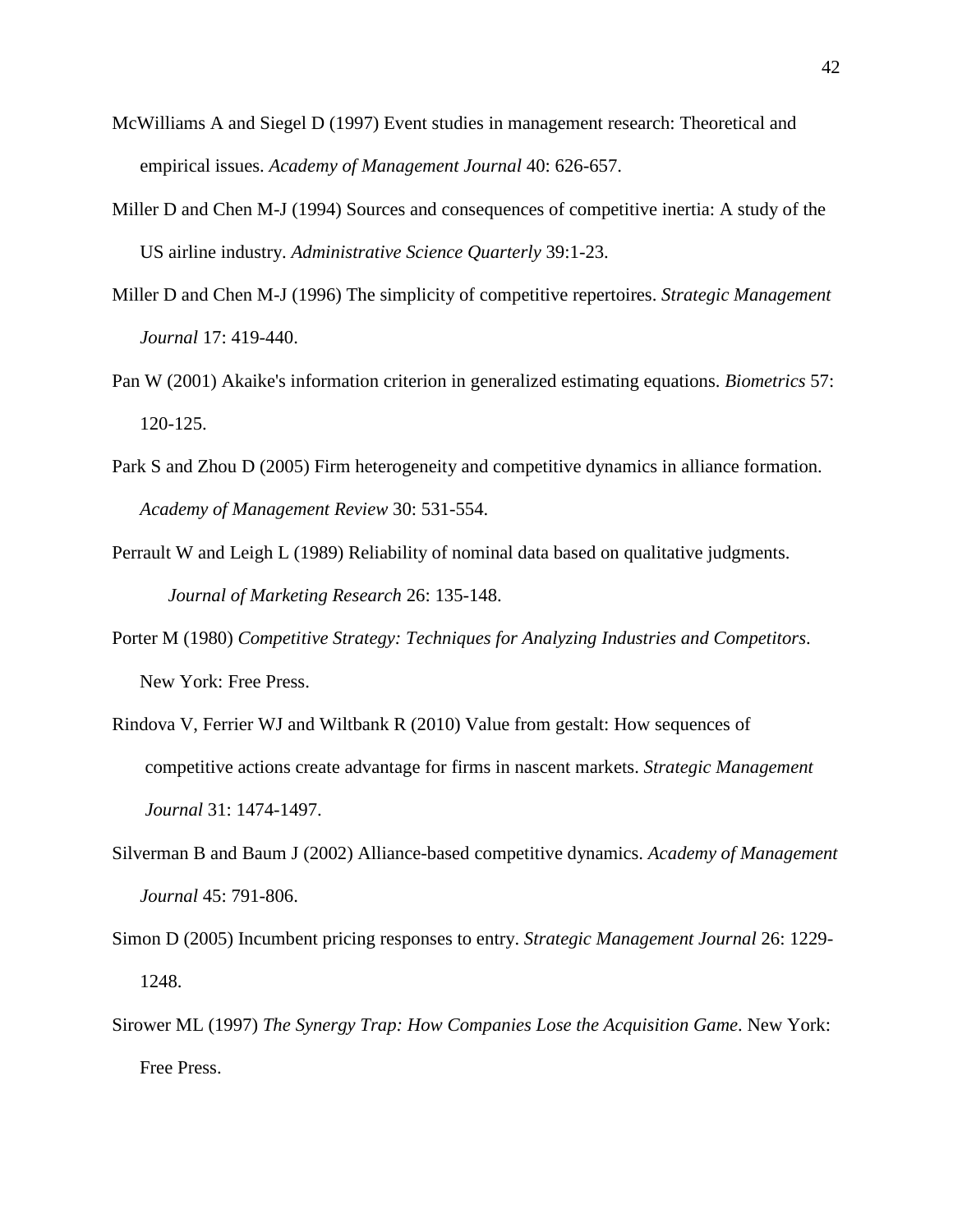- Smith K, Ferrier W and Ndofor H (2001) Competitive dynamics research: Critique and future directions. In: Hitt MA, Freeman E and Harrison J (eds) *Handbook of Strategic Management*. Oxford: Blackwell Publishers, pp.315-361.
- Smith K, Grimm C, Gannon M and Chen M-J (1991) Organizational information-processing, competitive responses and performance in the United-States domestic airline industry. *Academy of Management Journal* 34: 60-85.
- Song M and Walking R (2000) Abnormal returns to rivals of acquisition targets: A test of the acquisition probability hypothesis. *Journal of Financial Economics* 55: 143-171.
- Upson JW, Ketchen DJ, Connelly BL and Ranft AL (2012) Competitor analysis and foothold moves. *Academy of Management Journal* 55: 93-110.
- Wan WP and Yiu DW (2009) From crisis to opportunity: Environmental jolts, corporate acquisitions and firm performance. *Strategic Management Journal* 30: 791-801.
- Young G, Smith K and Grimm C (1996) Austrian and industrial organization perspectives on firm-level competitive activity and performance. *Organization Science* 7: 243-254.
- Young G, Smith K, Grimm C and Simon D (2000) Multimarket contact and resource dissimilarity: A competitive dynamics perspective. *Journal of Management* 26: 1217-1236.
- Yu T and Cannella A (2007) Rivalry between multinational enterprises: An event history approach. *Academy of Management Journal* 50: 665-686.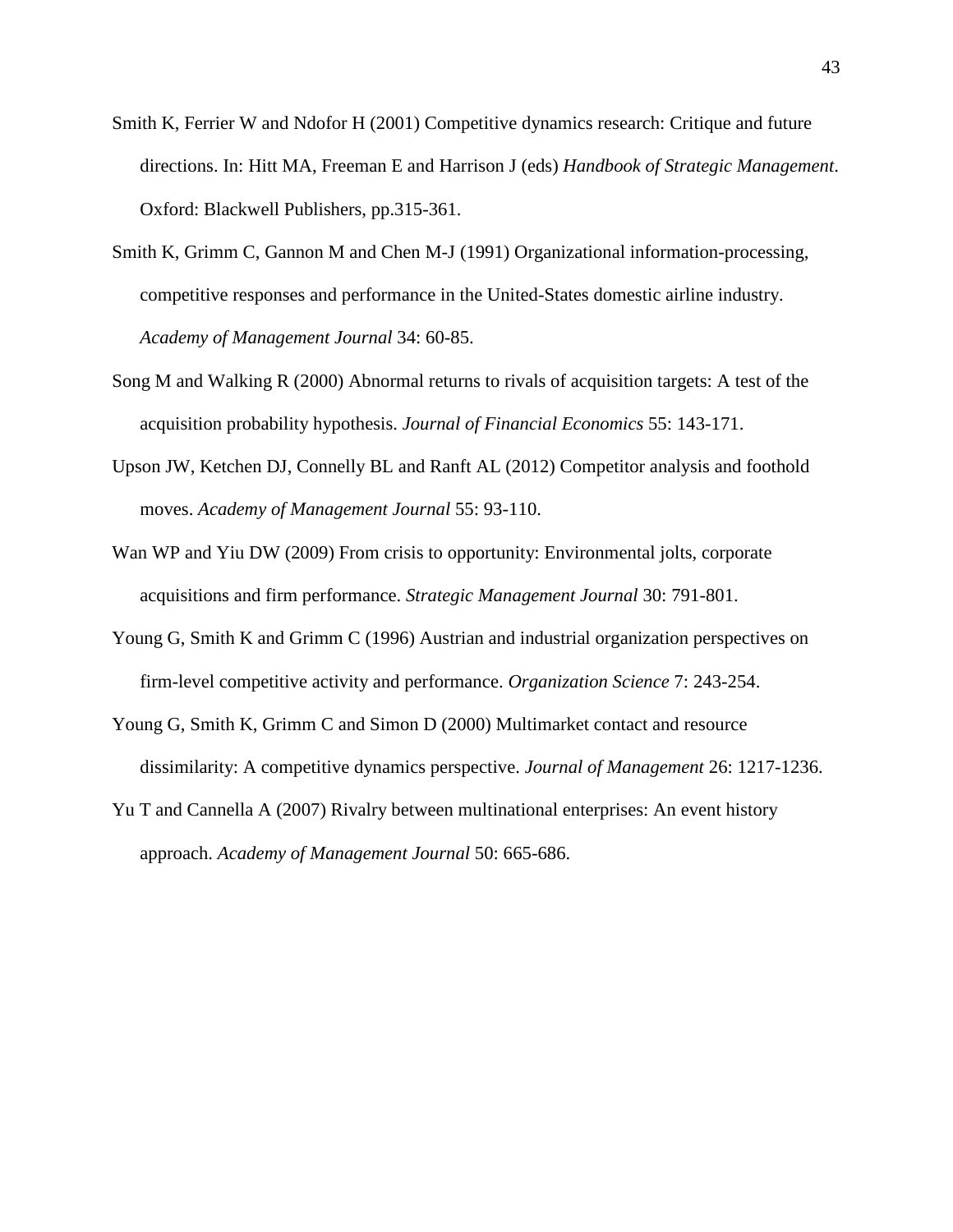

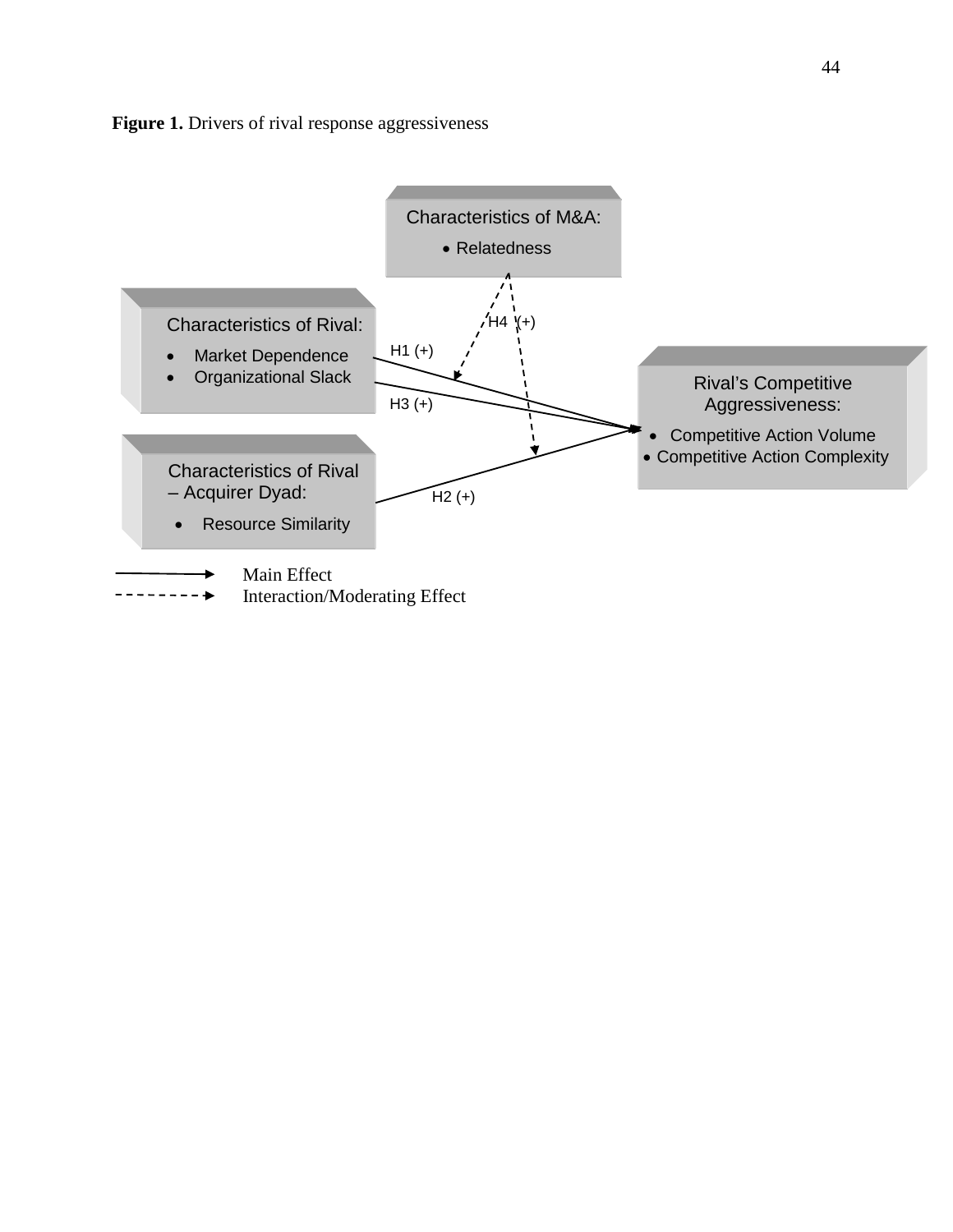

**Figure 3 a, b.** Effects on rival aggressiveness of the interaction of resource similarity and type of acquisition



Figure 2. Effects on rival aggressiveness of the interaction of market dependence and relatedness of acquisition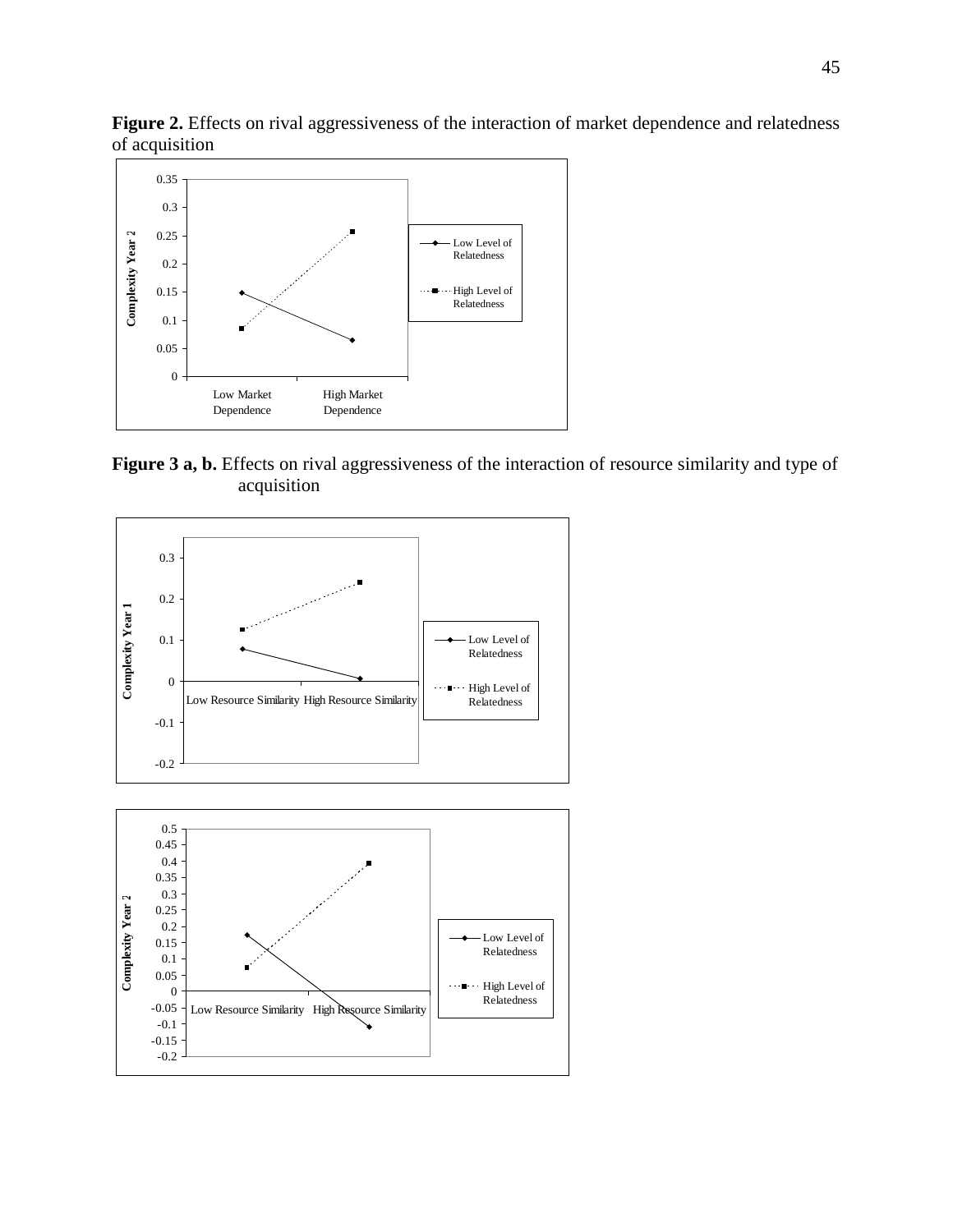| <b>Action type</b>                    | <b>Content analysis</b><br>coding scheme                                           | <b>Examples of headlines from news reports</b>                                                                                    |
|---------------------------------------|------------------------------------------------------------------------------------|-----------------------------------------------------------------------------------------------------------------------------------|
| Pricing                               | Keywords: price cut discount change<br>(those raising prices were excluded)        | 'Abbott Laboratories has lowered prices on<br>about 50 of its drugs (mostly injectable<br>anesthetics and intravenous products).' |
| <b>Marketing</b>                      | Keywords: advertise commercial<br>television campaign spot                         | 'Interneuron Pharmaceuticals announces<br>alliance with American Cyanamid to market<br>anti-obesity product'                      |
| <b>New Products</b>                   | Keywords: introduce launch unveil roll out<br>approve                              | 'Haemonetics Launches New Mobile Plasma<br>Collection Technology in Japan'                                                        |
| Capacity<br><b>Increases</b>          | Keywords: raises boosts increase expand<br>(those reducing capacity were excluded) | 'Alpharma Reaches Agreement to Expand<br>Vancomycin Capacity'                                                                     |
| Legal<br><b>Proceedings</b>           | Keywords: sue litigate settle infringement                                         | 'Allergan Sues Santen Pharmaceutical Alleges<br>Rights Infringement'                                                              |
| <b>Signaling</b>                      | Keywords: vows promises says seeks aims                                            | 'Elan restructuring aims to please market.'                                                                                       |
| <b>Product</b><br><b>Improvements</b> | Keywords: improve enhance update<br>change                                         | 'Systematic Tooling Analysis Improves<br>Warner-Lambert Product Transfer'                                                         |
| <b>Promotion</b>                      | Keywords: donate contest<br>sponsor promote                                        | 'Eli Lilly To Donate Drugs To Battle<br>Tuberculosis Crisis In Russia'                                                            |
| <b>Clinical trial</b>                 | Keywords: phase clinical trial                                                     | 'Bristol-Myers Liposome Begin Phase II<br>Testing Of ABLC Drug'                                                                   |
| <b>Licensing</b>                      | Keywords: license contract                                                         | 'Boston Scientific to License Its Ultrasound<br>Technology'                                                                       |
| <b>Acquisitions</b>                   | From SDC database                                                                  |                                                                                                                                   |

## **Table 1. Action types coding keywords and example headlines**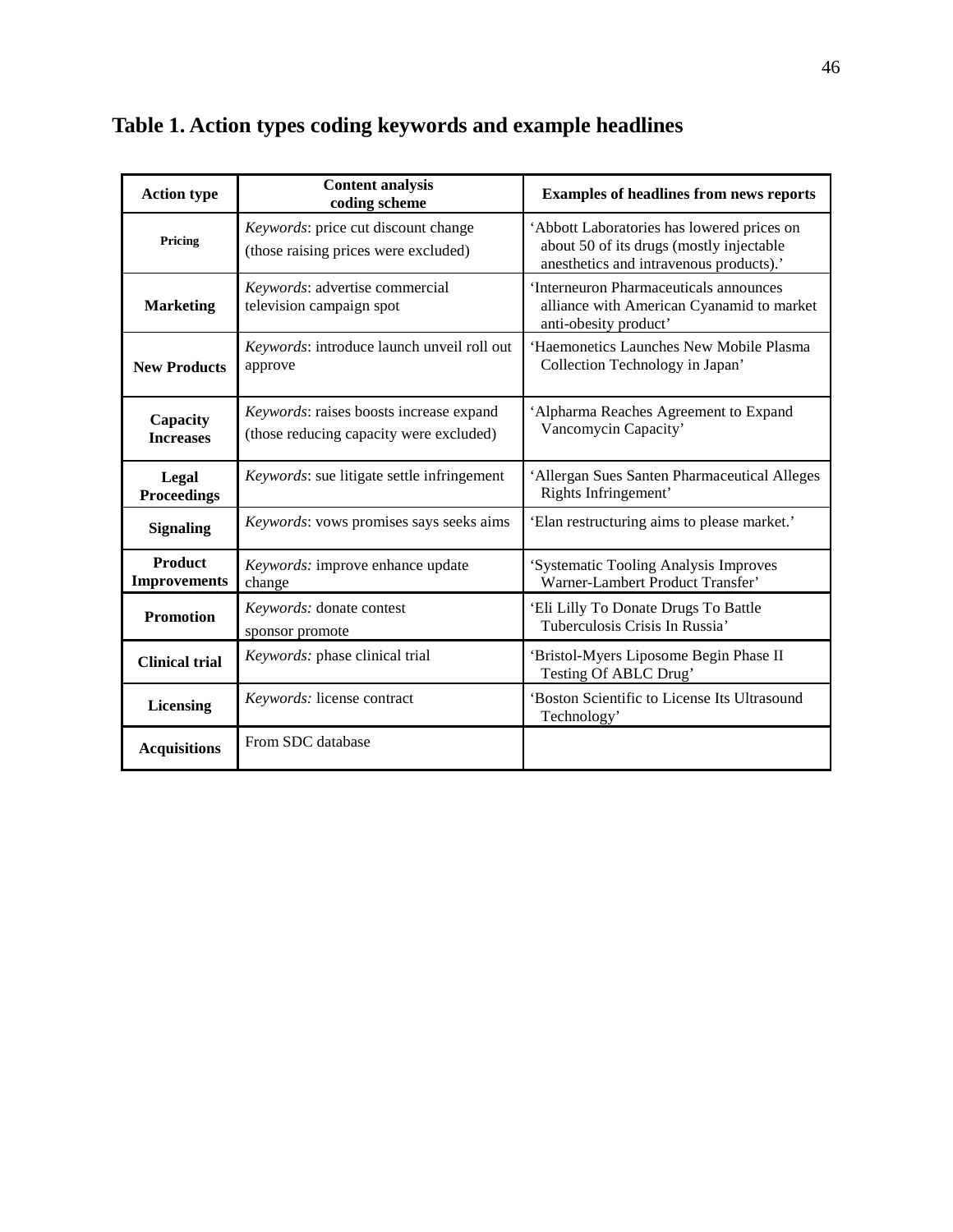|                                     |       | Std.          |                 |           |           |           |           |           |          |          |           |           |          |          |          |           |         |            |        |          |           |          |           |
|-------------------------------------|-------|---------------|-----------------|-----------|-----------|-----------|-----------|-----------|----------|----------|-----------|-----------|----------|----------|----------|-----------|---------|------------|--------|----------|-----------|----------|-----------|
|                                     |       | Mean Dev.     |                 | 2         | 3         |           | 5         | 6         |          | 8        | 9         | 10        | 11       | 12       | 13       | 14        | 15      | 16         | 17     | 18       | 19        | 20       | 21        |
| 1. Acquirer Size                    | 4.21  | 1.28          |                 |           |           |           |           |           |          |          |           |           |          |          |          |           |         |            |        |          |           |          |           |
| 2. Acquisition Size                 | 1.82  | 1.06          | .100**          |           |           |           |           |           |          |          |           |           |          |          |          |           |         |            |        |          |           |          |           |
| 3. Rival Size                       | 4.36  | .814          | $.031*$         | .003      |           |           |           |           |          |          |           |           |          |          |          |           |         |            |        |          |           |          |           |
| 4. Advertising Intensity            | 0.12  | 0.34          | $-.113**$       | $-.030*$  | $-.008$   |           |           |           |          |          |           |           |          |          |          |           |         |            |        |          |           |          |           |
| 5. Capital Intensity                | 0.05  | 0.02          | $.153**$        | $-.008$   | .029      | $-.230**$ |           |           |          |          |           |           |          |          |          |           |         |            |        |          |           |          |           |
| 6. Relatedness                      | 0.92  | 0.65          | $.067**$        | $.166**$  | $.050**$  | $-.009$   | $-.006$   |           |          |          |           |           |          |          |          |           |         |            |        |          |           |          |           |
| 7. Previous Acq. Experience         | 20.97 |               | $17.15 - 135**$ | $-.057**$ | $-0.036*$ | .001      | .004      | $-199**$  |          |          |           |           |          |          |          |           |         |            |        |          |           |          |           |
| 8. Rival Experience                 | 29.51 |               | 19.41 - 118**   | $.135**$  | $-.040$   | $-035*$   | $-.084**$ | .022      | .194**   |          |           |           |          |          |          |           |         |            |        |          |           |          |           |
| 9. Time Since Last Acq.             | 4.12  | 0.89          | $.050**$        | .017      | $-0.025$  | .013      | .006      | $-.047**$ | $.097**$ | .181**   |           |           |          |          |          |           |         |            |        |          |           |          |           |
| 10. Rival # of Appearances          |       | 327.23 64.39  | $.134**$        | $-.011$   | $.044**$  | $.035*$   | .018      | $-.042**$ | $-.038*$ | $-.007$  | .078**    |           |          |          |          |           |         |            |        |          |           |          |           |
| 11. Pre-Acq. Performance            | 0.05  | 0.26          | $-.003$         | .200**    | $-130**$  | $-.009$   | .001      | .180**    | .336**   | .482**   | $-.099**$ | .210**    |          |          |          |           |         |            |        |          |           |          |           |
| 12. Target Performance              | 0.03  | 0.01          | $-.108**$       | $-121**$  | $-.030*$  | .011      | $-.005$   | $-.022$   | .056**   | $-.056*$ | .023      | $-0.026$  | .011     |          |          |           |         |            |        |          |           |          |           |
| 13. Industry Performance            | 0.07  | 0.12          | .159**          | $.132**$  | $-018$    | $-.006$   | .029      | $-.063**$ | $.034*$  | .227**   | $-.010$   | $-.004$   | $.260**$ | $-.003$  |          |           |         |            |        |          |           |          |           |
| 14. Rival Performance               | 0.06  | 0.17          | $-.007$         | .001      | $.042*$   | .048**    | .091**    | .001      | .002     | $-0.016$ | .001      | $-012$    | .021     | .001     | .001     |           |         |            |        |          |           |          |           |
| 15. Accomodating Actions            | 0.28  | 0.52          | .007            | $-.006$   | $-.007$   | $-.025$   | .023      | $-.004$   | .001     | .002     | $-012$    | .002      | .006     | .021     | $-.010$  | $-.006$   |         |            |        |          |           |          |           |
| 16. Market Dependence               | 0.57  | 0.45          | $-031*$         | $-.047**$ | $.049**$  | $-034*$   | .004      | .209**    | $.160**$ | $.188**$ | $-.004$   | $-.067**$ | $-121**$ | $-.020$  | $-.041*$ | $.038*$   | .033*   |            |        |          |           |          |           |
| 17. Resource Similarity             | 0.56  | 0.54          | $.127**$        | .079**    | $-.006$   | $-.022$   | $-.010$   | $.032*$   | .026     | $-266**$ | $.060**$  | .083**    | .006     | $-.020$  | .057**   | $-.018$   | $-.002$ | $-.073**$  |        |          |           |          |           |
| 18. Organizational Slack            | 0.25  | 0.18          | $-.038**$       | .006      | $-.012$   | .098**    | $-125**$  | $-.009$   | .007     | .008     | $-.001$   | $-032*$   | .016     | .021     | .005     | .014      | $-013$  | $-0.045**$ | .022   |          |           |          |           |
| 19. Change in Volume t+1            | 1.25  | 12.65 .021    |                 | .018      | $-.008$   | $-.009$   | .012      | .009      | .014     | .062     | .024      | $-0.016$  | $-.053*$ | .005     | $-.030*$ | $-019$    | .029*   | $.029*$    | .042** | $.112**$ |           |          |           |
| 20. Change in Volume t+2            | 0.52  | $10.63 - 005$ |                 | $-013$    | .021      | .002      | .022      | .014      | .028     | $-103$   | $-.014$   | $-013$    | $-.029$  | $-0.016$ | .006     | $-018$    | .016    | .012       | .020   | .038**   | .028      |          |           |
| 21. Change in Complexity $t+1$      | 0.02  | 0.16          | .005            | .003      | $-.009$   | .012      | $-039*$   | .023      | $-.040*$ | $-.040$  | .027      | .028      | .037     | .018     | .003     | $-0.033*$ | .028    | .004       | .008   | $-037*$  | $-0.037*$ | .003     |           |
| 22. Change in Complexity $t+2$ 0.02 |       | 0.14          | $-.006$         | .010      | .018      | .033*     | .001      | $-.005$   | .005     | $-.011$  | .001      | $-0.036*$ | .001     | $-.001$  | $-018$   | $-0.016$  | $-.006$ | .021       | $-022$ | .028     | .023      | $.140**$ | $-.088**$ |
| * $p < 0.05$ ** $p < 0.01$          |       |               |                 |           |           |           |           |           |          |          |           |           |          |          |          |           |         |            |        |          |           |          |           |

**Table 2.** Correlations and descriptive statistics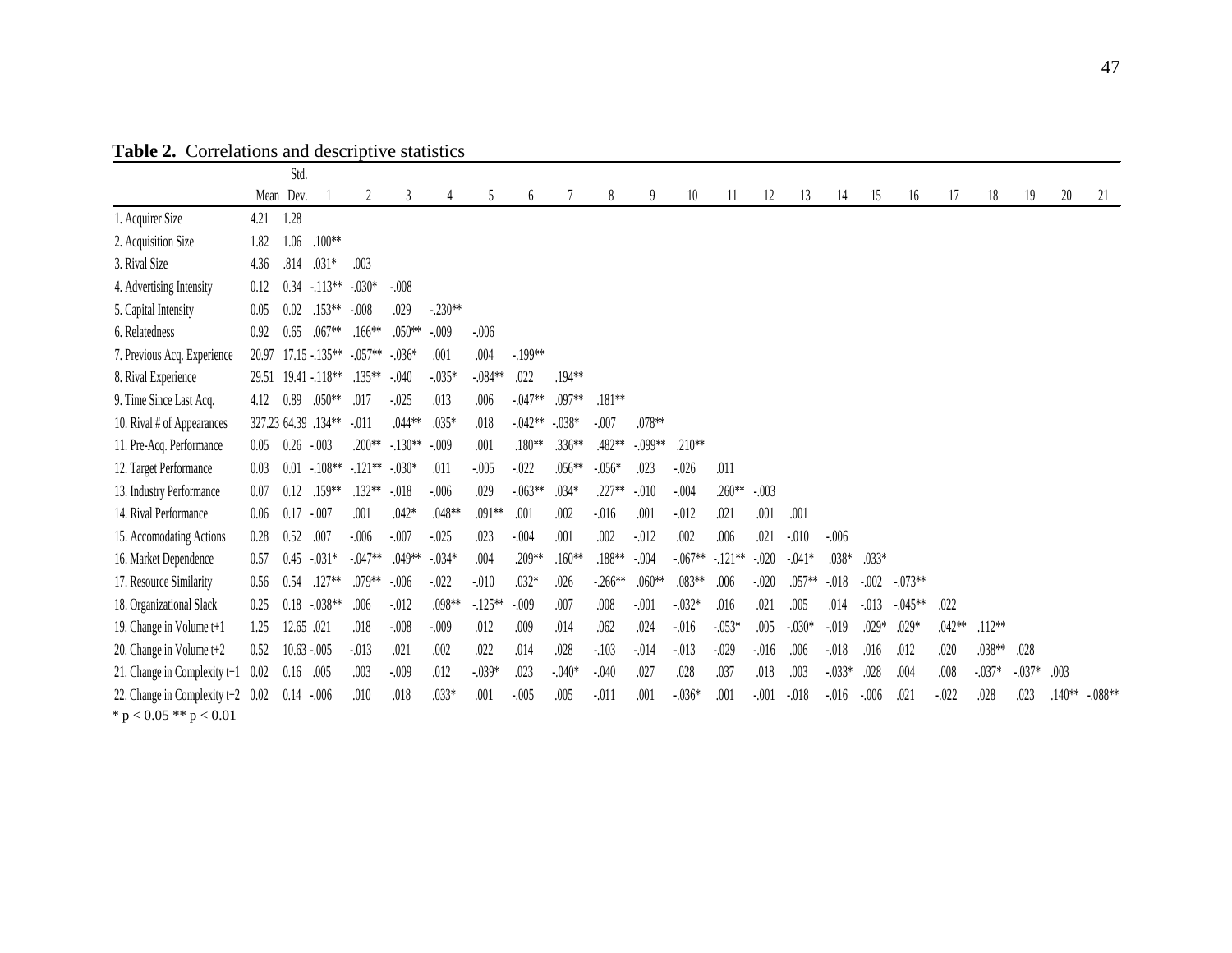| Variables                    |           |          | <b>Change in Competitive Action Volume</b> |           | <b>Change in Competitive Action Complexity</b> |           |          |      |  |
|------------------------------|-----------|----------|--------------------------------------------|-----------|------------------------------------------------|-----------|----------|------|--|
|                              | $t+1$     |          | $t+2$                                      |           | $t+1$                                          |           | $t+2$    |      |  |
|                              | Coeff     | $\rm SE$ | Coeff                                      | <b>SE</b> | Coeff                                          | <b>SE</b> | Coeff    | SE   |  |
| <b>GEE Model</b>             |           |          |                                            |           |                                                |           |          |      |  |
| <b>Acquirer Size</b>         | $-1.106$  | 1.036    | $-.337$                                    | .848      | .009                                           | .016      | .011     | .022 |  |
| <b>Acquisition Size</b>      | .838      | .783     | $1.256*$                                   | .750      | $-.006$                                        | .007      | $-.005$  | .006 |  |
| <b>Rival Size</b>            | $-1.090*$ | .629     | $-.752$                                    | .814      | $-.005$                                        | .009      | .007     | .009 |  |
| <b>Advertising Intensity</b> | $-2.581$  | 1.685    | $-.049$                                    | 1.899     | .050                                           | .052      | $.057**$ | .018 |  |
| Capital Intensity            | 32.310    | 23.099   | 38.106*                                    | 20.320    | .020                                           | .426      | $1.061*$ | .473 |  |
| Relatedness                  | .533      | .752     | 1.312                                      | 1.191     | .004                                           | .007      | $.014**$ | .005 |  |
| Previous Acq. Experience     | .208      | .483     | $-.099$                                    | .544      | $-.008$                                        | .006      | .003     | .005 |  |
| Rival Experience             | $-1.315$  | 1.129    | .301                                       | 1.127     | $-.022*$                                       | .009      | .001     | .006 |  |
| Time Since Last Acq.         | $-4.088$  | 5.362    | 4.132                                      | 6.872     | $.072*$                                        | .037      | $-.077*$ | .038 |  |
| <b>Rival Appearances</b>     | .599      | 2.756    | $-1.475$                                   | 1.597     | $-.001$                                        | .022      | $-.050*$ | .024 |  |
| Pre-Acq. Performance         | 5.916     | 4.390    | $-4.456$                                   | 6.144     | $-.080*$                                       | .035      | .037     | .035 |  |
| <b>Target Performance</b>    | $-5.546$  | 4.459    | $-4.032$                                   | 5.758     | .022                                           | .030      | $-.017$  | .040 |  |
| <b>Industry Performance</b>  | 5.072     | 12.629   | 4.602                                      | 12.100    | $.185**$                                       | .067      | .015     | .078 |  |
| Rival Performance            | $-10.862$ | 7.160    | $-1.754$                                   | 6.153     | $-.036$                                        | .060      | $-.026$  | .059 |  |
| <b>Accommodating Actions</b> | $-.630$   | .845     | $-.139$                                    | .750      | $-.001$                                        | .011      | .005     | .009 |  |
| <b>Market Dependence</b>     | 4.308**   | 1.568    | $2.864*$                                   | 1.480     | .020                                           | .018      | .014     | .012 |  |
| <b>Resource Similarity</b>   | 2.877*    | 1.434    | 1.897*                                     | .927      | .010                                           | .013      | .001     | .013 |  |
| <b>Organizational Slack</b>  | $8.619**$ | 3.445    | 1.553                                      | 2.493     | $-.035$                                        | .046      | $.096*$  | .037 |  |
| QIC base model               | 1169.072  |          | 908.412                                    |           | 59.687                                         |           | 64.677   |      |  |
| QIC full model               | 1036.352  |          | 872.345                                    |           | 53.223                                         |           | 44.836   |      |  |

| <b>Table 3.</b> Regression analysis – main effects <sup>†</sup> |  |  |  |  |  |
|-----------------------------------------------------------------|--|--|--|--|--|
|-----------------------------------------------------------------|--|--|--|--|--|

 $n = 4220 * p < 0.05 ** p < 0.01 ** p < 0.001$ 

 $\dagger$  results for industry dummies omitted<br>one-tailed tests per directional hypotheses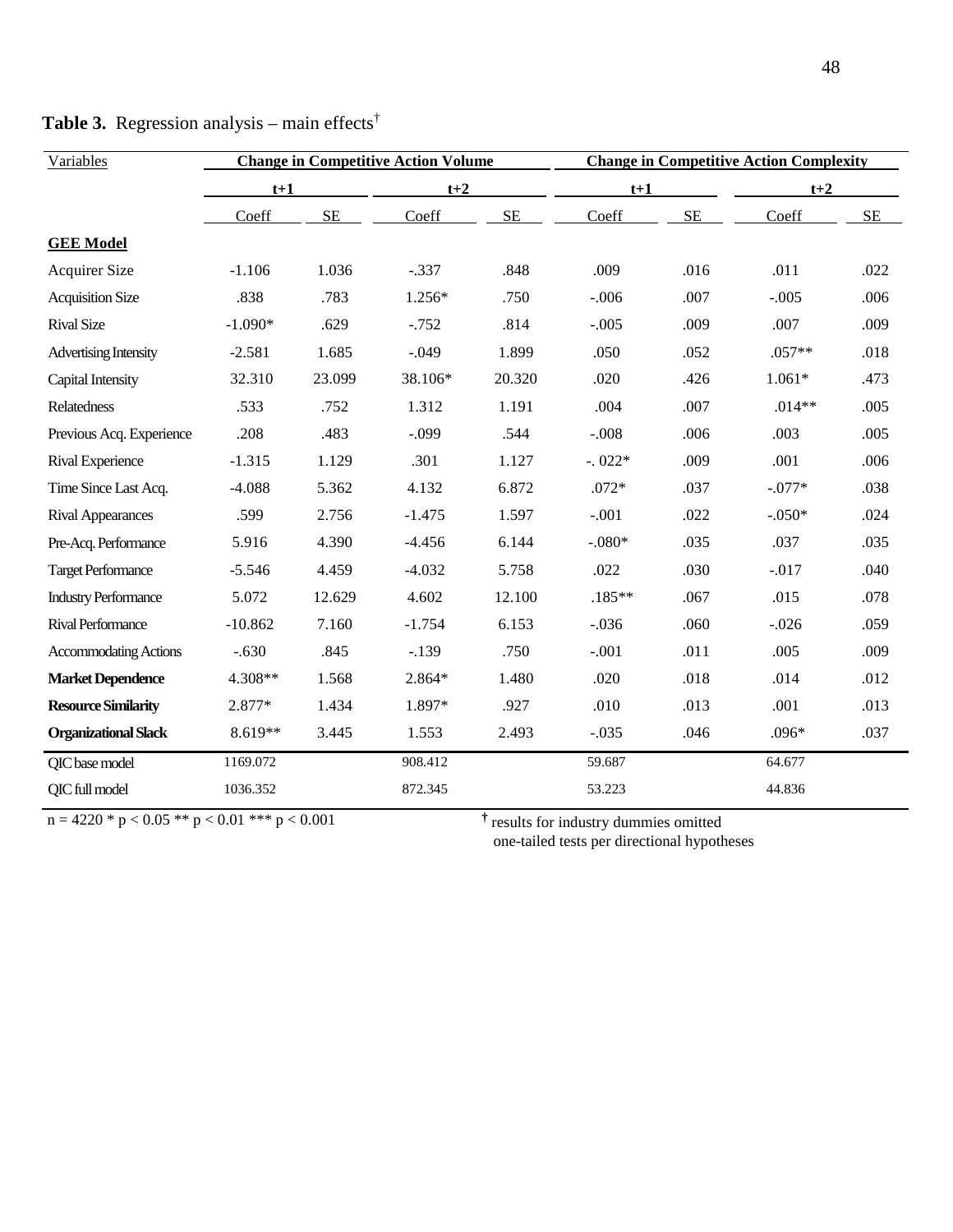| Variables                                       |            |           | <b>Change in Competitive Action Volume</b> |                                                   | <b>Change in Competitive Action Complexity</b> |      |           |      |  |  |  |
|-------------------------------------------------|------------|-----------|--------------------------------------------|---------------------------------------------------|------------------------------------------------|------|-----------|------|--|--|--|
|                                                 | $t+1$      |           | $t+2$                                      |                                                   | $t+1$                                          |      | $t+2$     |      |  |  |  |
|                                                 | Coeff      | <b>SE</b> | Coeff                                      | SE                                                | Coeff                                          | SE   | Coeff     | SE   |  |  |  |
| <b>GEE Model</b>                                |            |           |                                            |                                                   |                                                |      |           |      |  |  |  |
| <b>Acquirer Size</b>                            | .948       | 1.025     | .303                                       | .856                                              | .009                                           | .016 | .010      | .022 |  |  |  |
| <b>Acquisition Size</b>                         | .714       | .837      | 1.233                                      | .743                                              | $-.006$                                        | .007 | $-.007$   | .004 |  |  |  |
| <b>Rival Size</b>                               | $-.717$    | .664      | $-.684$                                    | .815                                              | $-.005$                                        | .009 | .011      | .010 |  |  |  |
| Advertising Intensity                           | $-3.128*$  | 1.710     | $-.145$                                    | 1.877                                             | .050                                           | .053 | $.051**$  | .019 |  |  |  |
| Capital Intensity                               | 25.096     | 23.497    | 36.758                                     | 23.073                                            | .020                                           | .428 | .967*     | .472 |  |  |  |
| <b>Relatedness</b>                              | .882       | .759      | 1.375                                      | 1.210                                             | $-.012$                                        | .008 | .032      | .033 |  |  |  |
| Previous Experience                             | $-.157$    | .540      | $-.165$                                    | .571                                              | $-.008$                                        | .006 | $-.001$   | .005 |  |  |  |
| Rival Experience                                | $-1.272$   | 1.127     | .310                                       | 1.121                                             | $.022*$                                        | .010 | .001      | .006 |  |  |  |
| Time Since Last Acq.                            | $-4.911$   | 5.367     | 3.990                                      | 6.860                                             | $.072*$                                        | .037 | $-.085*$  | .038 |  |  |  |
| <b>Rival Appearances</b>                        | .155       | 2.686     | $-1.574$                                   | 1.618                                             | $-.001$                                        | .022 | $-.058**$ | .024 |  |  |  |
| Prior Performance                               | 4.439      | 4.954     | $-4.715$                                   | 6.190                                             | $-.080*$                                       | .035 | .025      | .034 |  |  |  |
| <b>Target Performance</b>                       | 6.118      | 4.660     | $-4.122$                                   | 5.734                                             | .022                                           | .030 | $-.019$   | .039 |  |  |  |
| <b>Industry Performance</b>                     | 8.186      | 12.405    | 5.162                                      | 11.979                                            | $.186**$                                       | .069 | .043      | .078 |  |  |  |
| <b>Rival Performance</b>                        | $-11.690*$ | 7.100     | $-1.901$                                   | 6.157                                             | $-.036$                                        | .060 | $-.036$   | .057 |  |  |  |
| <b>Accommodating Actions</b>                    | $-.594$    | .835      | $-.133$                                    | .748                                              | $-.001$                                        | .011 | .006      | .009 |  |  |  |
| Market Dependence                               | $3.650**$  | 1.5672    | $2.743*$                                   | 1.504                                             | .020                                           | .018 | $.022*$   | .021 |  |  |  |
| <b>Resource Similarity</b>                      | $2.951*$   | 1.455     | 1.915*                                     | .919                                              | .010                                           | .013 | .002      | .013 |  |  |  |
| <b>Organizational Slack</b>                     | 8.188**    | 3.380     | 1.479                                      | 2.483                                             | $-.035$                                        | .045 | .069      | .050 |  |  |  |
| Relatedness x Market<br><b>Dependence</b>       | $-3.338$   | 4.663     | $-2.412$                                   | 4.180                                             | .001                                           | .039 | $.064***$ | .014 |  |  |  |
| QIC base model                                  | 1036.352   |           | 872.345                                    |                                                   | 53.223                                         |      | 44.836    |      |  |  |  |
| QIC full model                                  | 1041.221   |           | 842.874                                    |                                                   | 48.822                                         |      | 38.085    |      |  |  |  |
| $n = 4220 * p < 0.05 ** p < 0.01 *** p < 0.001$ |            |           |                                            | <sup>†</sup> results for industry dummies omitted |                                                |      |           |      |  |  |  |

Table 4. Regression analysis – moderation market dependence x acquisition relatedness<sup>†</sup>

one-tailed tests per directional hypotheses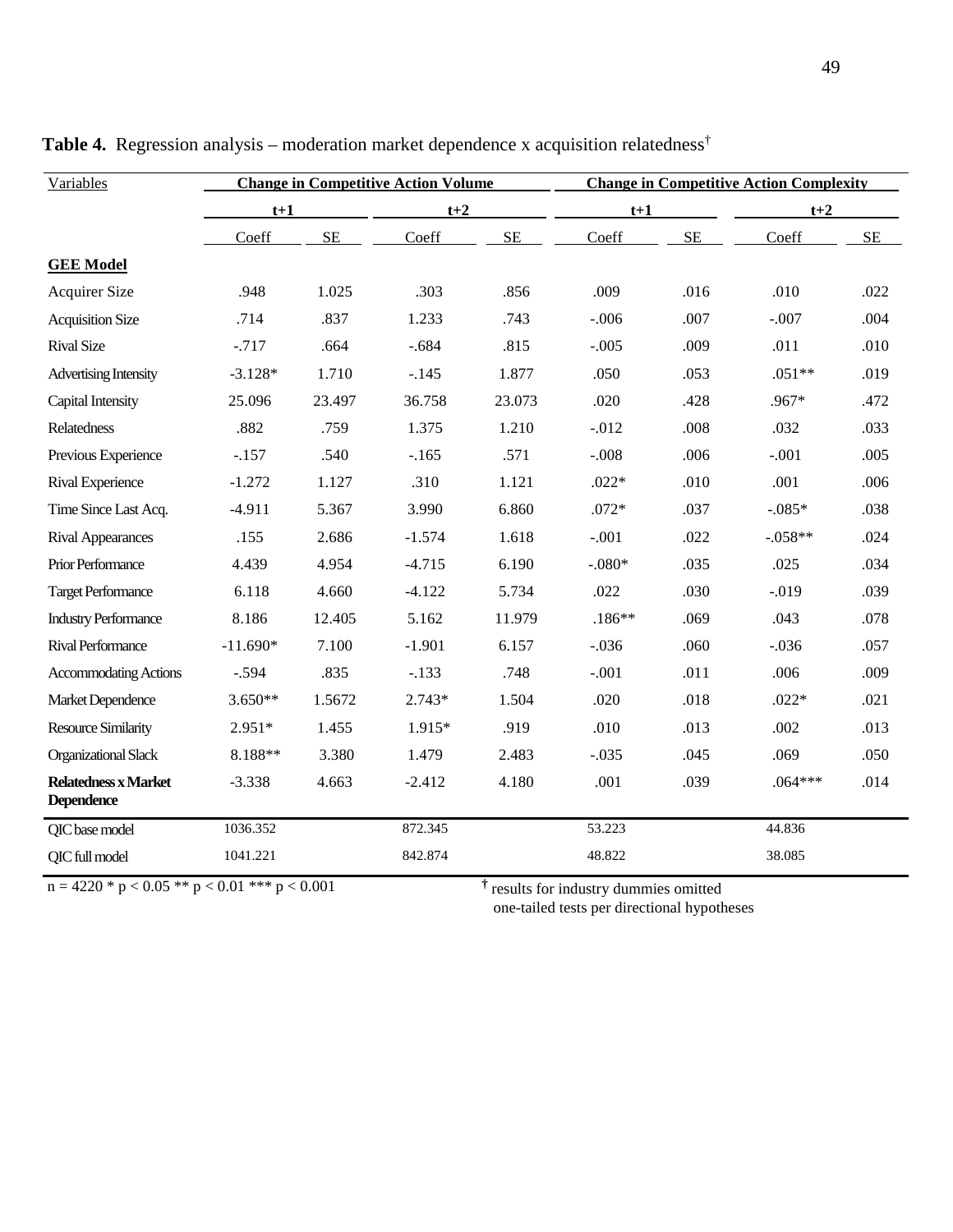| Variables                                          |           |          | <b>Change in Competitive Action Volume</b> |                                                   | <b>Change in Competitive Action Complexity</b> |           |           |           |  |  |  |
|----------------------------------------------------|-----------|----------|--------------------------------------------|---------------------------------------------------|------------------------------------------------|-----------|-----------|-----------|--|--|--|
|                                                    | $t+1$     |          | $t+2$                                      |                                                   | $t+1$                                          |           | $t+2$     |           |  |  |  |
|                                                    | Coeff     | $\rm SE$ | Coeff                                      | <b>SE</b>                                         | Coeff                                          | <b>SE</b> | Coeff     | <b>SE</b> |  |  |  |
| <b>GEE Model</b>                                   |           |          |                                            |                                                   |                                                |           |           |           |  |  |  |
| Acquirer Size                                      | $-1.103$  | 1.037    | $-.339$                                    | .848                                              | .009                                           | .016      | .011      | .022      |  |  |  |
| <b>Acquisition Size</b>                            | .861      | .793     | $1.235*$                                   | .752                                              | $-.006$                                        | .007      | $-.007$   | .005      |  |  |  |
| <b>Rival Size</b>                                  | $-1.099*$ | .632     | $-0.744$                                   | .814                                              | $-.005$                                        | .009      | .008      | .009      |  |  |  |
| <b>Advertising Intensity</b>                       | $-2.575$  | 1.685    | $-.054$                                    | 1.899                                             | .049                                           | .052      | $.056**$  | .018      |  |  |  |
| Capital Intensity                                  | 32.245    | 23.104   | 38.158                                     | 23.323                                            | .019                                           | .426      | $.062*$   | .032      |  |  |  |
| Relatedness                                        | .516      | .760     | 1.329                                      | 1.197                                             | .070                                           | .080      | $.100*$   | .064      |  |  |  |
| Previous Acq. Experience                           | .216      | .486     | $-.106$                                    | .546                                              | $-.008$                                        | .006      | .002      | .005      |  |  |  |
| Rival Experience                                   | $-1.329$  | 1.138    | .313                                       | 1.129                                             | $.022*$                                        | .009      | .002      | .006      |  |  |  |
| Time Since Last Acq.                               | $-4.064$  | 5.369    | 4.111                                      | 6.869                                             | $.072*$                                        | .037      | $-.078*$  | .037      |  |  |  |
| <b>Rival Appearances</b>                           | .630      | 2.772    | $-1.507$                                   | 1.606                                             | $-.002$                                        | .022      | $-.054*$  | .025      |  |  |  |
| Pre-Acq. Performance                               | 5.899     | 4.379    | $-4.440$                                   | 6.143                                             | $-.080*$                                       | .035      | .038      | .034      |  |  |  |
| <b>Target Performance</b>                          | $-5.606$  | 4.460    | $-3.974$                                   | 5.753                                             | .023                                           | .030      | $-.012$   | .039      |  |  |  |
| <b>Industry Performance</b>                        | 5.055     | 12.627   | 4.617                                      | 12.074                                            | $.186**$                                       | .067      | .016      | .076      |  |  |  |
| <b>Rival Performance</b>                           | $-10.810$ | 7.171    | $-1.801$                                   | 6.155                                             | $-.037$                                        | .060      | $-.031$   | .059      |  |  |  |
| <b>Accommodating Actions</b>                       | $-.625$   | .845     | $-.143$                                    | .749                                              | $-.001$                                        | .011      | .005      | .009      |  |  |  |
| Market Dependence                                  | 4.305**   | 1.569    | 2.866*                                     | 1.483                                             | .020                                           | .018      | .014      | .012      |  |  |  |
| <b>Resource Similarity</b>                         | 2.834*    | 1.424    | 1.937*                                     | .918                                              | .011                                           | .013      | .009      | .018      |  |  |  |
| <b>Organizational Slack</b>                        | 8.608*    | 3.449    | 1.563                                      | 2.492                                             | $-.035$                                        | .046      | .068      | .050      |  |  |  |
| <b>Relatedness x Resource</b><br><b>Similarity</b> | $-2.604$  | 2.973    | 2.379                                      | 2.506                                             | $.047*$                                        | .025      | $.150***$ | .020      |  |  |  |
| QIC base model                                     | 1036.352  |          | 872.345                                    |                                                   | 53.223                                         |           | 44.836    |           |  |  |  |
| QIC full model                                     | 1056.578  |          | 852.612                                    |                                                   | 42.782                                         |           | 32.047    |           |  |  |  |
| $n = 4220 * p < 0.05 ** p < 0.01 *** p < 0.001$    |           |          |                                            | <sup>†</sup> results for industry dummies omitted |                                                |           |           |           |  |  |  |

**Table 5.** Regression analysis – moderation resource similarity x relatedness  $\dagger$ 

one-tailed tests per directional hypotheses